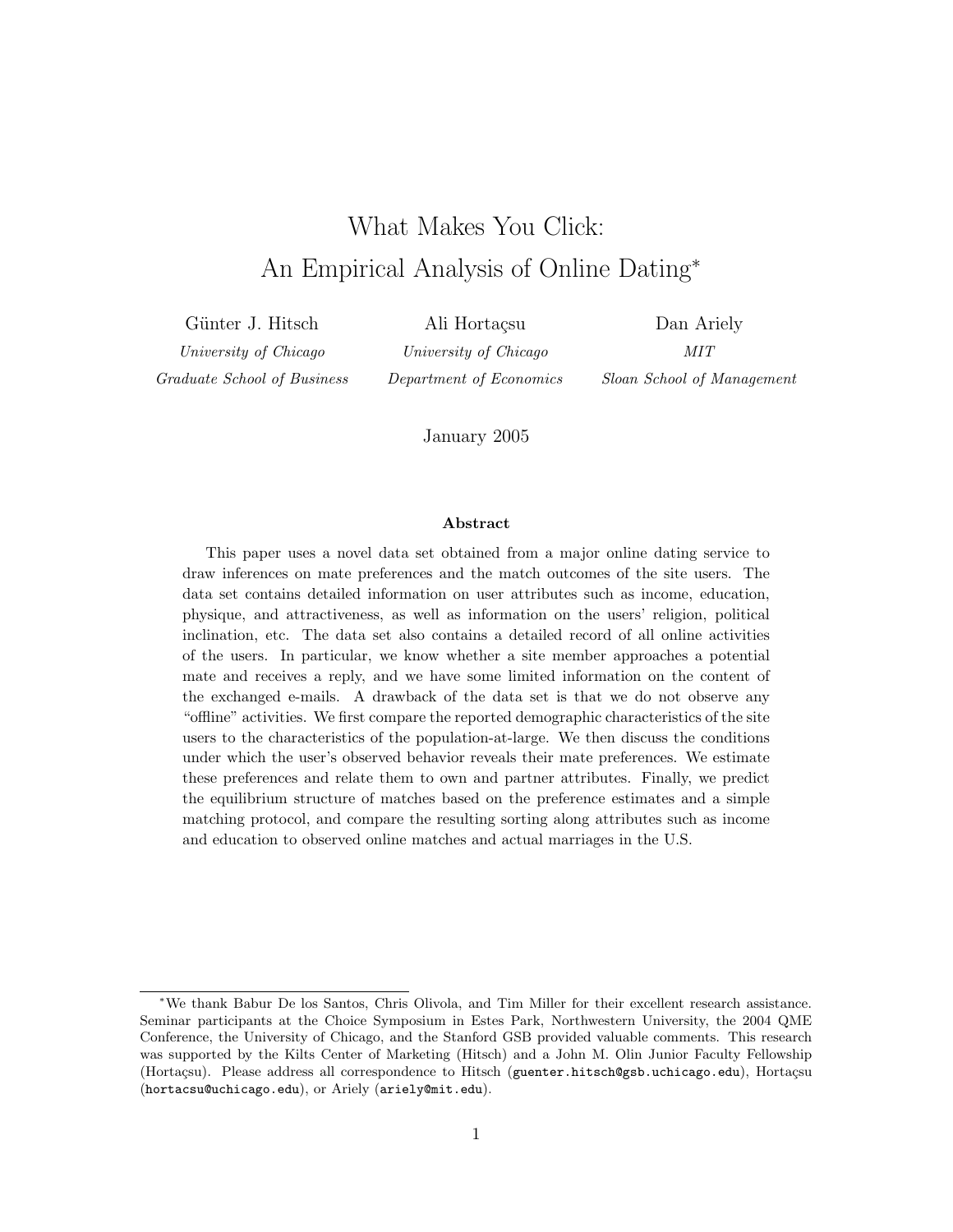### 1 Introduction

Economic models of marriage markets predict how marriages are formed, and make statements about the efficiency of the realized matches. These predictions are based on a specification of mate preferences, the matching protocol, i.e. the mechanism by which matches are made, the information structure of the game, and the strategic sophistication of the agents. The seminal work by Gale and Shapley (1962) and Becker (1973) is based on specific assumptions of these model primitives. Since then, the empirical literature on marriage markets has been concerned with the estimation of mate preferences and the relationship between preferences and the structure of observed matches, such as the correlation of men's and women's age or income in a marriage. Our paper contributes to this literature by exploiting a detailed data set of partner search from an online dating service. We provide a description of how men and women interact in the online dating market, and exploit the observed partner search behavior to relate mate preferences on both sides of the market to user attributes, in particular looks and socioeconomic factors such as income and education. Based on the preference estimates, we predict the structure of equilibrium matches, and compare the predictions to observed online matches and actual marriages in the U.S.

Our empirical analysis is based on a new data set that we obtained from a major online dating website. This data set records all activities of 23,000 users in Boston and San Diego during a three and a half months period in 2003. Anecdotal evidence and press coverage suggest that online dating is becoming a widespread means of finding a partner in both the U.S. and many other countries around the world.<sup>1</sup> For research purposes, online dating provides an unusual opportunity to measure mate attributes, and capture the users' search process and the interactions between potential partners. Users who join the dating service post a "profile" on the dating website, that provides their potential partners with information about their age, income, education level, ethnicity, political inclinations, marital status, etc. The users can also post one or more photographs of themselves on the website. Using a laboratory environment, we assigned a numeric looks rating to these users. Together with other information, such as the users' height and weight, this provides us with a measure of physical attractiveness that is otherwise hard to obtain from field data. Our data set lets

<sup>&</sup>lt;sup>1</sup> According to a recent estimate based on ComScore Networks' analysis of Internet users' browsing behavior, 40 million Americans visited online dating sites in 2003, generating \$214 million in revenues, making online dating the most important subscription-based business on the Internet. Match.com, which was founded in 1995 as one of the pioneering online dating sites, boasted 939,000 paying subscribers as of the fourth quarter of 2003. Although the sector is led by large and nationally advertised sites like Match.com, Matchmaker.com, and eHarmony.com, along with online dating services bundled by major online service providers (such as Yahoo!Singles), there are also numerous online dating sites that cater to more specialized audiences, such as JDate.com, which bills itself as the "The largest Jewish singles network," Gay.com, BlackSinglesConnection.com, and ChristianSingles.com.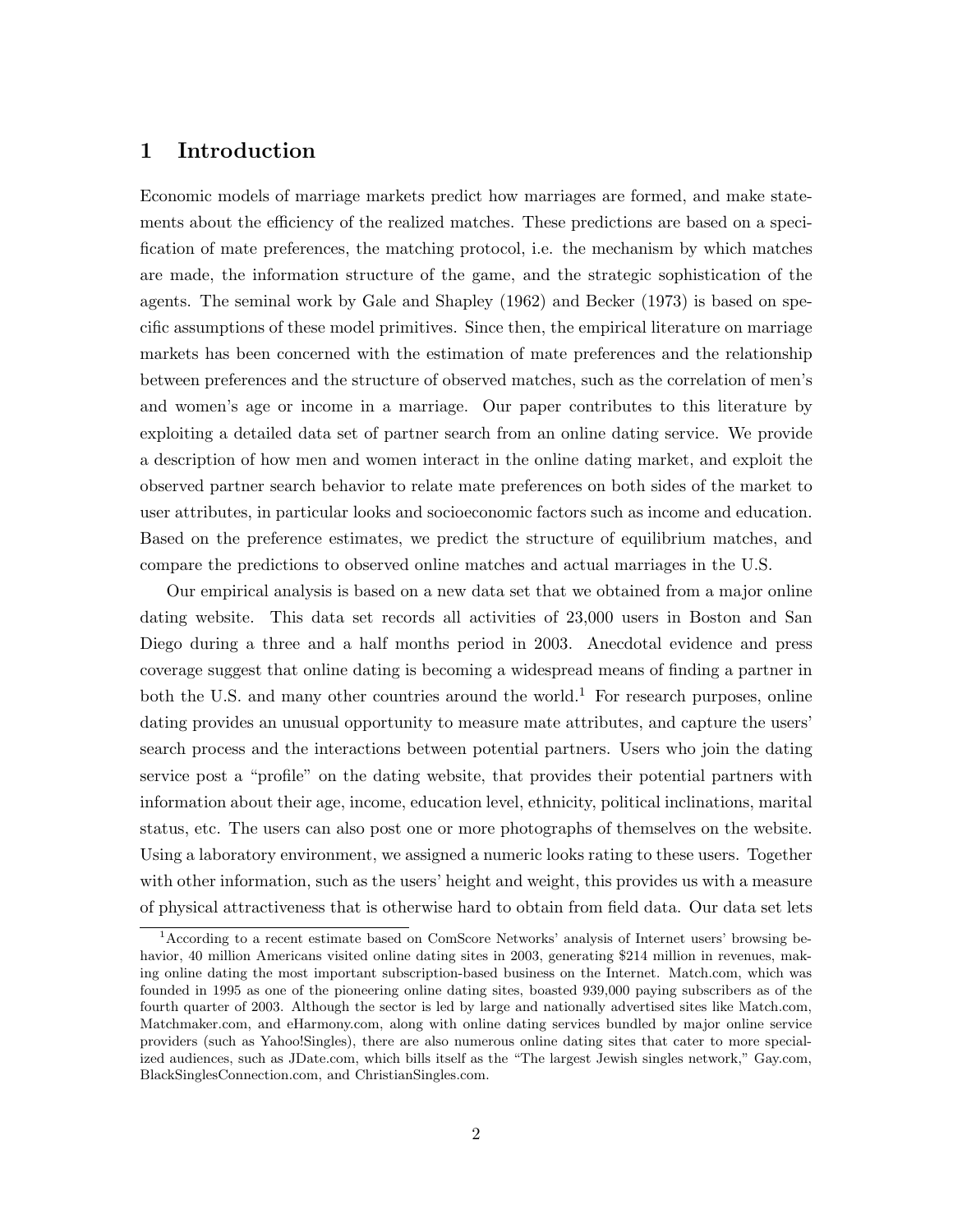us track the users' activities at a detailed level. At each moment in time, we know which profile they browse, whether they view a specific photograph, and whether they send or reply to a letter from another user. We also have some limited information on the contents of the e-mails exchanged; in particular, we know whether the users exchanged phone numbers or e-mail addresses. A drawback of our data set is that we do not observe whether an online exchange between two users finally results in a marriage, which is the ultimate object of our interest. Also, users may lie about their true attributes. However, when we compare the reported socioeconomic characteristics of the site users to local population characteristics surveyed by the U.S. Census, we do not find stark differences, especially after controlling for Internet use.<sup>2</sup>

The identification of preferences in matching models, and in marriage markets in particular, is complicated if only final matches are observed, or if agents behave strategically. For example, a man with a low attractiveness rating may not approach a highly attractive woman if the chance of forming a match with her is low, such that the *expected* utility from a match is lower than the cost of writing an e-mail or the disutility from a possible rejection. In that case, his choice of a less attractive woman does not reveal his true preference ordering. However, in section 4 we find evidence that the site users are more likely to approach a more attractive mate than a less attractive mate, regardless of their own attractiveness rating. I.e., even if strategic behavior has some impact on the users' choices, the effect is not strong enough to cloud the relationship between attractiveness and the probability of being approached. We then estimate preferences using the following simple identification strategy. Suppose that if user A is more attractive than user B, the probability of receiving an e-mail from any potential mate is higher for A than for  $B<sup>3</sup>$ . This assumption has empirical support in our data. Furthermore, suppose that men and women can be ranked according to a single dimensional "type". Under these assumptions, the number of unsolicited e-mails, i.e. the number of "first contacts" from a potential mate that a users receives (per unit of time) reveals her or his type. We can then use regression analysis to investigate how physical, socioeconomic, and other attributes enter into this single dimensional index of attractiveness.

The single dimensional type or index assumption means that user preferences are homogenous. We relax this assumption in two ways. First, we segment users into a priori chosen segments, for example low and high income users. If the chosen segmentation is

<sup>&</sup>lt;sup>2</sup>There do appear certain patterns in our sample that are distinct. Men are overrepresented on the dating site, and minorities are largely underrepresented. Furthermore, the age profile appears more skewed towards the 20-30 year old range, which is of course as expected.

<sup>3</sup>Such behavior is consistent with a cut-off rule that arises in some models of mate search (Shimer and Smith 2000).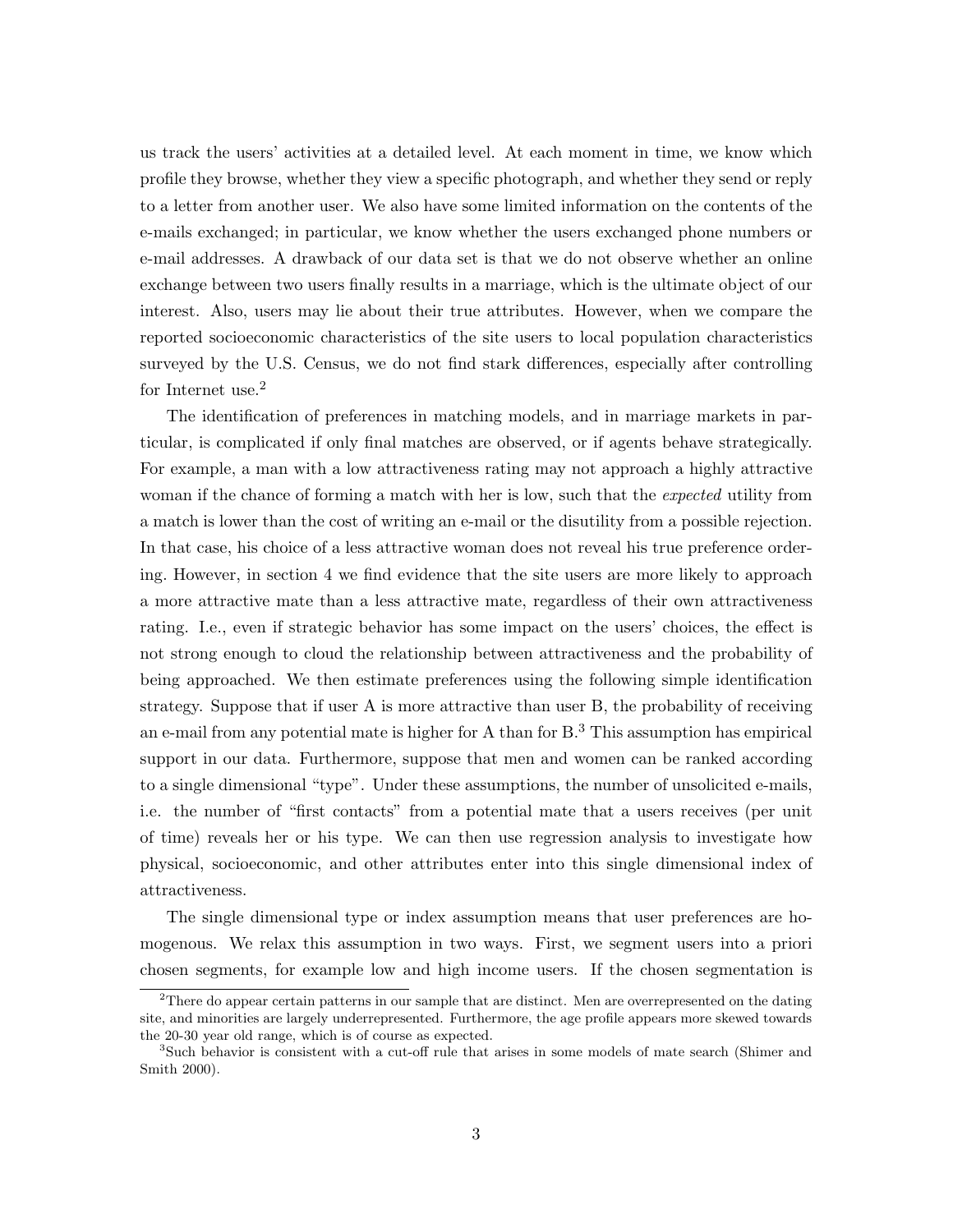correct, the preferences of users within a specific segment can be estimated by regressing the first contacts from those users on mate attributes. Second, we estimate a discrete choice model of the decision to contact a potential mate after viewing his or her profile. We relate this decision to both the attributes of the user who makes the first contact decision, and the attributes of the potential mate. In particular, we consider both the level and the difference between the attribute levels of the two users, such as the difference in education. This approach allows for a more flexible way of assessing preference heterogeneity.

Our empirical analysis reveals the following findings: Many of the self-reported user attributes are strongly associated with online "success," in particular the number of introductory e-mails received. There are similarities, but also stark differences between the determinants of success of men and women. Online success is strongly increasing in men's and women's looks ratings, and the effect sizes are similar. Height and weight are strongly related to outcomes, but here the effects are qualitatively and quantitatively different for men and women. The most striking difference across genders is related to earnings and education. Both men and women prefer partners with higher incomes, but this preference is much more pronounced for women. While income preferences appear to be largely homogeneous, there is heterogeneity in the way men and women value their partner's education level. Generally, users prefer a partner who has a similar education level. However, while men have a particularly strong "distaste" for a better educated partner, women particularly try to avoid less educated men. The users of the dating service typically have strong preferences for a partner of their own ethnicity, and this effect is more pronounced for women than for men.

Since Becker's seminal work, the literature on marriage markets has focused on analyzing whether men and women sort along certain characteristics. Sorting along dimensions such as income and education has been argued to be among the determinants of long term trends in ability and the distribution of income. Sorting may arise in equilibrium due to people's preferences, or it may be due to search frictions, i.e. the time cost of meeting and getting to know a potential partner. In contrast to the traditional way of finding a mate, online dating provides an environment with much reduced search costs. Thus, we expect that online matches mostly reflect men's and women's preferences and the equilibrium mechanism by which matches are formed. In section 7, we present evidence on the structure of online matches<sup>4</sup> and actual marriages in the U.S., for example the correlation in age and income among matched partners. Based on our preference estimates, we then predict who matches with whom in a "stable" equilibrium, obtained by the Gale-Shapley algorithm.

<sup>&</sup>lt;sup>4</sup>Our data set does not allow us to observe whether users who meet online eventually get married. However, utilizing information on the content of exchanged e-mails, such as a phone number or e-mail address, we can assess whether an online meeting resulted in an initial match.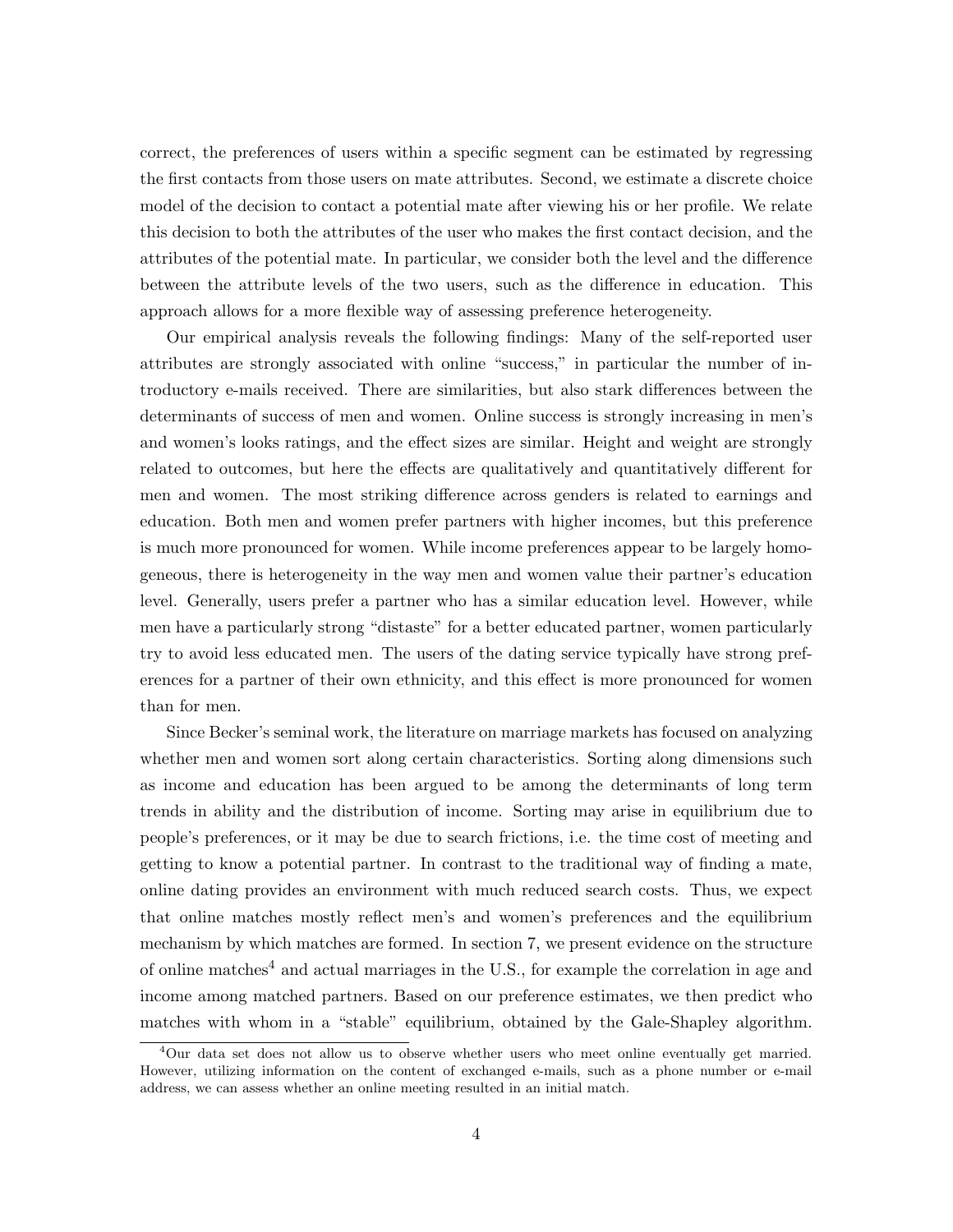Interestingly, while our predictions for the correlation in income is consistent with actual marriages and online matches, we vastly underpredict the correlation in education compared to marriages in the U.S. This suggests that the strong sorting along education as observed in actual marriages is only partially driven by preferences. Search frictions, and the resulting outcome in which people marry partners who they met in high school, college, or at work, seem to play an important role in the formation of marriages. A caveat to this suggestion concerns the interpretation of our preference estimates: If these preferences are over initial "dates," and differ from preferences over marriages, it is conceivable that people increase the weight placed on the education of their partner as the relationship progresses.

Our work relates to the economic literature on matching and marriage markets in several ways. A long literature in economics, sociology and demography has focused on reporting correlations between married couples' socioeconomic attributes. However, it is difficult to interpret these correlations in terms of underlying preferences without knowing the choice constraints faced by the matching parties. A long literature in psychology has thus taken the approach of measuring "stated" preferences through a wide variety of surveys in which participants are asked to rate hypothetical (or real) partners. Another approach is to assess "revealed" preferences by interpreting observed match outcomes through an explicit economic model which generates match outcomes as an equilibrium prediction (Wong 2001; Choo and Siow 2003). Our work, in contrast, tries to estimate preferences in an environment where the users' choices among potential mates can be more directly related to their preferences. Our work may thus be viewed as an attempt to measure "revealed" preferences using data in a setting where the matching protocol, information available to the agents (including choice alternatives), and the choices made by agents are observed. In this regard, the work that comes closest to ours is that of Fisman, Iyengar and Simonson (2004), who investigate revealed preference determinants of mate selection using an experimental speed dating market. In contrast to their work, we emphasize how preferences and match outcomes are related to socioeconomic characteristics such as income and education. Our large and diverse sample is more ideally suited to analyze this question than theirs, which is mostly composed of graduate students at one U.S. university. On the other hand, their approach is better suited to assessing the importance of factors that are hard to measure, such as shared interests between two potential partners.

The paper proceeds as follows. Section 2 provides a description of the workings of the dating site, and the characteristics and intentions of the site users. Section 3 outlines the modeling framework. Section 4 describes some aspects of the users' search behavior, and presents evidence that supports the monotonicity assumption that we use for the identification of user preferences. Section 5 relates online outcomes, in particular the number of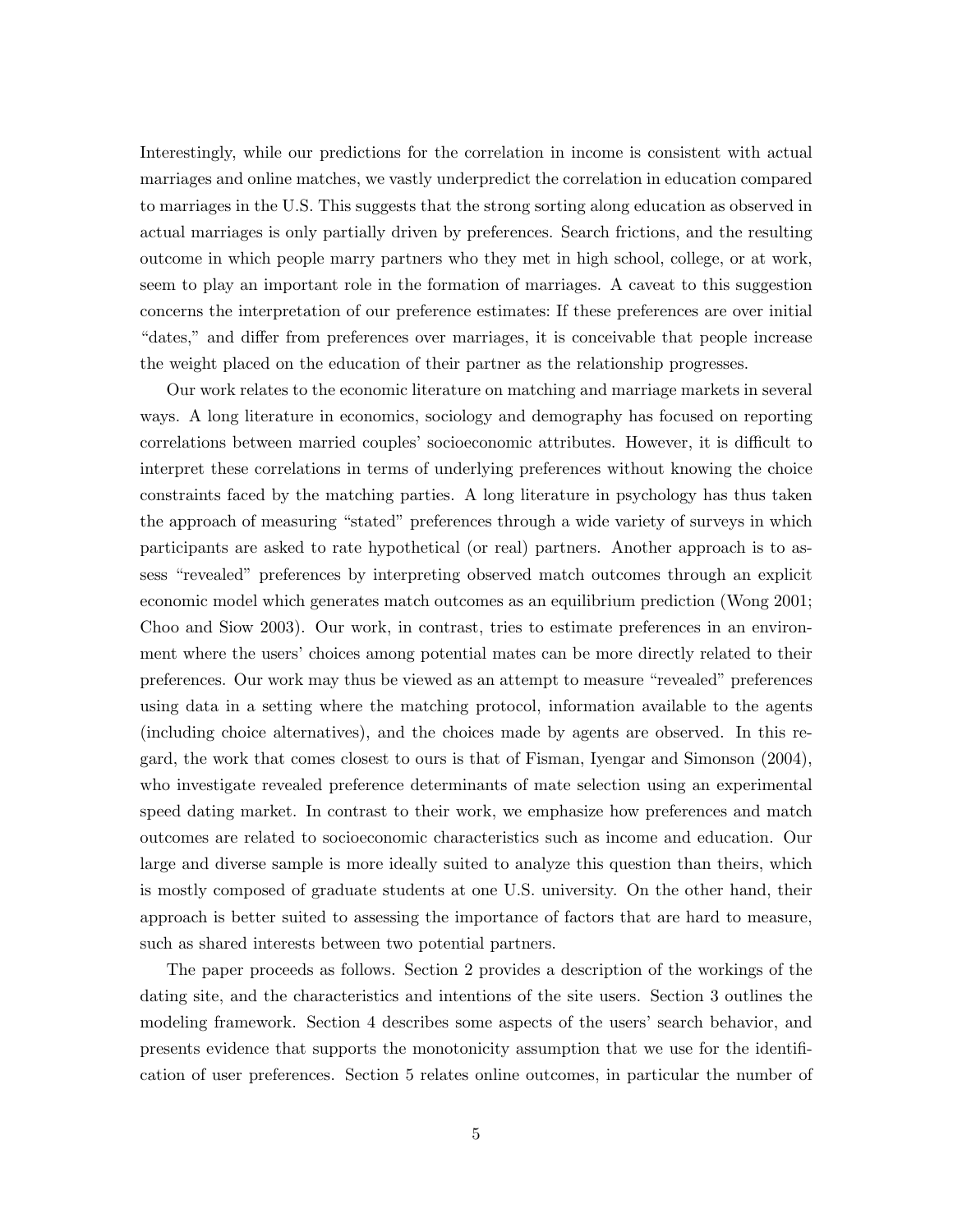first contact e-mails received, to user attributes. Under our assumptions, these regressions reveal the users' preferences. In section 6, we take a discrete choice approach to estimating preferences, and account for preference heterogeneity in a more flexible way. Section 7 compares the predicted sorting based on our preference estimates with the structure of online matches and actual marriages. Section 8 concludes.

## 2 The Data and User Characteristics: Who Uses Online Dating?

Our data set contains socioeconomic and demographic information and a detailed account of the website activities of more than 23,000 users of a major online dating service. 11,390 users were located in the Boston area, and 11,691 users were located in San Diego. We observe the users' activities over a period of three and a half months in 2003. We first provide a brief description of online dating that also clarifies how the data were collected.

Upon joining the dating service, the users answer questions from a mandatory survey and create "profiles" of themselves.<sup>5</sup> Such a profile is a webpage that provides information about a user and can be viewed by the other members of the dating service. The users indicate various demographic, socioeconomic, and physical characteristics, such as their age, gender, education level, height, weight, eye and hair color, and income. The users also answer a question on why they joined the service, for example to find a partner for a longterm relationship, or, alternatively, a partner for a "casual" relationship. In addition, the users provide information that relates to their personality, life-style, or views. For example, the site members indicate what they expect on a first date, whether they have children, their religion, whether they attend church frequently or not, and their political views. All this information is either numeric (such as age and weight) or an answer to a multiple choice question, and hence easily storable and usable for our statistical analysis. The users can also answer essay questions that provide more detailed information about their attitudes and personalities. This information is too unstructured to be usable for our analysis. Many users also include one or more photos in their profile. We have access to these photos and, as we will explain in detail later, used the photos to constructed a measure of the users' physical attractiveness.

After registering, the users can browse, search, and interact with the other members of the dating service. Typically, users start their search by indicating an age range and geographic location for their partners in a database query form. The query returns a list

 $5$ Neither the names nor any contact information of the users were provided to us in order to protect the privacy of the users.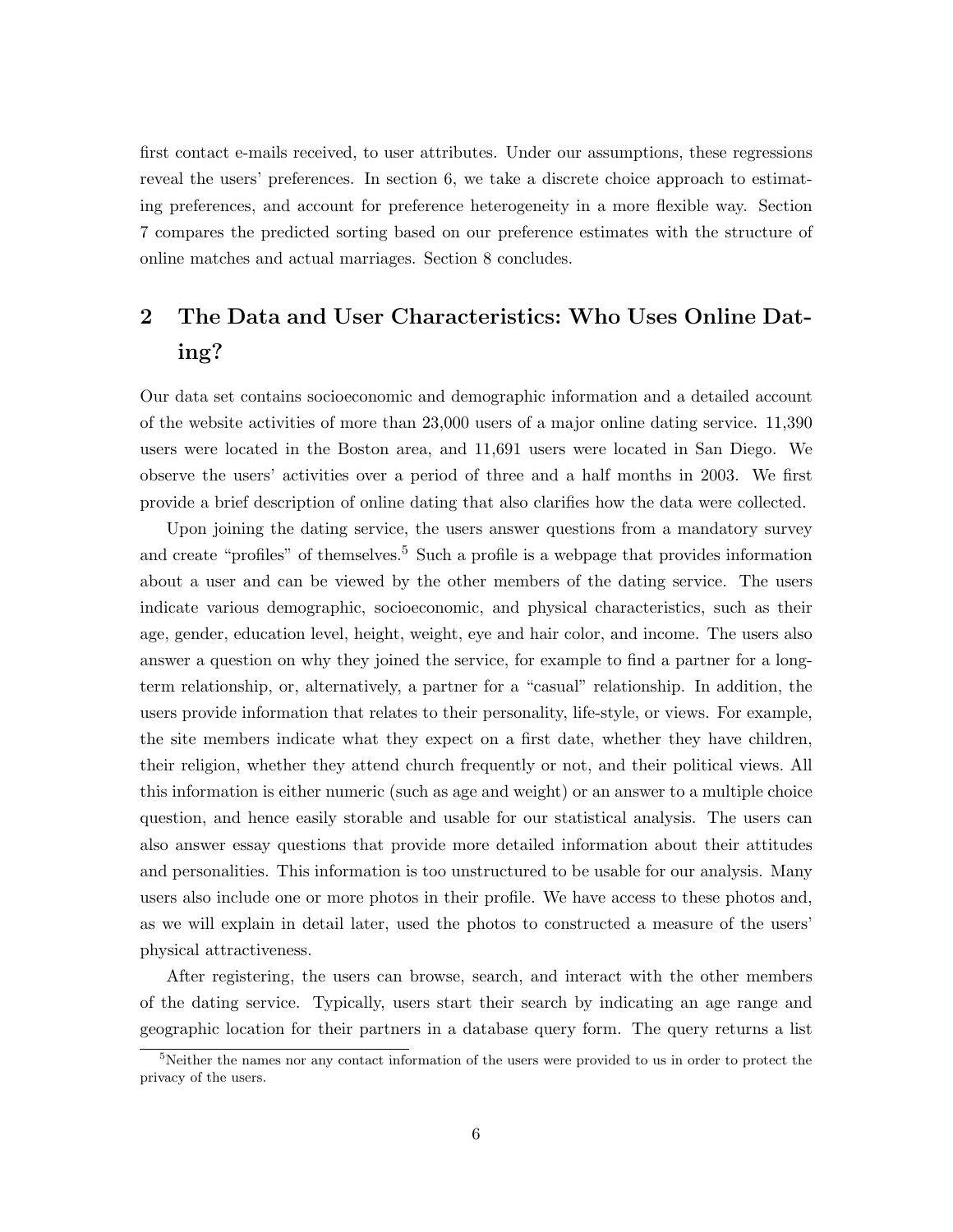of "short profiles" indicating the user name, age, a brief description, and, if available, a thumbnail version of the photo of a potential mate. By clicking on one of the short profiles, the searcher can view the full user profile, which contains socioeconomic and demographic information, a larger version of the profile photo (and possibly additional photos), and answers to several essay questions. Upon reviewing this detailed profile, the searcher decides whether to send an e-mail (a "first contact") to the user. Our data contain a detailed, second by second account of all these user activities.<sup>6</sup> We know if and when a user browses another user, views his or her photo(s), sends an e-mail to another user, answers a received e-mail, etc. We also have additional information that indicates whether an e-mail contains a phone number, e-mail address, or keyword or phrase such as "let's meet", based on an automated search for special words and characters in the exchanged e-mails.<sup>7</sup>

In order to initiate a contact by e-mail a user has to become a paying member of the dating service. All users can reply to a received e-mail, independent of whether the are paying members or not.

In summary, our data provide detailed user descriptions, and we know how the users interact online. The keyword searches provide some information on the progress of the online relationships, possibly to an offline, "real world" meeting. We now give a detailed description of the users' characteristics.

Motivation for using the dating service The registration survey asks users why they are joining the site. It is important to know the users' motivation when we estimate mate preferences, because we need to be clear whether these preferences are for a relationship that might end in a marriage, or only for casual sex. 39% of the users state that they are "hoping to start a long-term relationship," 26% state that they are "just looking/curious," and 9% declare that they are looking for a casual relationship. Perhaps not surprisingly, men seem to be more eager for a short term/casual relationship  $(14%)$  than women  $(4%)$ .

Users who–according to their own stated preferences–joined the dating service to find a long-term relationship account for more than half of all observed activities. For example, men who are looking for a long-term relationship account for 57% of all e-mails sent by men; among women who are looking for a long-term relationship the percentage is 53%. The corresponding numbers for e-mails sent by users who are "just looking/curious" is 22% for men and 20% for women. Only a small percentage of user activities is accounted for by members who are seeking a casual relationship; the fraction of sent e-mails is 2.9% for men and 2.4% for women.

 ${}^{6}$ We obtained this information in the form of a "weblog."

<sup>7</sup>We do not have access to the full content of the e-mail, or the e-mail address or phone number that was exchanged.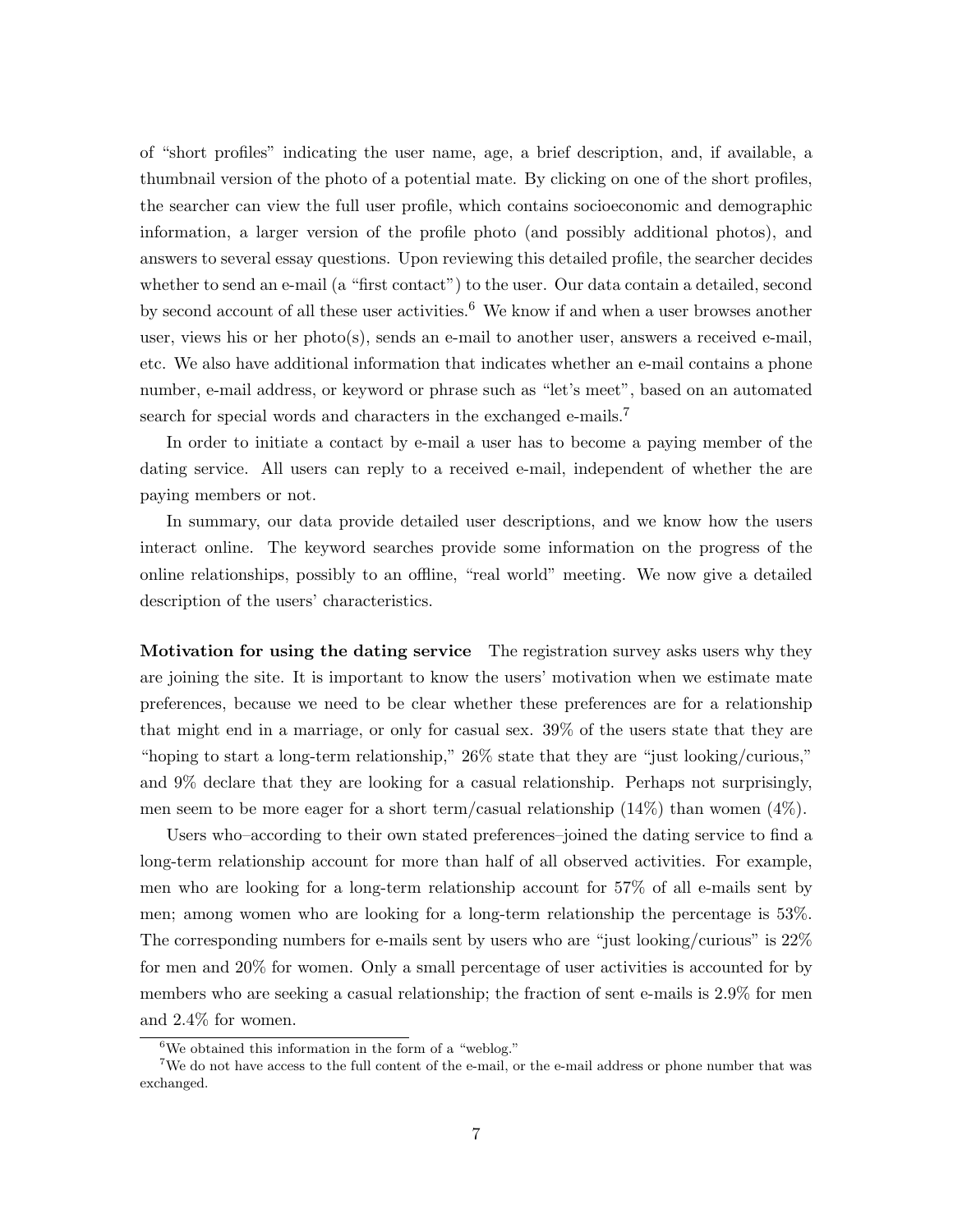We conclude that at least half of all observed activities is accounted for by people who have a stated preference for a long-term relationship and thus possibly for an eventual marriage. In addition, many of the users who state that they are "just looking/curious" possibly choose this answer because it sounds less committal than "hoping to start a longterm relationship". Under this assumption, the activities of more than 75% of all users reveal attitudes towards a long-term partner.

Sexual preferences The registration also asks users about their sexual preferences. 93% of the users declare that they are heterosexual, while 9% of women and 5% of men are homosexual or bisexual. Most of our analysis focuses on the preferences and match formation among men and women in heterosexual relationships; therefore, we retain only the heterosexual users in our sample.<sup>8</sup> Among them, 2.5% of men and 6% of women state that they have had at least one homosexual experience or could be persuaded to have a homosexual experience. On the other hand, 8% of men and 5% of women declare that homosexuality offends them.

Demographic/socioeconomic characteristics We now investigate the reported characteristics of the site users, and contrast some of these characteristics to representative samplings of these geographic areas from the CPS Community Survey Profile (table 2.1). In particular, we contrast the site users with two sub-samples of the CPS. The first sub-sample is a representative sample of the Boston and San Diego MSA's (Metropolitan Statistical Area), and reflects information current to 2003. The second CPS sub-sample conditions on being an Internet user, as reported in the CPS Computer and Internet Use Supplement, which was administered in 2001.

A visible difference between the dating site and the population-at-large is the overrepresentation of men on the site. In San Diego, 55% of users, and in Boston, 54% of users are men.<sup>9</sup> Another visible difference is in the age profiles: Site users are more concentrated in the 26-35 year range than both CPS samples (the median user on the site is in the 26-35 age range, whereas the median person in both CPS samples is in the 36-45 age range). People above 56 years are underrepresented on the site compared to the general CPS sample; however, when we condition on internet use, this difference in older users attenuates somewhat.

<sup>8</sup>Unless noted otherwise, all sample statistics reported are with respect to our main sample of 23,000 heterosexual users.

<sup>9</sup>When we restrict attention to members who have posted photos online (29% of registered users in Boson and 35% of users in San Diego), the percentage difference between male and female participation decreases slightly: In Boston 52% of users is Boston and 53% of users in San Diege are men.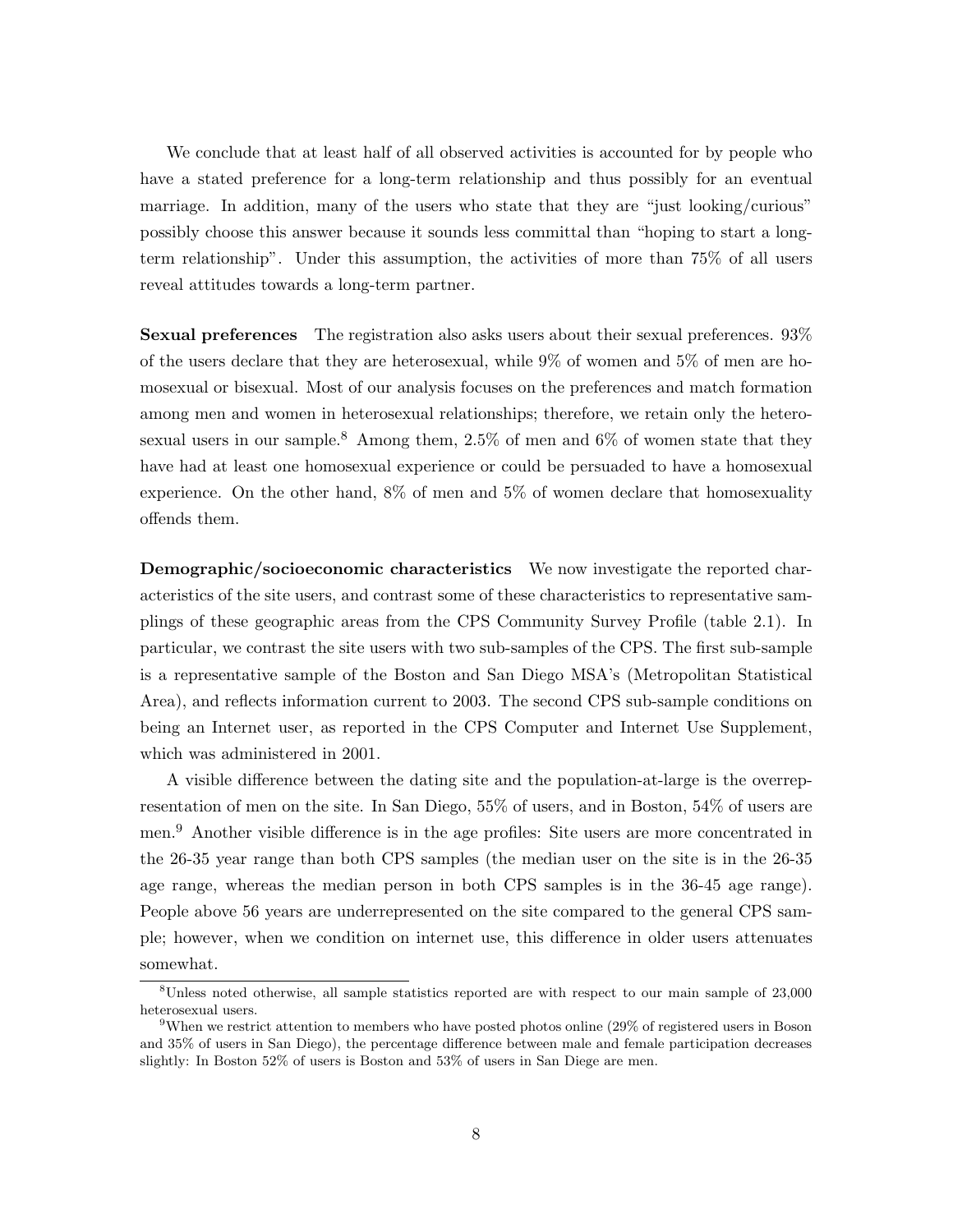The ethnic profile of site users appears to roughly reflect the profile of the geographic regions covered by the site, especially when conditioning on Internet use, although Asians appear to be underrepresented on the San Diego site.<sup>10</sup>

The reported marital status of site users clearly represents the fact that most users are looking for a partner. 57% of the site users are single, 24% are divorced, and 4% are separated. The fraction of divorced women (27%) is higher than the fraction of divorced men (21%). A small number of the site users, especially among men, is "happily married" (1.9% of men and 0.6% of women) or "not-so-happily married" (3.2% of men and 1.1% of women). This suggests that people in a long term relationship may use the site as a search outlet. Of course, one may expect the true percentage of otherwise committed people on this site to be much higher than what is *reported*.<sup>11</sup>

The education profiles of the site users show that site users are in general more educated than the general CPS population. Above 54% of the site users have college degrees or above. However, the educational profiles appear quite close to that of the Internet using population, with only a slightly higher percentage of professional degree holders.

The income profiles also reflect similar patterns to the education profile. Site users are in general a higher income sample than the overall CPS population, but not compared to the "Internet using" population. One visible difference between income profiles is that about 3.5% of site users declare their annual income to be above \$200,000, whereas the CPS samples contain 0.0% of the population in this cell.

These comparisons suggest that the online dating site attracts users that are typically single, somewhat younger, more educated, and have a higher income than the general population. Once we condition on household internet use, however, the remaining differences are not large. We believe this reflects that online dating has become an accepted and widespread means of partner search in the internet using population during recent years.

Reported physical characteristics of the users Our data set contains detailed (although self-reported) information regarding the physical attributes of the users. As mentioned before, 32% of the users have posted one or more photos online. For the rest of the users, the survey is the primary source of information about their appearance.

The survey asks the users to rate their looks on a subjective scale. 20% of men and 24% of women possess "very good looks," and 49% of men and women have "above average looks."

<sup>&</sup>lt;sup>10</sup>We should note that the "Other" category in the site's ethnic classification includes several ethnicities grouped under "White" by the CPS. Once we reconcile these classifications, the differences in the "White" category disappear.

<sup>&</sup>lt;sup>11</sup>Only 14 out of the 311 "happily married" users actually posted a picture, and only 17\% of these users state that they are hoping to start a long term relationship, while 25% seek a casual affair.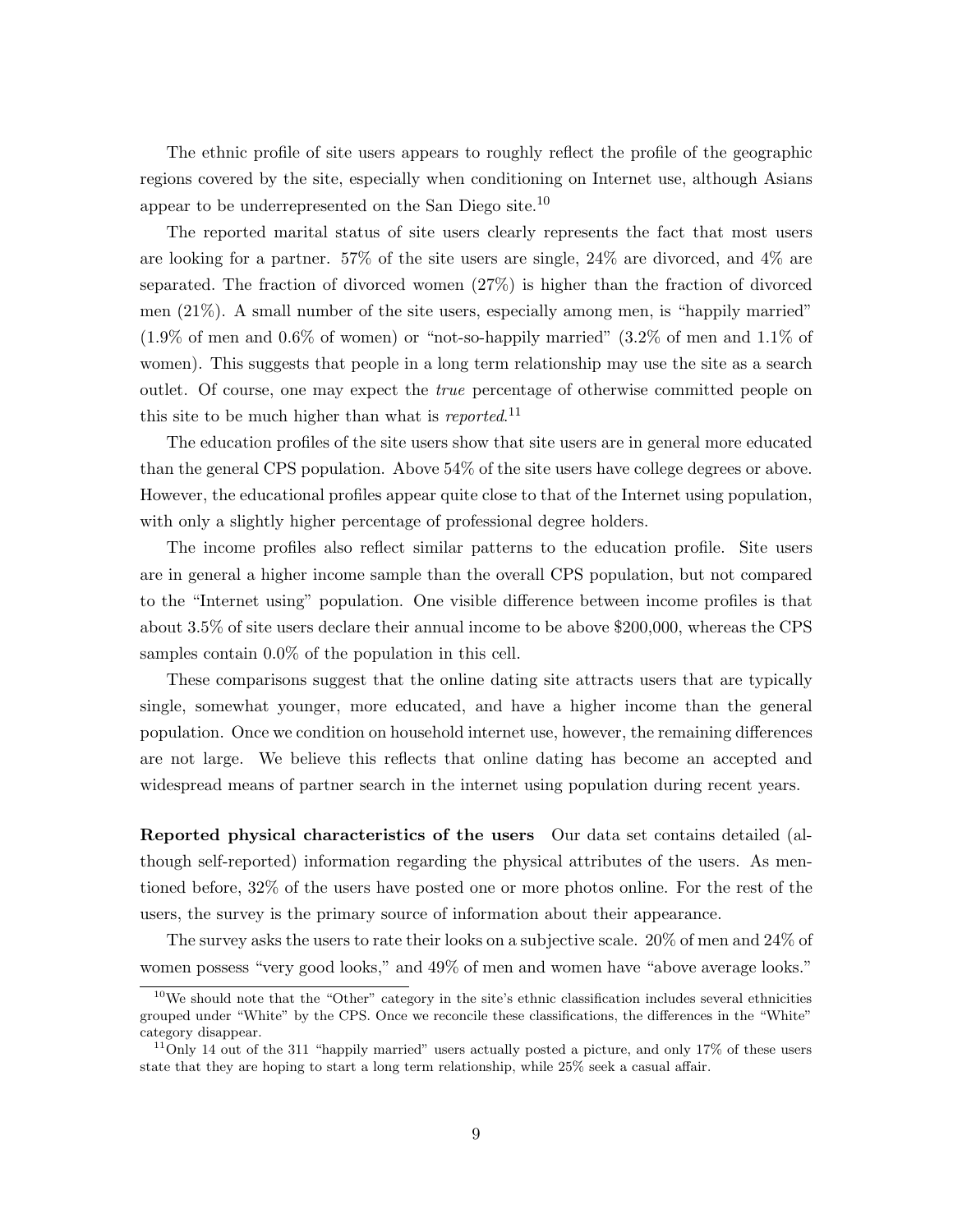Only a minority–29% of men and 27% of women–declare that they are "looking like anyone else walking down the street." That leaves less than 1% of users with "less than average looks", and a few members who avoid the question and joke that one should "bring your bag in case mine tears." Posting a photo online is a choice, and hence one might suspect that those users who post a photo are on average better looking. On the other hand, those users who do not post a photo might misrepresent their looks and give an inflated assessment of themselves. The data suggest that the former effect is more important. Among those users who have a photo online, the fraction of average looking members is smaller (24% of men and 19% of women) and correspondingly the fraction of above average looking members is larger compared to all site users.

The registration survey contains information on the users' height and weight. We compared these reported characteristics with information on the whole U.S. population, obtained from the National Health and Examination Survey Anthropometric Tables (the data are from the 1988-1994 survey and cover only Caucasians). Table 2.2 reports this comparison. Among women, we find that the average stated weight is less than the average weight in the U.S. population. The discrepancy is about 6 lbs among 20-29 year olds, 18 lbs among 30-39 year olds, and 20 lbs among 40-49 year olds. On the other hand, the reported weights of men are generally slightly above yet close to the national averages. The stated height of both men and women is somewhat above the U.S. average. This difference is more pronounced among men, although the numbers are small in size. For example, among 20-29 year olds, the difference is 1.3 inches for men and 1 inch for women. The weight and height differences translate into body mass indices (BMI) that are 2 to 4 points less than national averages among women, and about 1 point less than national averages among men.

The data also contain some interesting statistics on the site members' hair color, and indirectly on the usage of hair dye.<sup>12</sup> The majority of users  $(51\% \text{ of men and } 41\% \text{ of women})$ have brown hair. Blond hair is quite prevalent among women, but not among men–29% of the female users, but only 12% of all male users state that they have blond hair. Also, 8% of all women have auburn, and 4% have red hair, while only 2.5% of men have one of these hair colors. Black hair, on the other hand, is more common among men–21% of men, but only 12% of women have black hair.

Measured Physical Characteristics of the Users 31% of men (3920 users) and 32% of women (3328 users) had photos available for browsing. To construct an attractiveness rating for these available photos, we recruited 100 subjects from the University of Chicago GSB

 $12A$  priori, we consider it less likely that selection is an important source of the gender differences in hair colors.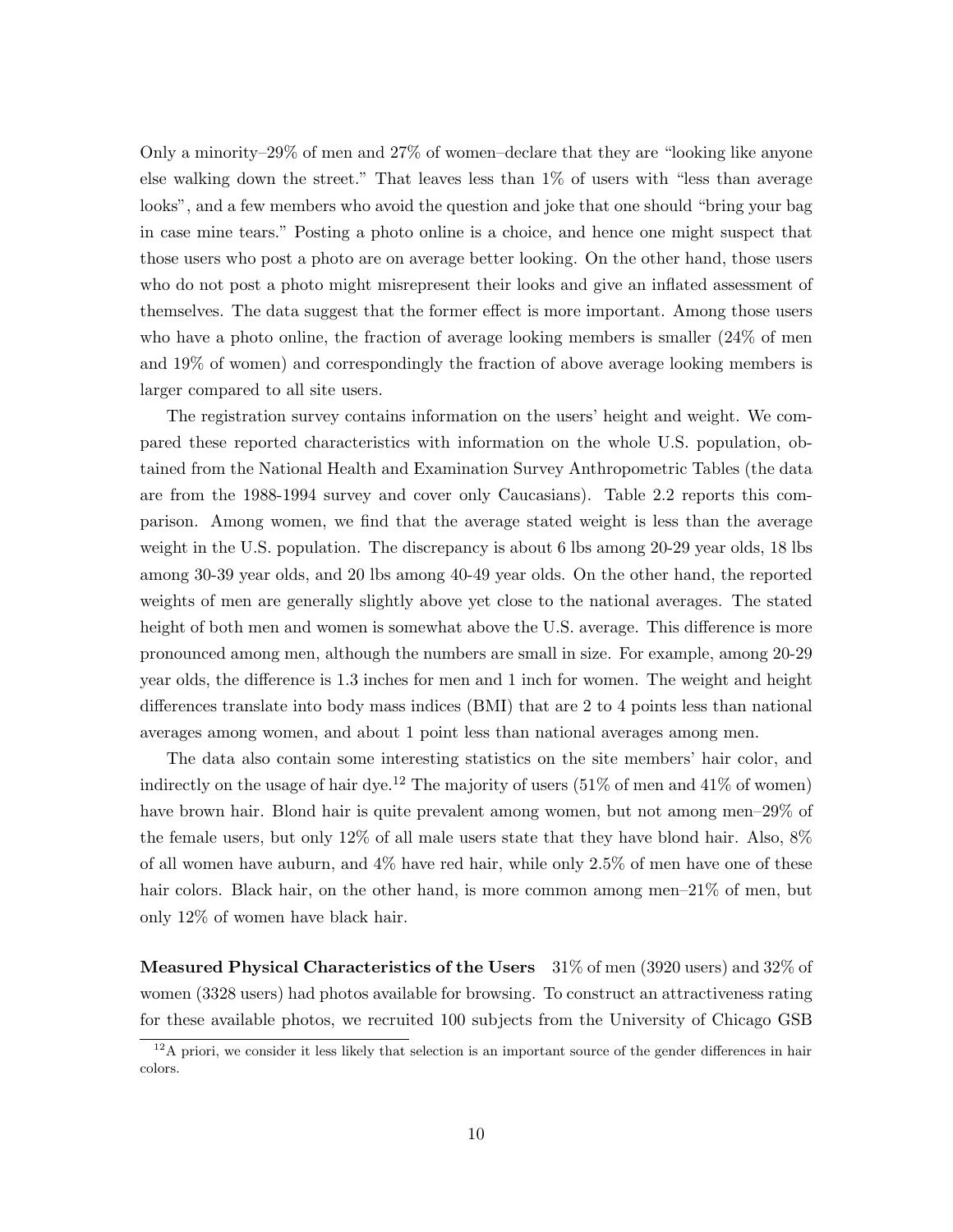Decision Research Lab mailing list. The subjects were University of Chicago undergraduates and graduate students, falling in the 18-25 age group. Half of the subjects were male students and the other half were female students. Each subject rated 800 pictures: 400 male faces and 400 female faces. The study took approximately 1 hour to complete and subjects were paid \$10 for their time. Each subject came in, read and signed the consent form (which told them the study was about rating the physical attractiveness of faces). Each subject was then brought to a computer and started the experiment, in which they were asked to rank the physical attractiveness of the pictures on a scale of 1 to 10. Once the experiment was done, the subjects were paid \$10. There was a 1 minute obligatory break between the 200 first and second set of pictures within a gender, and a 3 minute obligatory break between the two sets of face genders.

The order in which photos were presented to the subjects was counterbalanced: half of the subjects rated 400 male faces followed by 400 female faces. The other half rated 400 female faces followed by 400 male faces. We assigned the same picture ordering for each male-female subject pair. Specifically, for each subject, we randomly took 400 male and 400 female pictures from the entire list of pictures (without replacement). Each particular ordering was assigned for both a male and a female subject. For the next male-female subject pair we took the next randomly chosen 400 male and female pictures and blocked them, etc. Since we had 100 subjects, we generated 50 such lists, which meant a given picture was used approximately 12 times across subjects.

Consistent with findings in a large literature in cognitive psychology, attractiveness ratings by independent observers appear to be positively correlated (for surveys of this literature, see Langlois et. al. 2000, Etcoff 2000, and Buss 2003). The average pairwise correlation across raters was found to be 0.24, and the Cronbach's alpha across 12 ratings per photo was calculated to be 0.80. As a comparison, in their analysis of the relationship between the looks and subsequent earnings of law school graduates, Biddle and Hamermesh (1998) found the average pairwise correlation of raters to be 0.40, with a Cronbach alpha of 0.75. A potential explanation for the lower degree of interrater correlation in our sample is the fact that our sample is more heterogeneous than Hamermesh and Liddle's, and that the photos we have are composed and formatted in a much less controlled fashion than the matriculation photos analyzed in their study. However, our Cronbach alpha measure is slightly higher and satisfies the reliability criterion (0.80) used in most social science applications of this measure.

To eliminate rater-specific mean and variance differences in rating choices, we followed Biddle and Hamermesh (1998) and standardized each photo rating by subtracting the mean rating given by the subject, and dividing by the standard deviation of the subject's ratings.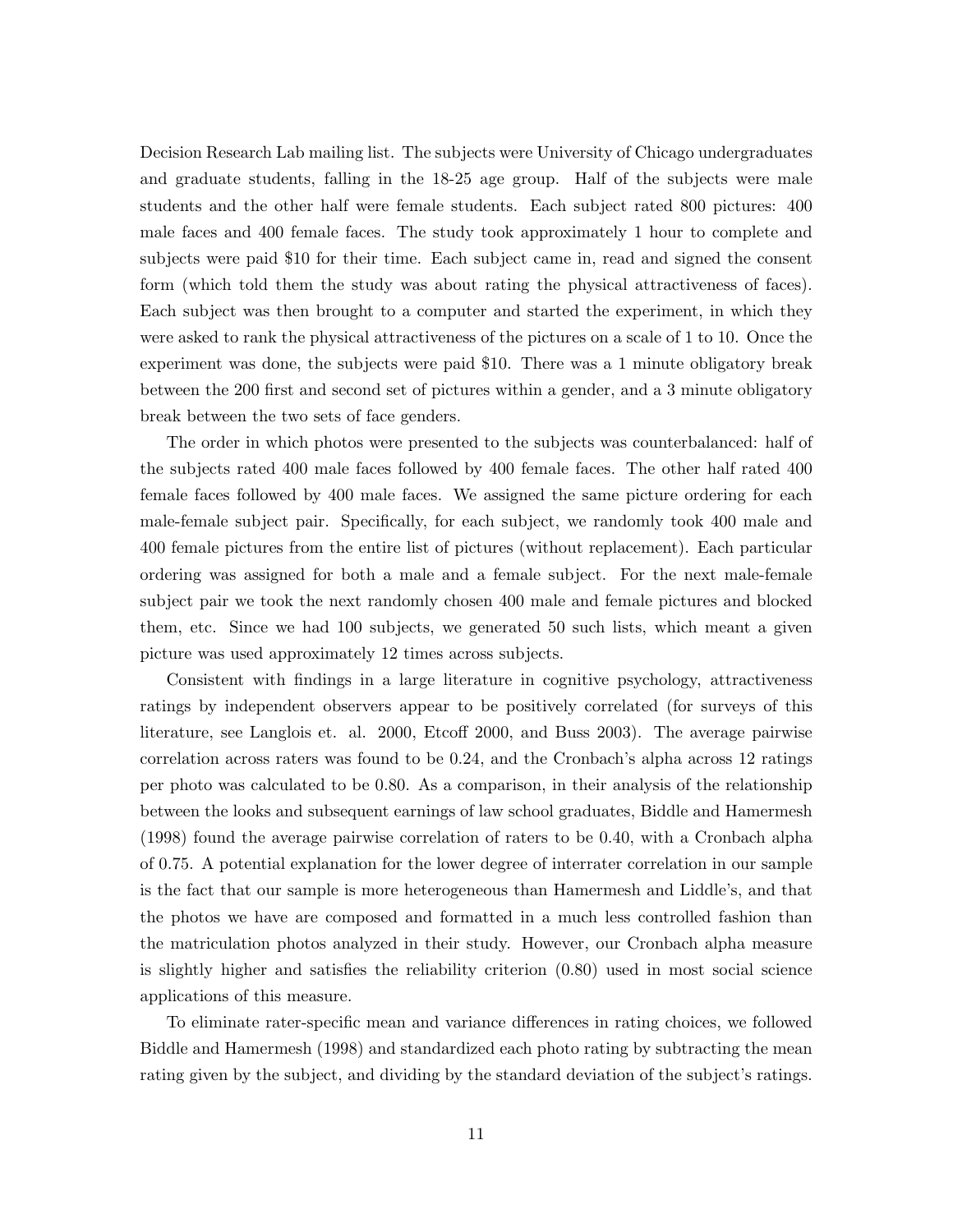We then averaged this standardized rating across all subjects who rated a particular photo to calculate the "mean standardized rating" for the photo.

Table 2.3 reports the results of regressions of (reported) annual income on the attractiveness ratings. Our results largely replicate the findings of Hamermesh and Biddle (1994) and Biddle and Hamermesh (1998), although unlike Biddle and Hamermesh (1998), the cross-sectional rather than panel nature of our data set makes it difficult for us to argue in favor of a causal relationship between looks and earnings. Nevertheless, the estimated correlations between attractiveness ratings and reported income are economically significant. The coefficient estimates on the standardized attractiveness score imply that a one standard deviation increase in a man's attractiveness score is correlated with a 6% increase in his earnings, whereas for a woman, the attractiveness premium is 9%. Notice that these estimates are roughly commensurate with our estimates for the return to one additional year of schooling. Interestingly, there also appears to be a significant height premium for men – a one inch increase in a man's height is correlated with a 2% increase in earnings (a smaller 1% premium is found for women). Although point estimates of the coefficient on weight are negative, the coefficient estimates are not statistically significant.

### 3 A Modeling Framework for Analyzing User Behavior

The seminal economic models of marriage markets were developed by Gale and Shapley (1962) in the nontransferable utility (NTU) framework and by Becker (1973) and Shapley and Shubik (1972) in the transferable utility (TU) framework. These models rely on either centralized matching algorithms or the absence of search frictions. Recent authors, including Morgan (1995), Lu and McAfee (1996), Burdett and Coles (1997), Shimer and Smith (2000), Smith (2002), Adachi (2003), and Atakan (2004) have investigated the role played by search frictions. In particular, Adachi (2003) establishes the outcome of the Gale-Shapley procedure as the limiting outcome of a decentralized search and matching model where search costs are negligible (we review the Gale-Shapley procedure in Section 7). We now overview the Adachi (2003) model to motivate our data analysis.

Adachi (2003) considers a marriage market populated with ex-ante heterogeneous men and women. Each man (woman) is indexed by his type characterized by a real number  $m \in M$  ( $w \in W$ ). The distributions of types of single men and women are  $\lambda_M$  and  $\lambda_W$ . Time is discrete, with period discount factor  $\rho$ . Each period, a single man (woman) meets a woman (man) with probability  $\delta$ , whose type is drawn according  $\lambda_W(\lambda_M)$ . A match with a type w woman gives a utility of  $q_M(m, w)$  to type m man. Similarly, a type w woman gets utility  $q_W(m, w)$  from this match. A match is made if both parties agree – if not, the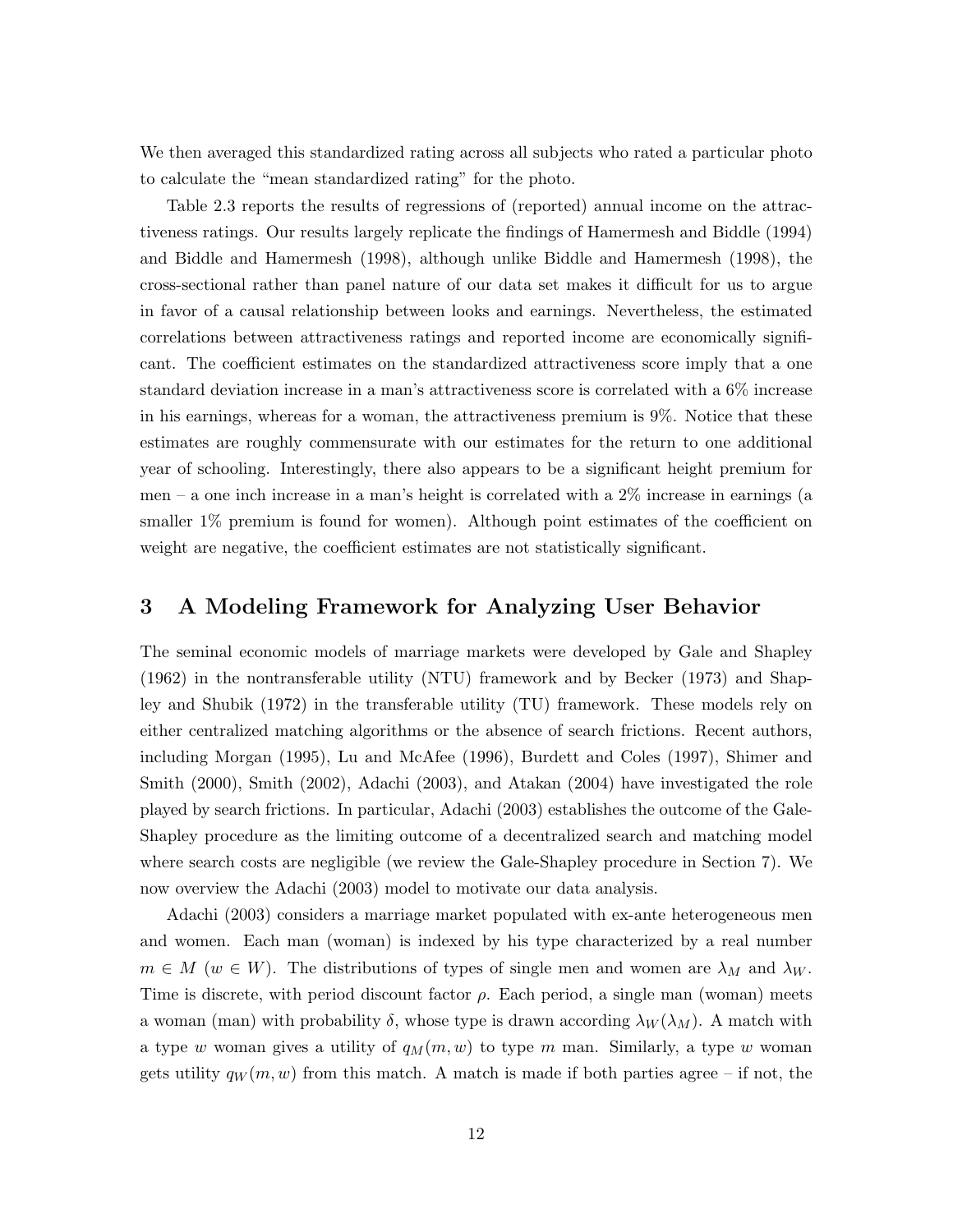agents continue searching. To keep the distributions of types of men and women constant, Adachi (2003) assumes that if a type m man and a type w woman are matched, they are immediately replaced by a single type  $m$  man and a single type  $w$  woman.

Let  $v_M(m)$   $(v_W(w))$  be the reservation utility of a type m man (type w woman) from staying single and continue searching. A type  $m$  man will agree to match with woman  $w$  if  $q_M(m, w) \geq v_M(m)$ . Similarly, a w woman will match with man m if  $q_W(m, w) \geq v_W(w)$ . Given these reservation utility search rules, we can define the *acceptance sets* (borrowing the terminology of Shimer and Smith (2000)):

$$
A_M(m; v_M) = \{w \in W | q_M(m, w) \ge v_M(m) \}
$$
  

$$
A_W(w; v_W) = \{m \in M | q_W(m, w) \ge v_W(w) \}
$$

where  $A_M(m; v_M)$   $(A_W(w; v_W))$  is the set of women (men) that man m (woman w) would agree to match with.

Opposing the acceptance sets, we have the opportunity sets:

$$
\Omega_M(m; v_W) = \{w \in W|q_W(m, w) \ge v_W(w)\}
$$
  

$$
\Omega_W(w; v_M) = \{m \in M|q_M(m, w) \ge v_M(m)\}
$$

where  $\Omega_M(m; v_M)$  ( $\Omega_W(w; v_W)$ ) is the set of women (men) who would be willing to match with man  $m$  (woman  $w$ ). Given these definitions, the Bellman equation characterizing the optimal search rule of man  $m$  is given by:

$$
v_M(m) = \rho \delta \left\{ \int 1_{\Omega_M}(m, w; v_W) \max(q_M(m, w), v_M(m)) d\lambda_W(w) + v_M(m) \lambda_W(\Omega_M^C(m; v_W)) \right\}
$$
  
+  $\rho(1 - \delta) v_M(m)$ 

where  $1_{\Omega_M}(m, w; v_W)$  is the indicator for meeting woman w within man m's opportunity set  $\Omega_M(m; v_W)$ .  $\Omega_M^C(m; v_W)$  is the complement of this opportunity set. The right hand side of this equation is the expected utility from entering into the next period single. With probability  $\delta$ , man m will meet a woman. With probability  $\lambda_W(\Omega_M^C(m; v_W))$ , this woman will not be within  $\Omega_M(m; v_W)$ , hence the man will be rejected, and will stay single. For women within  $\Omega_M(m; v_W)$ , the man will choose to be matched with those who are within his acceptance set, and continue searching (and getting  $v_M(m)$ ) if he meets women who are not acceptable.

The Bellman equation characterizing the optimal search rule of woman  $w$  is similarly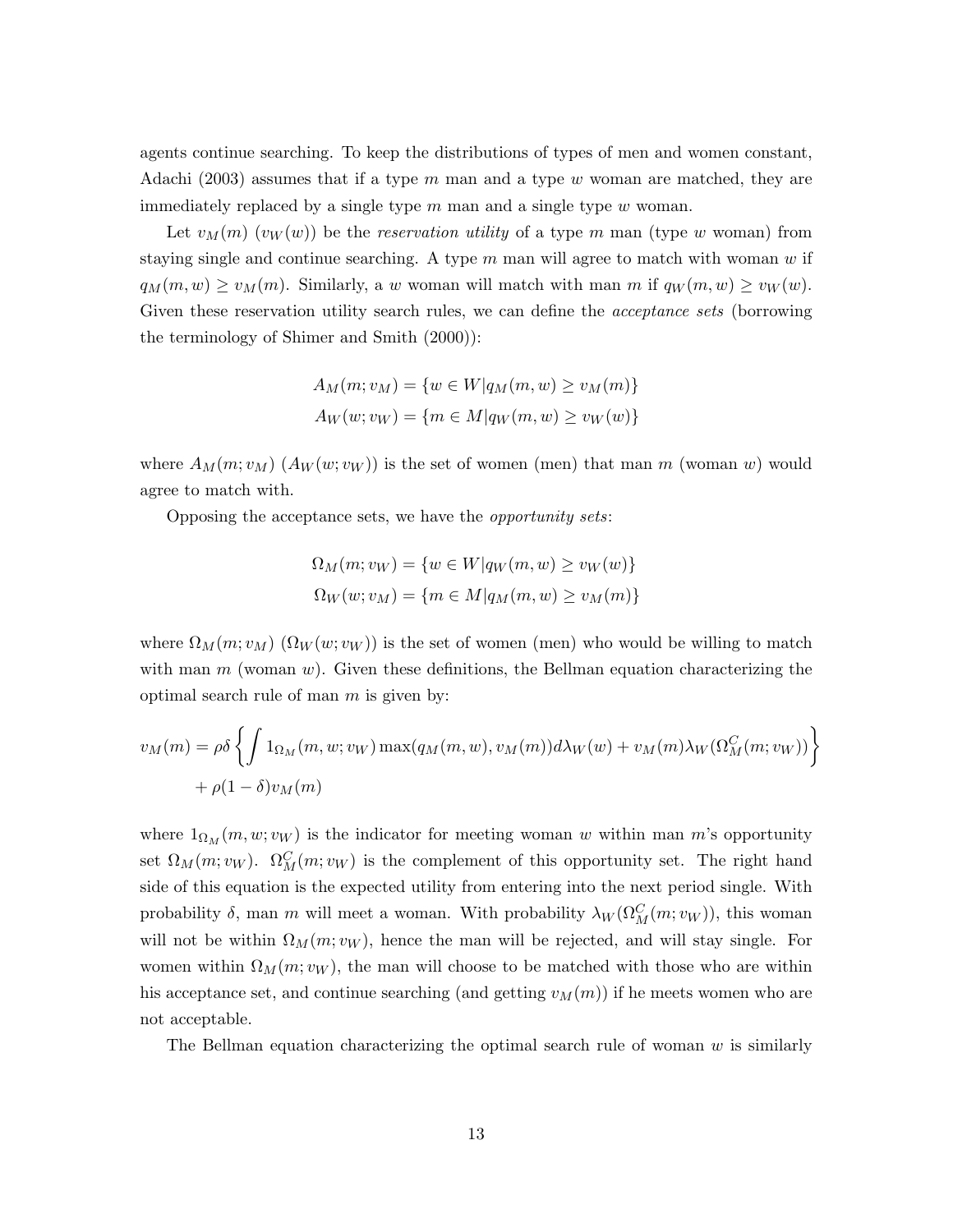given by:

$$
v_W(w) = \rho \delta \left\{ \int 1_{\Omega_W}(w, m; v_M) \max(q_W(m, w), v_W(w)) d\lambda_M(m) + v_W(w) \lambda_M(\Omega_W^C(w; v_M)) \right\}
$$
  
+  $\rho(1 - \delta) v_W(w)$ 

Adachi (2003) characterizes the stationary equilibrium in this marriage market as the profile of reservation utilities  $(v_M^*(m), v_W^*(w))$  that solve the (system of) Bellman equations. In particular, he shows that the set of equilibrium reservation utility profiles is nonempty, and forms a complete lattice under the partial ordering of male preferences. Most notably, Adachi (2003) also shows that as  $\rho \to 1$ , i.e. search costs become negligible, the set of equilibrium reservation utility profiles characterize matching profiles that are *stable* in the Gale-Shapley (1962) sense.

Empirical Implications of the Adachi (2003) Model The main assumption that allows us to use the Adachi (2003) framework to interpret our data is to assume that searching members contact (with constant probability) every member they encounter that they would be willing to match with. I.e. man m sends an e-mail to every woman  $w \in$  $A_M(m, v_M)$  (or a constant fraction of such acceptable women, where the fraction does not depend on the woman's type).

This assumption allows us to characterize each man (woman)'s behavior on the dating site as a series of binary decisions, where man  $m$  sends an e-mail to woman  $w$  if the utility of matching with this woman,  $q_M(m, w)$ , exceeds the utility of staying single,  $v_M(m)$ . We will utilize this binary decision rule as the basis of our empirical analysis in Section 7.

Note that this assumption relies on the time cost of e-mailing an otherwise acceptable man or woman to be negligible. If e-mailing is costly, however, agents may refrain from contacting acceptable partners who are not attainable, i.e. acceptable partners not within their opportunity set. In Section 4, we investigate whether such a "strategic" response by agents is an important empirical concern. Before we do that, however, we would like to argue why such a response might not be important within the online dating context. Unlike in conventional "marriage markets" where the costs of asking people out<sup>13</sup> may indeed be nontrivial, online dating is designed to provide an environment that minimizes this cost. Aside from any psychological cost of rejection, the main cost associated with sending an e-mail is the cost of composing it – however, the marginal cost of producing yet another witty e-mail should not be exaggerated since one can always personalize a polished form

<sup>&</sup>lt;sup>13</sup>These costs may include the embarrassment of being rejected. In more traditional societies, the cost of "propositioning" the wrong woman (or man) may be the loss of life.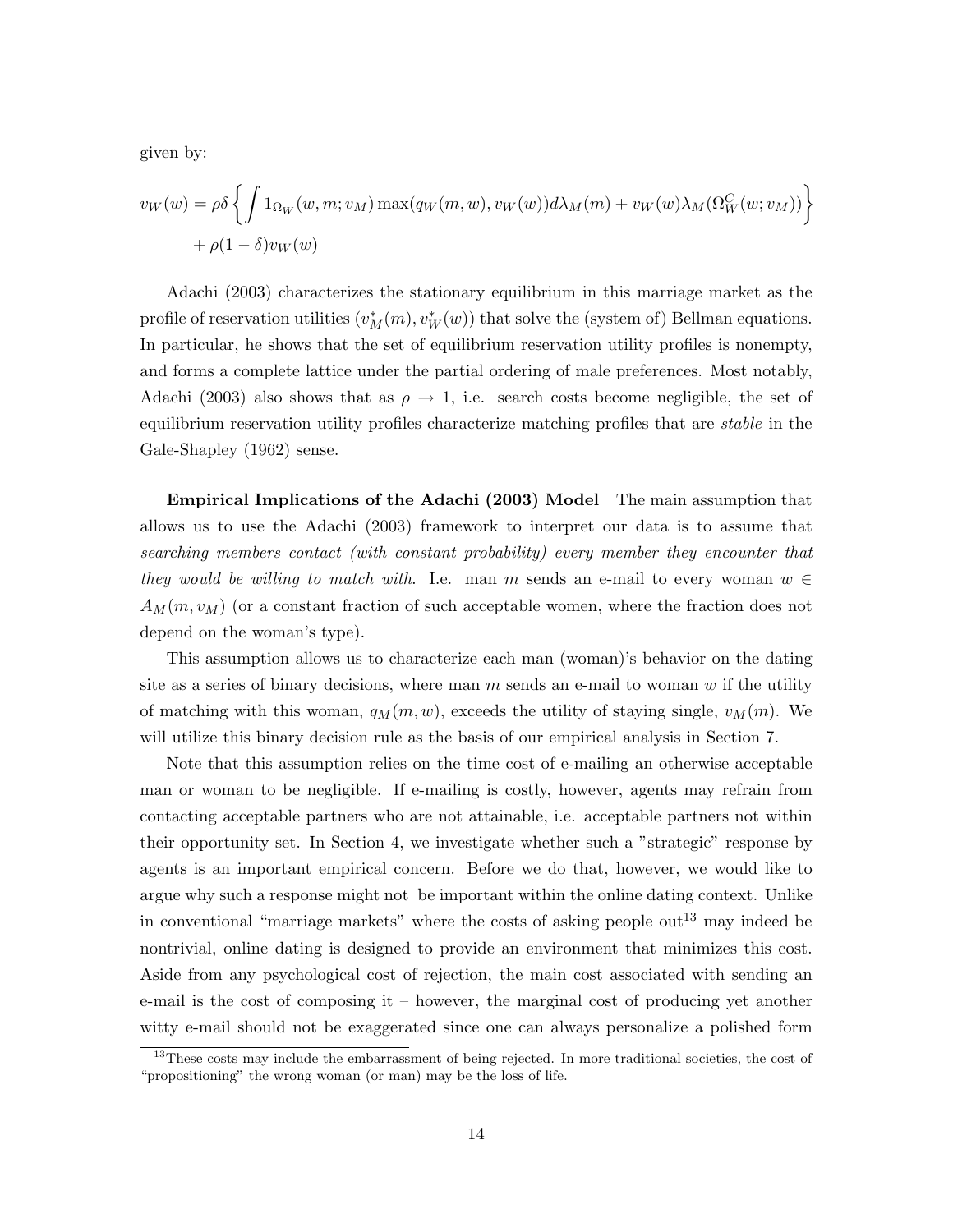letter. Moreover, note that Adachi's model is one without uncertainty regarding the other side's preferences (i.e. the potential partner's type is perfectly observed) – in reality, one may expect the encountered person's preference ordering to have an unobservable random component. If the expected benefit from any match within one's acceptance set exceeds the marginal cost of sending e-mail, we should not expect the dating site users to strategically refrain from contacting people they find acceptable.

We now argue that additional assumptions imposed on the Adachi (2003) framework lead to an even simpler empirical strategy that we employ in section 5. These assumptions are:

- 1. All men (women) agree on women's (men's) rankings: i.e. if  $q_M(m, w) \ge q_M(m, w')$ , then  $q_M(m', w) \ge q_M(m', w')$  for all m'. In particular, we can relabel a woman's type w as her "rank" among all women.
- 2. The meeting probability,  $\delta$ , does not depend on types m and w. (It can be random across m and w, but its distribution can not depend on m or  $w$ .)

Under these assumptions, higher ranked women (men) receive e-mails at a higher rate. This allows us to interpret the observed rate of contacts received by an individual as his or her "rank." Since this "rank" can be interpreted as a utility index aggregating various attributes of a given woman that are observable to contacting men through her profile, we can regress this "rank" on attributes such as income, education, looks, and other socioeconomic and physical attributes to see how these factors make up the utility index.

### 4 Empirical Patterns in Browsing and E-Mailing Behavior

In this section we investigate how a user's propensity to send an e-mail is related to the attractiveness of the profile of a potential mate, and whether this propensity is different across attractive vs. unattractive searchers. As we mentioned in section 3, if the time cost of composing an e-mail or the psychological cost of rejection is significant compared to the expected benefit of eliciting a reply, one might expect searchers to avoid sending e-mails to potential mates that they deem unattainable. For instance, unattractive men may shy away from sending e-mails to very attractive women, and instead focus on e-mailing women near their own attractiveness level.

To investigate whether such a pattern is present in the data, we construct a choice set for each user consisting of all profiles that this user browsed, and of which he/she chooses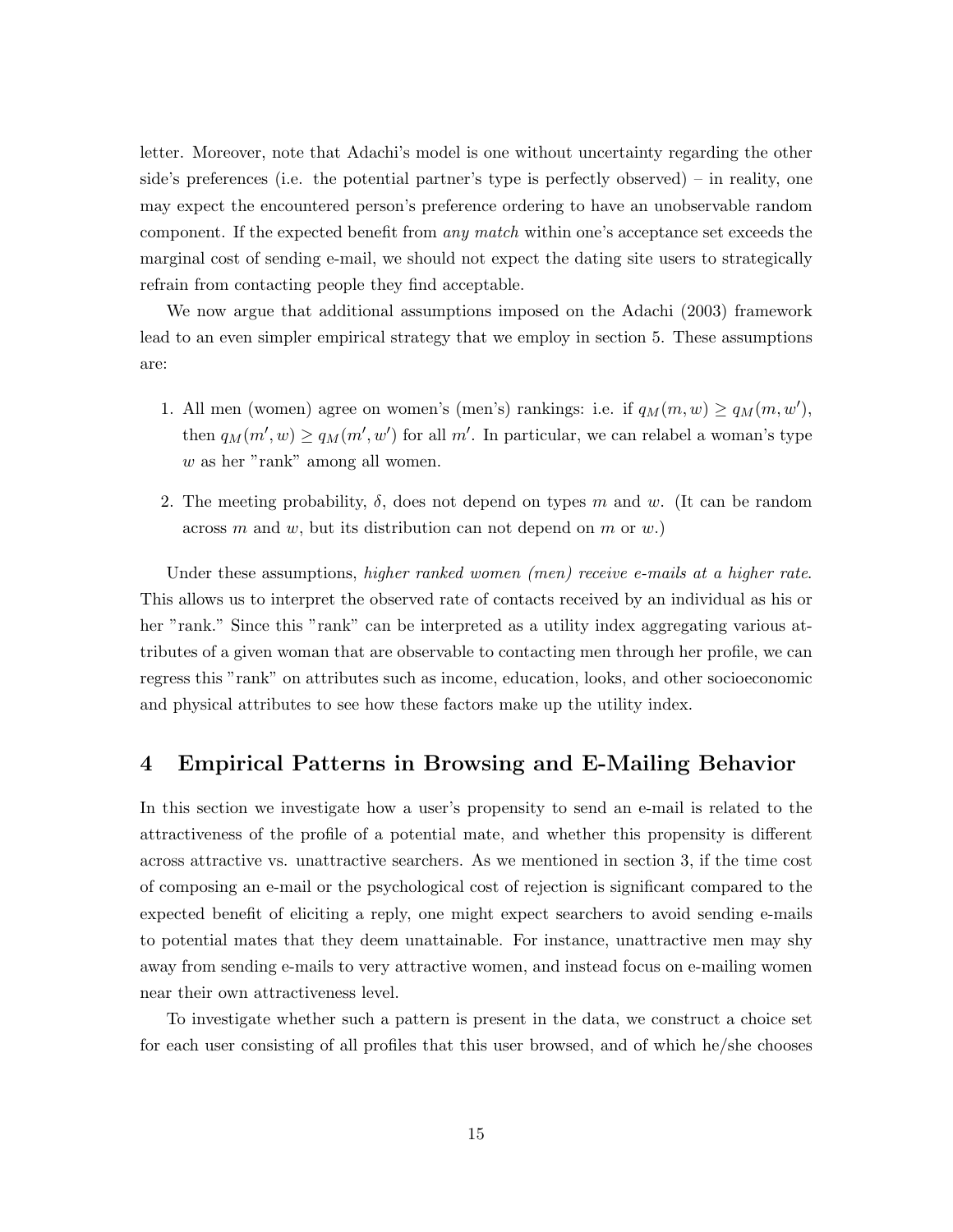specific profiles to send an e-mail to. $^{14}$  We then construct a binary variable to indicate the choice of sending an e-mail (implicitly, this approach views this choice problem as sequential, rather than as a simultaneous problem over all browsed profiles). Our basic regression specification is a linear probability model of the form

$$
EMAIL_{ij} = \beta \cdot ATTRACTIVENESS_j + u_i + \varepsilon_{ij},
$$
\n(1)

where EMAIL<sub>ij</sub> equals 1 if browser i sends an e-mail to profile j. The term  $u_i$  indicates person-specific fixed effects (conditional logit estimates yielded very similar results). Within the context of a sequential search model,  $u_i$  can be interpreted as the (unobserved) optimal search threshold for sending an e-mail to profile j.

We first use our measure of physical attractiveness as a proxy for the overall attractiveness of a profile. We run regression (1) separately for users in different classes of physical attractiveness. I.e., we segment the users  $i$  who make the decision whether to send an e-mail or not according to their physical attractiveness, and allow for the possibility that the users in the different groups respond differently to the attractiveness of the profiles that they browse. Figure 4.1 shows the relationship between a browsed profile's photo rating and the estimated probability that the browser will send a first-contact e-mail. We see that regardless of the physical attractiveness of the browser, the probability of sending a first-contact e-mail in response to a profile is monotonically increasing in the attractiveness of the photo in that profile. Thus, even if unattractive men (or women) take the cost of rejection and composing an e-mail into account, this perceived cost is not large enough such that the net expected benefit of hearing back from an attractive mate would be less than the net expected benefit of hearing back from a less attractive mate.

Figure 4.2 provides some insight on the responder side of the market. This figure shows the relationship between the physical attractiveness of the person sending a first-contact e-mail and the probability that the receiver of that e-mail will respond to that e-mail. As expected, the relationship is monotonic in the attractiveness of the e-mail sender (there are no strategic concerns regarding rejection here, since the responder knows that the contacting person is interested). Note that men appear much more receptive to first-contact e-mails than women. The median man (in terms of photo attractiveness) can expect to hear back

<sup>&</sup>lt;sup>14</sup>The median man browses 26 profiles (mean 75), and median woman browses 22 (mean 54). Of these browsed profiles, the median man sends an (unsolicited) email to only 1 (mean 7.2). Likewise, the median woman sends an unsolicited e-mail to only 1 (mean 3.8). We also investigated whether browsing intensity is different for people with different levels of physical attractiveness. When we regressed number of profiles browsed on the browser's attractiveness, we found the explanatory power of physical attractiveness to be extremely low (with R-squared never exceeding 0.01), and failed to find robust patterns between a person's level of attractiveness and the number of profiles this person browsed. Thus we concluded that the intensity of browsing is independent of the person's attractiveness.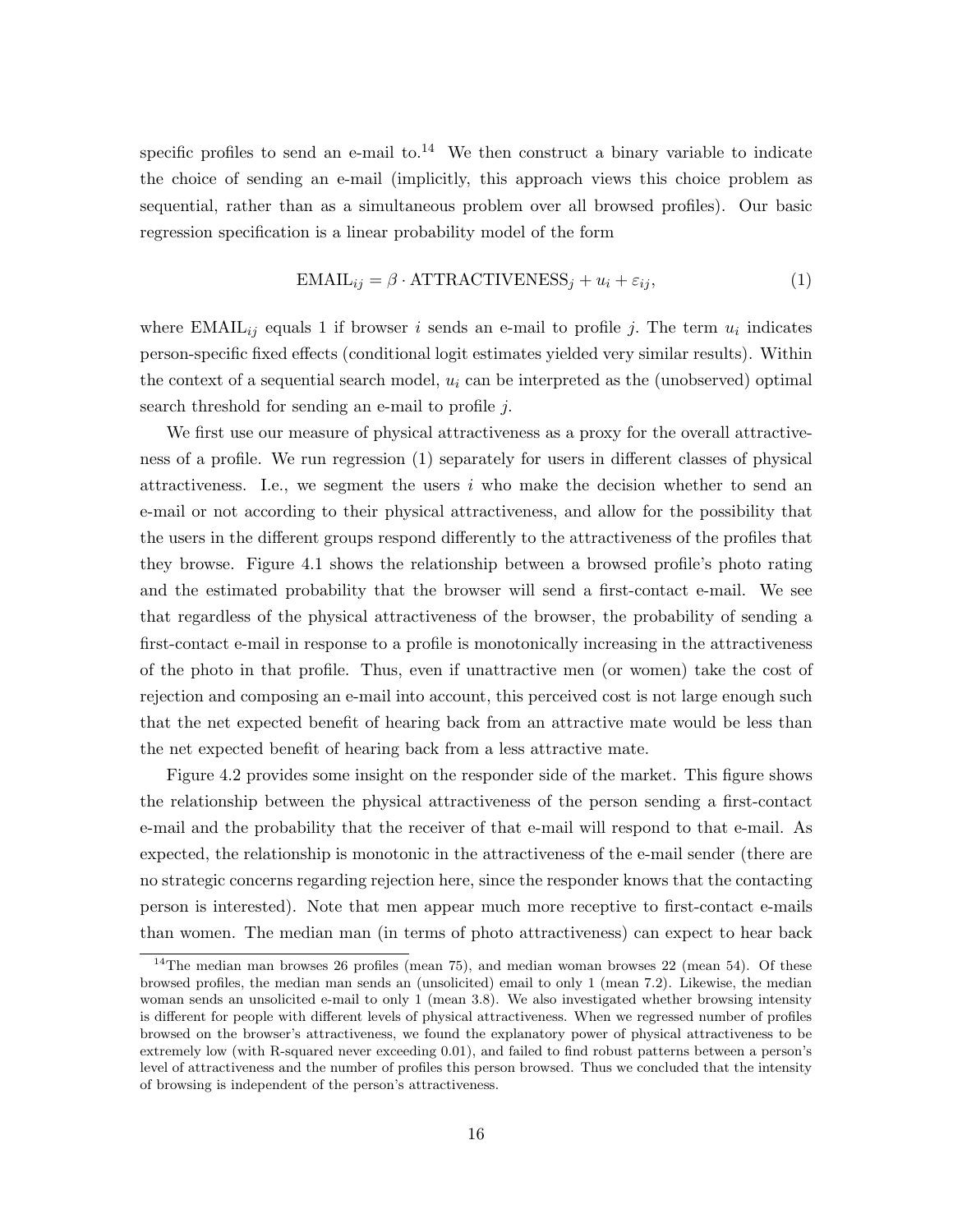from the median woman with a 40% chance, whereas the median woman can expect to get a reply with a 70% chance. We also see that men in the bottom 40 percentile of the attractiveness distribution can expect to hear back from the top 10th percentile of women with 14% probability. We believe that this is a pretty good return for spending 10-15 minutes on writing an introductory e-mail (or less than one minute on copying and pasting a previously prepared one), even for a busy economist!

Figures 4.1 and 4.2 also provide evidence that more attractive men and women are "pickier". The least attractive women are 2-4 times more likely to send a first-contact email to a man than the most attractive women. The same difference in selectiveness is also evident in the reply probabilities. This finding is consistent with any search model in which more attractive types have higher outside options.

We also measure the "attractiveness" of a given profile by the number of first-contact emails it received during the observation period. Figure 4.3 shows the probability of sending a first-contact e-mail to a given profile by searchers of different attractiveness levels. Once again, these probabilities are monotonic in the attractiveness of the browsed profile.

These results provide direct support for the identification assumption discussed in section 3. If every men is more likely to respond to a more attractive woman than a less attractive woman, the number of first-contact e-mails received by a more attractive woman (in a given time period) will be larger than the number of first-contact e-mails received by a less attractive woman.

## 5 The Relationship Between User Attributes and Online Outcomes

In this section we explore how mate attributes, such as the stated goal for being on the dating site, looks, income, and education, are related to dating outcomes. We measure outcomes primarily by the number of e-mails a user receives as a first contact.<sup>15</sup> The number of first contact e-mails received indicates online success, at least if there is no systematic relationship between the number of first contacts and the average "type" of the users from who these e-mails originate. Furthermore, we have discussed in section 3 that under certain assumptions, the number of times a user is approached by others reveals his or her utility index, and thus the relationship between mate preferences and user attributes. The assumptions that have to hold are that *any* user, regardless of his or her type, is more likely to approach a high type mate than a low type mate, and that preferences over mates

 $15A$  "first contact" is a situation where user A e-mails user B, and no e-mail exchange has taken place between the two users before.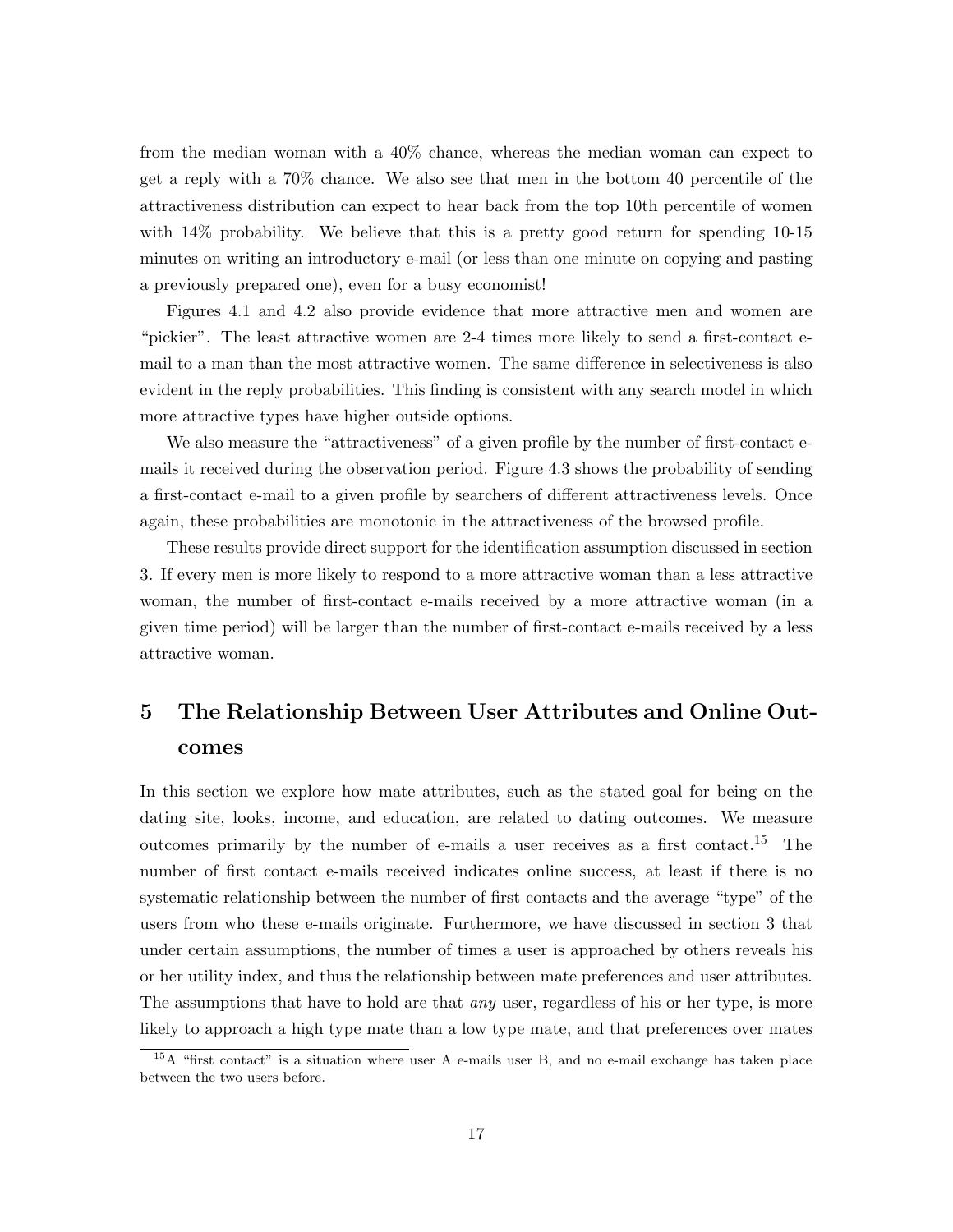are homogeneous. Based on the results in section 4, we believe it is reasonable to rule out strategic behavior of a form that would violate the former assumption – this, in fact, is one of the major strengths of our data set.

We first present results that are based on the assumption that men and women have homogeneous preferences over their potential partners. We then relax this assumption, segment users into a priori chosen segments, and assess the importance of preference heterogeneity by examining how outcomes vary across these different segments of the dating population. We also discuss how the user attributes are related to two alternative outcome measures. One of these measures is the number of times a user's profile has been browsed. The other measure, obtained from a keyword search, is the number of e-mails containing a phone number or e-mail address received from other users. For both outcome variables, we only count the first browse and e-mail from each user. Compared to the first contact measure, the number of browses corresponds to an earlier stage and the number of keywords received corresponds to a later stage in the online relationship.

We estimate the relationship between first contacts and user attributes using a Poisson regression model. A count data model, such as a Poisson regression, is particularly appropriate for the integer outcomes in our application.<sup>16</sup> The conditional expectation of the outcome variable is specified as  $\mathbb{E}(Y|x) = \exp(x'\beta)$ , where x is a vector of user attributes. Under the Poisson assumption, this conditional expectation fully determines the distribution of the outcome variable. The Poisson assumption places strong restrictions on the data. In particular, the conditional variance of a Poisson distributed outcome variable equals the conditional expectation,  $\text{Var}(Y|x) = \mathbb{E}(Y|x)$ . However, as long as the conditional expectation is correctly specified, the (quasi) maximum likelihood estimator associated with the Poisson regression model is consistent, even if the Poisson assumption is incorrect (Wooldridge 2001, pp. 648-649). We report robust (under distributional mis-specification) standard error estimates for the regressions (Wooldridge 2001, p. 651).

In our application, all regressors are categorical variables indicating the presence of a specific user attribute. If two users A and B differ only by one attribute that is unique to A, with the associated regression coefficient  $\beta_i$ , the ratio of expected outcomes is

$$
\frac{\mathbb{E}(Y|x_A)}{\mathbb{E}(Y|x_B)} = \exp(\beta_j).
$$

<sup>&</sup>lt;sup>16</sup>Alternatively, a linear regression model has the obvious disadvantage of predicting negative outcome values for some user attributes. A logarithmic transformation of the outcome variable avoids this problem, but would force us to drop many observations for which the outcome measure is zero. Furthermore, it is not clear how the estimated conditional expectation  $\mathbb{E}(\log(Y)|x)$  is related to the object of our interest,  $\mathbb{E}(Y|x)$ . The same problem pertains to the transformation  $log(1 + Y)$ , which is defined for outcome values of zero.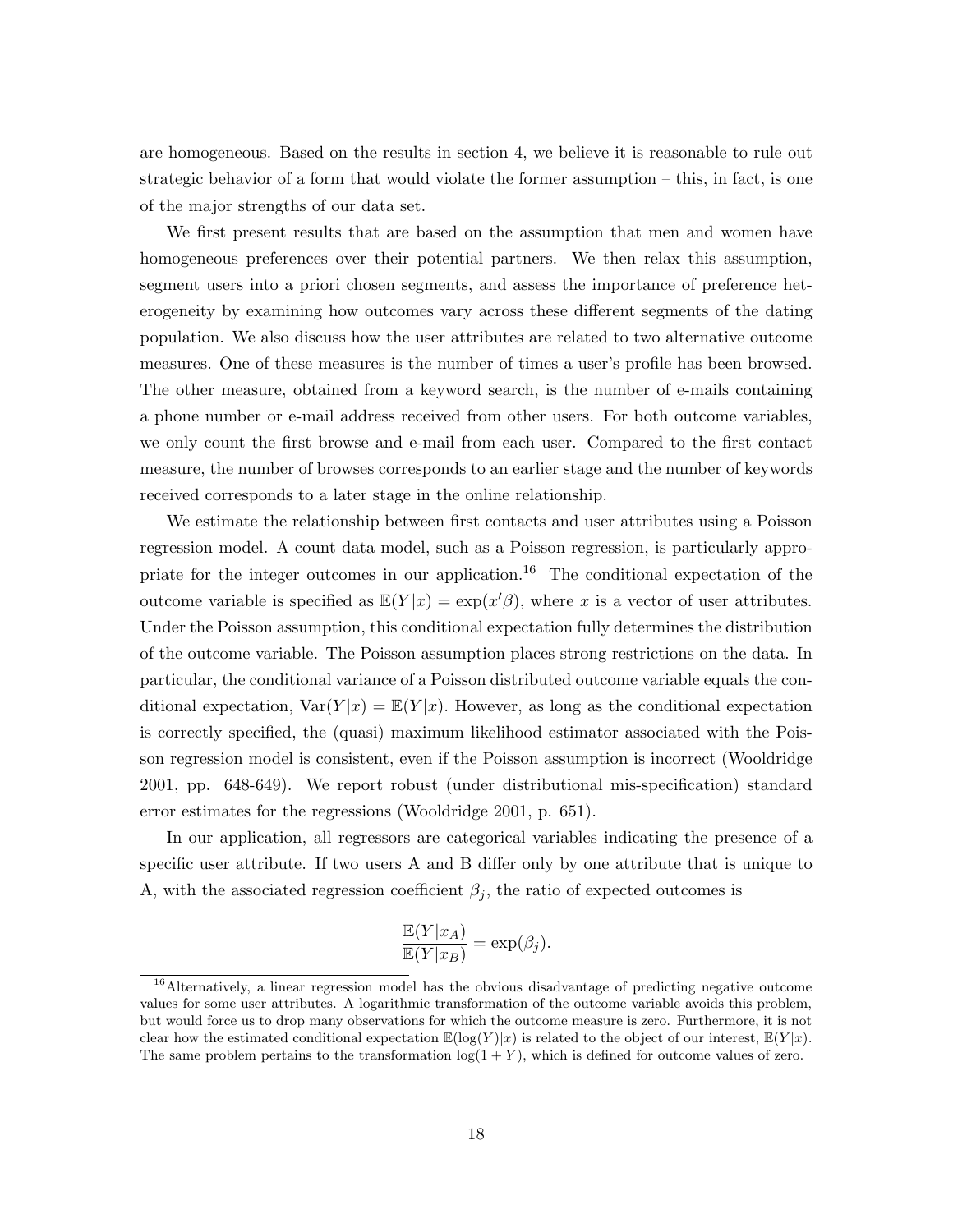The *incidence rate ratio*,  $\exp(\beta_i)$ , measures the premium (or penalty) from a specific attribute in terms of an outcome multiple. For example, using the number of e-mails received as outcome variable, the coefficient associated with "some college" education is 0.21 for men. Hence, holding all other attributes constant, men with some college education receive, on average,  $\exp(0.27) = 1.31$  as many e-mails as the baseline group, men who have not finished high school yet. Alternatively, we can calculate the "college premium" for men as  $100 \times (\exp(0.27) - 1) = 31\%.$ 

The results from the Poisson regressions are presented below for different types of user attributes, such as looks, income, and education. Separate regressions were estimated for men and women. As the outcome numbers are only meaningful if measured with respect to a unit period of time, we include the (log) number of days a user was active on the dating site as a covariate. Also, we include a dummy variable for users who were members of the website already before the start of the sampling period.

Table 5.1 presents summary statistics of the outcome measures. Women are browsed more often, and receive more first contact e-mails and e-mails containing a phone number or e-mail address than men. Hence, a first contact is more likely to be initiated by a man. While men receive an average of 2.6 first contact e-mails, women receive 12.6 e-mails. 54.5% of all men in the sample did not receive a first contact e-mail at all, whereas only 19.9% of all women were not approached by e-mail.

#### 5.1 Outcome Regression Results: Homogeneous Preferences Over Mates

The detailed regression results for the Poisson models are reported in table A at the end of the paper. All 304 observed user attributes were used in the empirical analysis.

Goodness of fit A preliminary analysis shows what fraction of the variability in the outcome variable is explained by different user attributes. To that end, we present  $R^2$ measures obtained from several OLS regressions using the transformed outcome measure  $log(1 + Y)$  as the dependent variable.<sup>17</sup> A similar, straightforward goodness of fit measure is not available for the Poisson regressions employed in the remainder of this section. We focus on the attributes looks, income, and education.

The results from several regressions are displayed in table 5.2. Focusing on first contact e-mails outcome variable, the full set of user attributes explains 29% of the outcome variability for men, and 44% of the outcome variability for women. "Looks" has the strongest explanatory power (31% for women and 19% for men), while income and education, if used as the only regressors, explain only a much smaller fraction of the outcome variance.

<sup>&</sup>lt;sup>17</sup>The outcome Y is adjusted for the number of days a user was active during the sample period.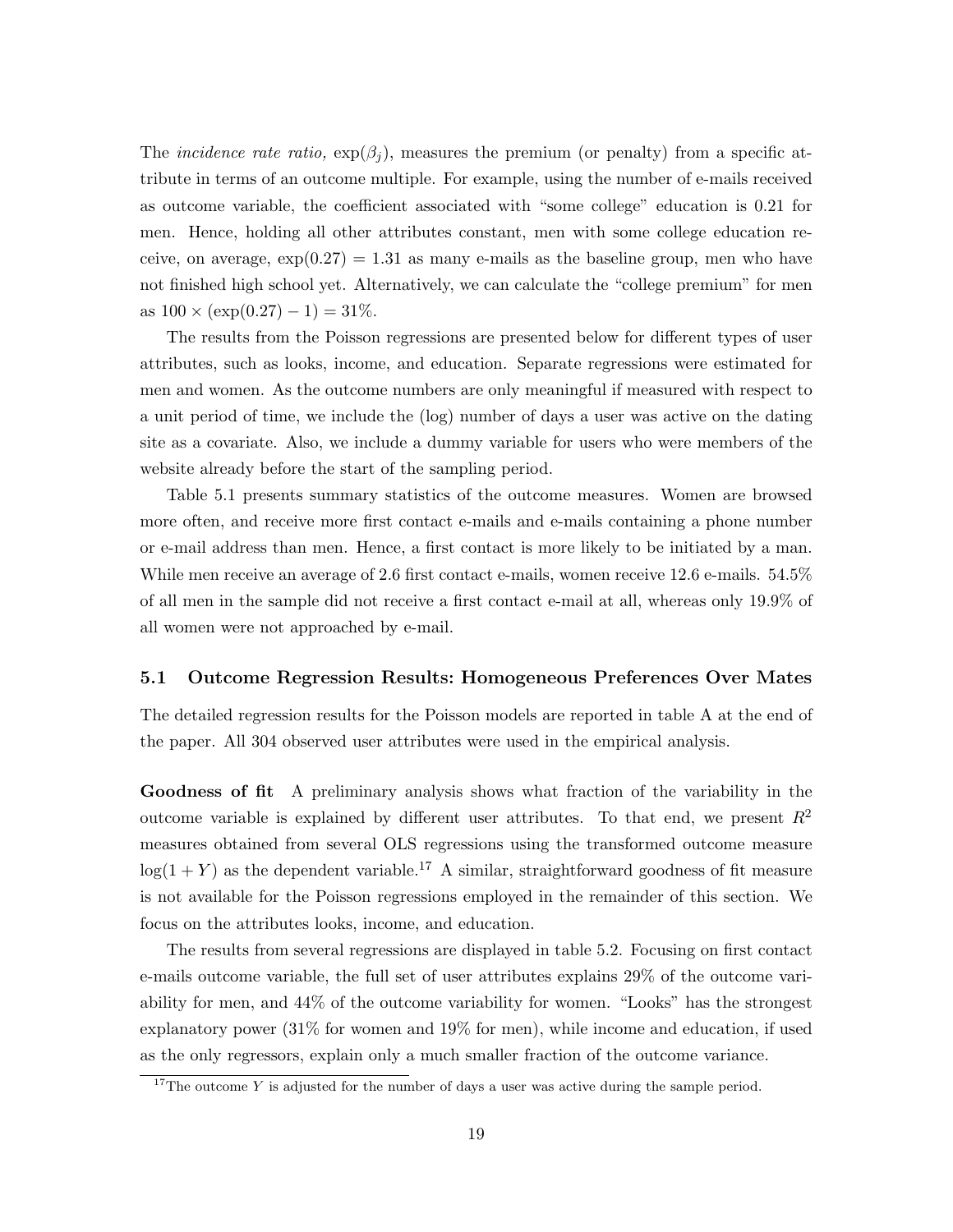Effect of goals on outcomes The members of the dating service can state in their profile why they joined the dating site. The majority of all users are "Hoping to start a long term relationship" (37% of men and 41% of women), or are "Just looking/curious" (26% of both men and women). An explicitly stated goal of finding a partner for casual sex ("Seeking an occasional lover/casual relationship") is more common among men  $(14\%)$  than among women  $(4\%)$ .

The impact of these stated goals on online success differs across men and women (figure 5.1). Men who indicate a preference for a less than serious relationship or casual sex are contacted less often than men who state that they are "Hoping to start a long term relationship". Women, on the other hand, are not negatively affected by such indications. To the contrary, women who are "Seeking an occasional lover/casual relationship" receive 17% more first contact e-mails relative to the baseline, while men experience a 42% penalty. Men who are "Just looking/curious" receive 19% fewer first contact e-mails, and the statement "I'd like to make new friends. Nothing serious" is associated with a 24% outcome penalty. Either indication is mostly unrelated to women's' outcomes.

Looks and physical attributes The users of the dating service describe many of their physical attributes, such as height and weight, in their profile. Also, about one third of all users post a photo online. We rated the looks of those members who posted one or more photos online in a laboratory environment, as previously described in section 2. We then classified the ratings into deciles, where the top decile was split again in two halves. This classification was performed separately for men and women. The looks of those member who did not post a photo online are measured using their self-description, such as "average looks", or "very good looks".

The relationship between the looks rating of the member who posted a profile and the number of first contact e-mails received is shown in table 5.2. Outcomes are strongly increasing in measured looks. In fact, the looks ratings variable has the largest impact on outcomes among all variables used in the Poisson regression analysis. Men and women in the lowest decile receive only about half as many e-mails as members whose rating is in the fourth decile, while the users in the top decile are contacted about twice as often. Overall, the relationship between outcomes and looks is similar for men and women. However, there is a surprising "superstar" effect for men. Those men in the top five percent of ratings receive almost twice as many first contacts as the next five percent; for women, on the other hand, the difference in outcomes is much smaller.

Having a photo online per se improves the members' outcomes. Women receive more than twice as many e-mails, and men receive about 50% more e-mails than those users who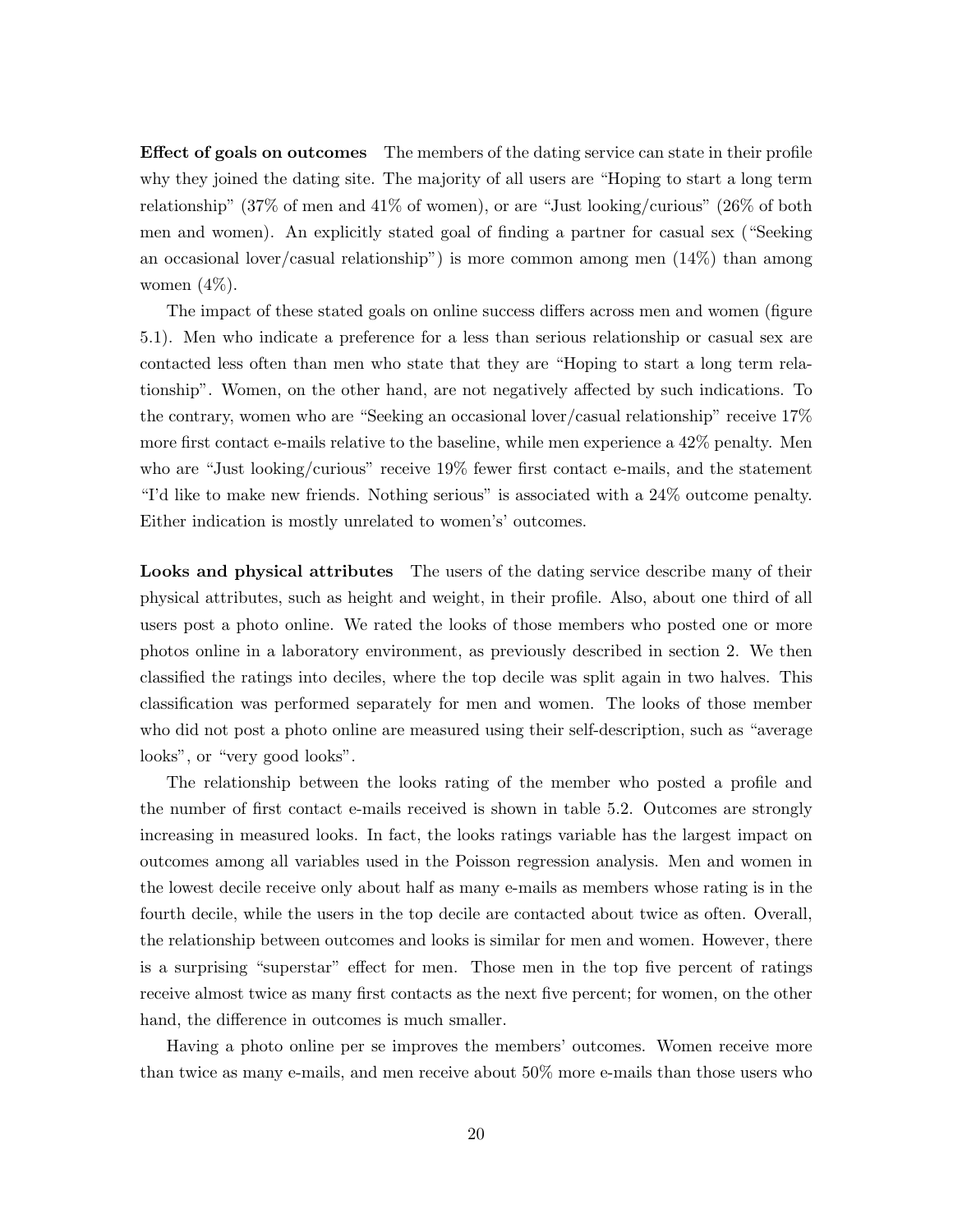did not post a photo and describe themselves as having "Average looks". Figure 5.3 also shows that outcomes are positively related to the user's self assessment, although the effect sizes are small compared to the impact of looks on outcomes for those users who include a photo in their profile.

Further evidence on the importance of physical attributes is provided by the members' description of their physique. Members who are "chiseled" and "toned" receive slightly more first contact e-mails than "height-weight proportionate" users, while "voluptuous/portly" and "large but shapely" members experience a sizable penalty.

Height matters for both men and women, but mostly in opposite directions. Women like tall men (figure 5.4). Men in the  $6'3''-6'4''$  range, for example, receive about  $60\%$ more first contact e-mails than men in the 5'7"-5'8" range. In contrast, the ideal height for women seems to be in the 5'3"-5'8" range, while taller women experience increasingly worse outcomes. For example, the average 6'3" tall woman receives  $40\%$  fewer e-mails than a woman who is 5'5".

We examine the impact of a user's weight on his or her outcomes by means of the body mass index (BMI), which is a height adjusted measure of weight.<sup>18</sup> Figure 5.5 shows that for both men and women there is an "ideal" BMI at which success peaks, but the level of the ideal BMI differs strongly across genders. The optimal BMI for men is about 27. According to the American Heart Association, a man with such a BMI is slightly overweight. For women, on the other hand, the optimal BMI is about 17, which is considered underweight and corresponds to the figure of a supermodel. A woman with such a BMI receives about 77% more first contact e-mails than a woman with a BMI of 25.

Finally, as regards hair color (using brown hair as the baseline), we find that men with red hair suffer a moderate outcome penalty. Blonde women have a slight improvement in their online "success", while women with gray or "salt and pepper" hair suffer a sizable penalty. Men with curly hair receive about 22% fewer first contact e-mails than men in the baseline category, "medium straight hair". For women, "long straight hair" leads to a slight improvement in outcomes, while short hair styles are associated with a moderate decrease in outcomes.

Income About 64% of men and 51% of women report their income. Figure 5.6 shows how these self-reported income measures are related to the members' dating outcomes. Income strongly affects the success of men, as measured by the number of first contact e-mails received. While there is no apparent effect below an annual income of \$50,000, outcomes improve monotonically for income levels above \$50,000. Relative to incomes below \$50,000,

<sup>&</sup>lt;sup>18</sup>The BMI is defined as BMI =  $703 \times w/h^2$ , where w is weight in pounds and h is height in inches.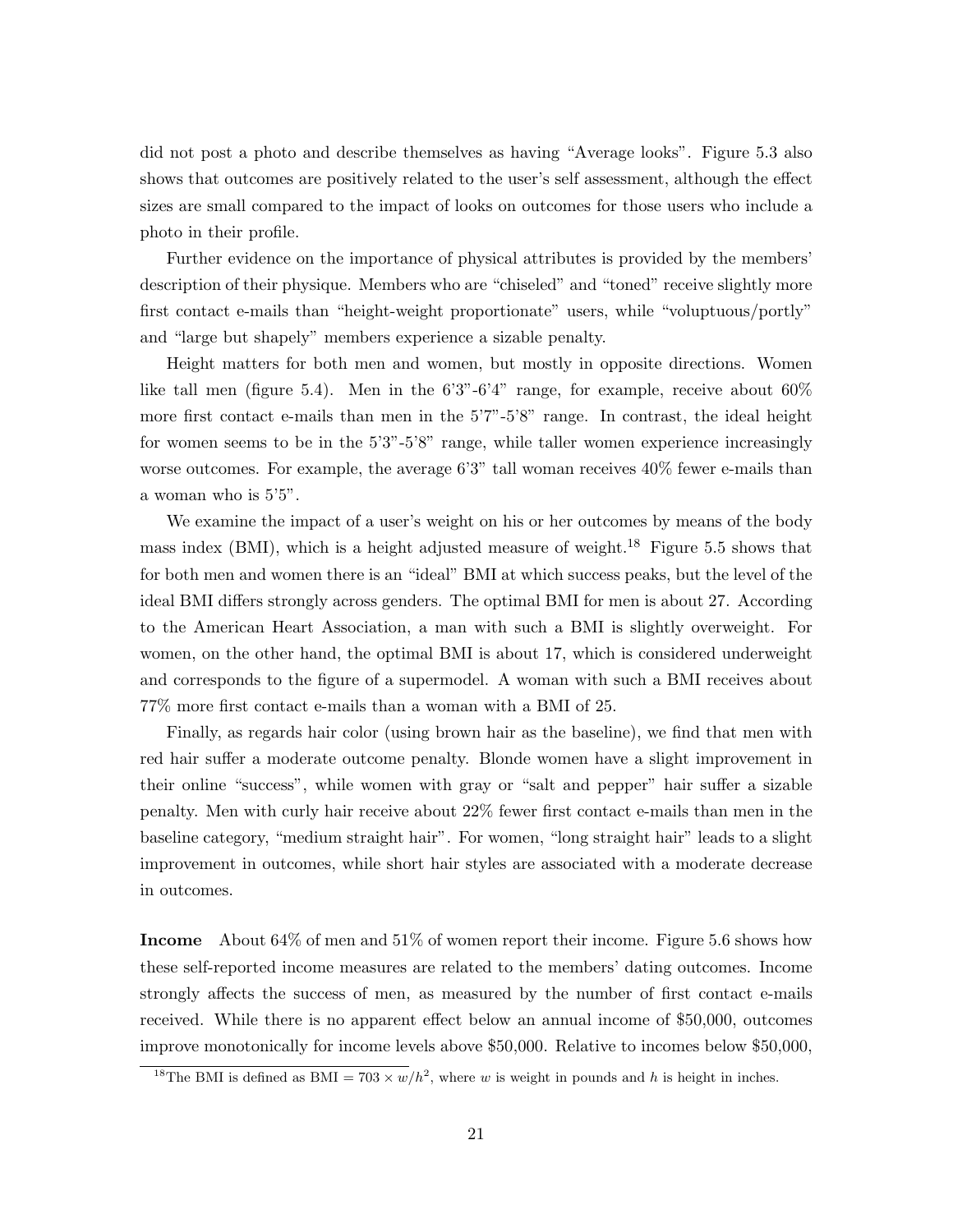the increase in the expected number of first contacts is at least 32%, and as large as 156% for incomes in excess of \$250,000. In contrast to the strong income effect for men, the online success of women is at most marginally related to their income. Women in the \$35,000- \$100,000 income range fare slightly better than women with lower incomes. Higher incomes, however, do not appear to improve outcomes, and are not associated with a statistically different effect relative to the \$15,000-\$25,000 income range.

Educational attainment The relationship between online dating outcomes and education is less pronounced than the effect of income. However, we find some evidence that similar to the income effect—higher levels of education increase the online success of men but not of women (figure 5.7). With respect to the number of first contact e-mails, there is a college and graduate education premium for men. Relative to high school graduates, a college degree is associated with a 35% increase in the number of first contacts. Graduate degrees are associated with a similar premium, but do not improve outcomes further relative to a college degrees. In contrast to these findings for men, the outcomes of women do not improve with their educational attainment. To the contrary, college juniors and seniors, women in a post-graduate program, and women with a master's degree incur a slight outcome penalty.

Occupation Online success also varies across different occupational groups. Here, all outcomes are measured relative to the "success" of students, who are chosen as the baseline group. Holding everything else constant, the biggest improvement in outcomes is observed for men in legal professions (77% outcome premium), followed by the military (49%), fire fighters (45%), and health related professions (42%). Manufacturing jobs, on the other hand, are associated with an about  $10\%$  penalty. The occupation of women, on the other hand, has little influence on their outcomes; in fact, most professions are associated with a slightly lower number of first contacts relative to students.

#### 5.2 Outcome Regression Results: Heterogeneous Preferences

We now relax the assumption that men and women rank their potential mates according to a single dimensional index, and provide some preliminary evidence on the extent of preference heterogeneity over mate attributes. We allow for preference heterogeneity by creating different user segments, which are chosen a priori according to observable user characteristics. We then create new outcome measures by separately counting the number of first contact e-mails from each segment. I.e., for each user, we record the number of first contacts from segment one, two, etc. Under the assumptions laid out in section ??, the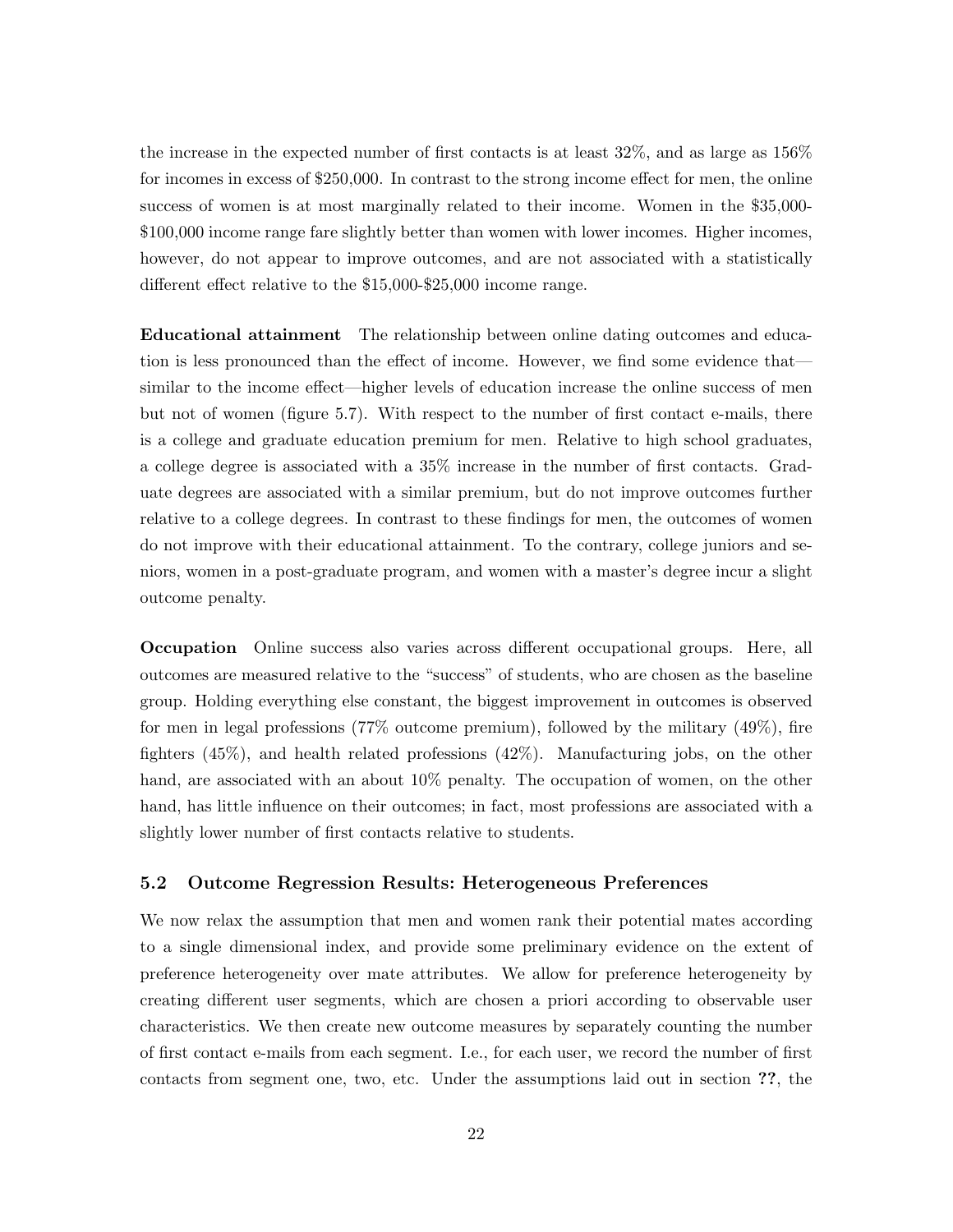number of first contact e-mails received from users in segment  $j$  is monotonically related to the preference ordering that the users in segment  $j$  have over their potential mates. In order to relate these preferences to user attributes we again estimate Poisson regression models, but now separately for each user segment.

We focus on preference heterogeneity that is related to looks, income, and education. First, we segment the site users into two halves according to their looks rating. Second, we create a low and high income segment. Site members in the low income group have annual incomes up to \$50,000, while members in the high income group have incomes above \$50,000. Third, we create three education segments of users who have or are working towards a high school, college, or graduate degree. For each of the three segmentation schemes, we focus on how preferences over looks, income, and education differ across segments.

We find the strongest evidence for preference heterogeneity with respect to education. In particular, women seem to have a strong preference for men with equivalent education levels (figure 5.8). For example, men with a master's degree receive 48% fewer first contact e-mails from high school educated women than high school educated men. From college educated women, on the other hand, they receive 23% more e-mails, and from women with or working towards a graduate degree they receive 84% more e-mails. We also find evidence that high school educated men have a preference for a woman with a similar education level, or alternatively, avoid women with college or graduate degrees. However, men with college or graduate degrees do not seem to base their choices on a woman's education.

As regards income, we find some evidence that high income women have a stronger preference for men's' income than low income women. Also, women with a looks rating in the lower 50% place slightly more emphasis on men's income than women in the top 50%.

Finally, we find no evidence that preferences over a potential mate's looks differ according to own looks, income, or education.

#### 5.3 Does Race/Ethnicity Affect Outcomes?

The users of the online dating service can declare in their profile whether the ethnicity of a potential partner matters to them. We find a striking gender difference in this stated preference for ethnicity: 38% of all women, but only 18% of men say that they prefer to meet someone of the same ethnic background as themselves. This stated ethnicity preference also varies across users of different ethnic backgrounds (figure 5.9). For example, among Caucasians, 48% of all women and 22% of men declare a preference for Caucasian mates. On the other hand, only 25% of black women and 8% of black man declare that they want to meet only other blacks.<sup>19</sup>

<sup>&</sup>lt;sup>19</sup>This, of course, could reflect self selection to a dating service with a majority of caucasian users.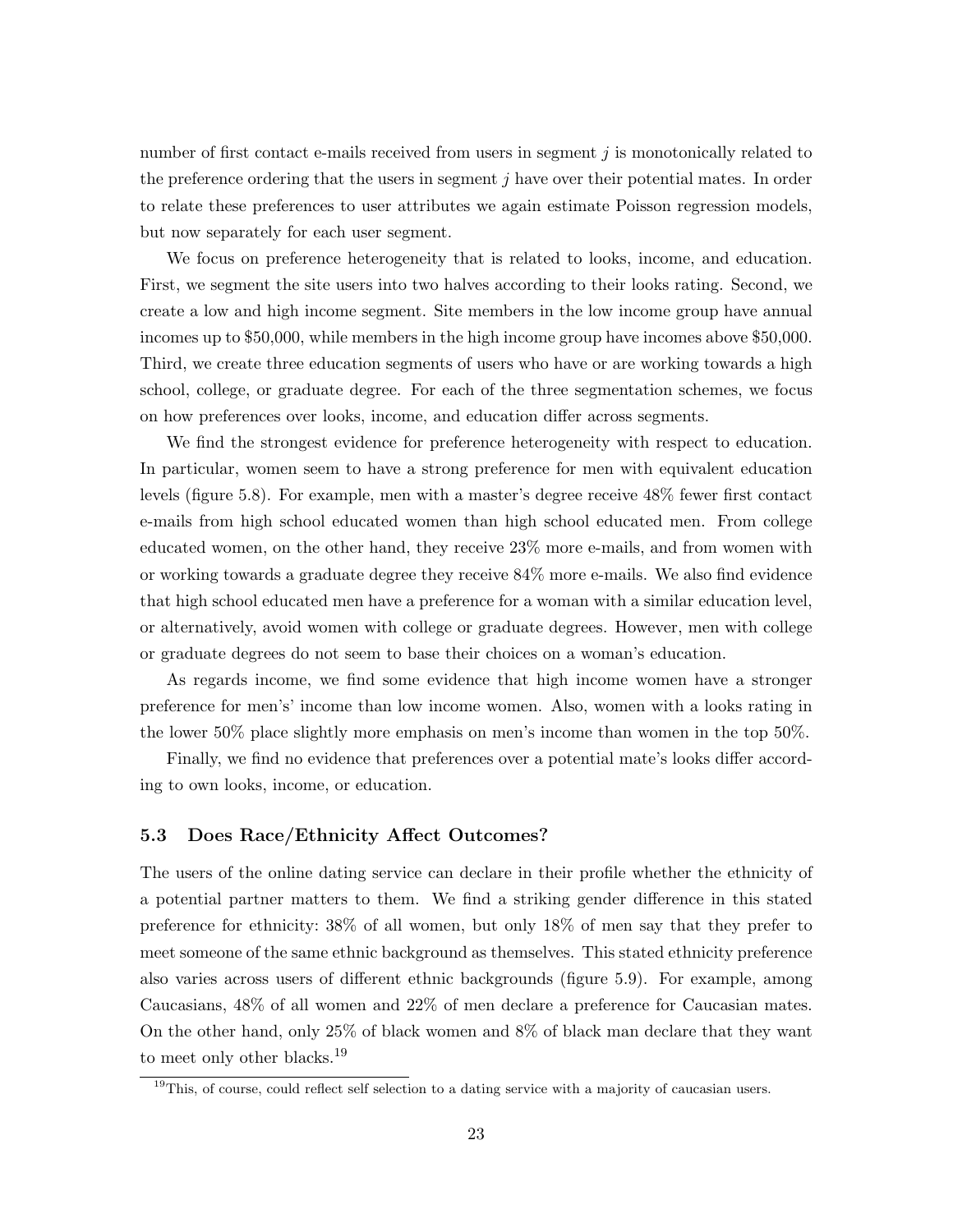The question is whether ethnicity preferences also influence the interaction between users, and whether the stated ethnicity preferences are reflected in these users' online behavior. We create four groups of users, based on whether they declare their ethnicity as Caucasian, Black, Hispanic, or Asian. We then construct first contact e-mail outcome measures for all users, separately from each segment, as we did before in the analysis of preference heterogeneity.

The regression results provide evidence that members of all four ethnic groups "discriminate" against users belonging to other ethnic groups (figure 5.10). For example, African American and Hispanic men receive only about half as many first contact e-mails from White women than White men, and Asian men are contacted only about one fourth as often. Note that these results fully control for all other observable user attributes, such as income and education. Also, note that these results are not due to a market size effect, as the outcomes reflect the relative success of the different ethnic groups with respect to the same population of potential mates. Overall, it appears that women discriminate more strongly against members of the different ethnicities than men. Also, Asian men and women seem to be least discriminating among the ethnicities, although the effects are not measured precisely.

Figure 5.11 shows the estimated ethnicity preferences separately for users who declare that they want to meet only users of their own race and users who do not have a declared preference. Due to sample size issues, we consider only first contact e-mails from Caucasians. It is evident that both members who declare a preference for their own ethnicity, and those who do not, discriminate against users who belong to different ethnic groups. However, the discrimination size is more pronounced for members of the former group, i.e. these users act consistent with their stated preferences. There is strong evidence, however, that also members of the latter group have ethnic preferences, which is in contradiction to their statement that ethnicity "doesn't matter" to them.

### 6 A Closer Look at Preference Heterogeneity

We now take an alternative, discrete choice based approach to estimating mate preferences. To an empirical microeconomist, such an approach may appear more straightforward than the outcome regressions of section 5, and in particular it allows us to control for preference heterogeneity in a more flexible way compared to the a priori segmentation approach pursued in section 5.2. However, this approach also comes at a cost, because the estimation approach is now computationally much more costly and hence forces us to limit the number of model parameters. Therefore, we need to make stronger functional form assumptions on the form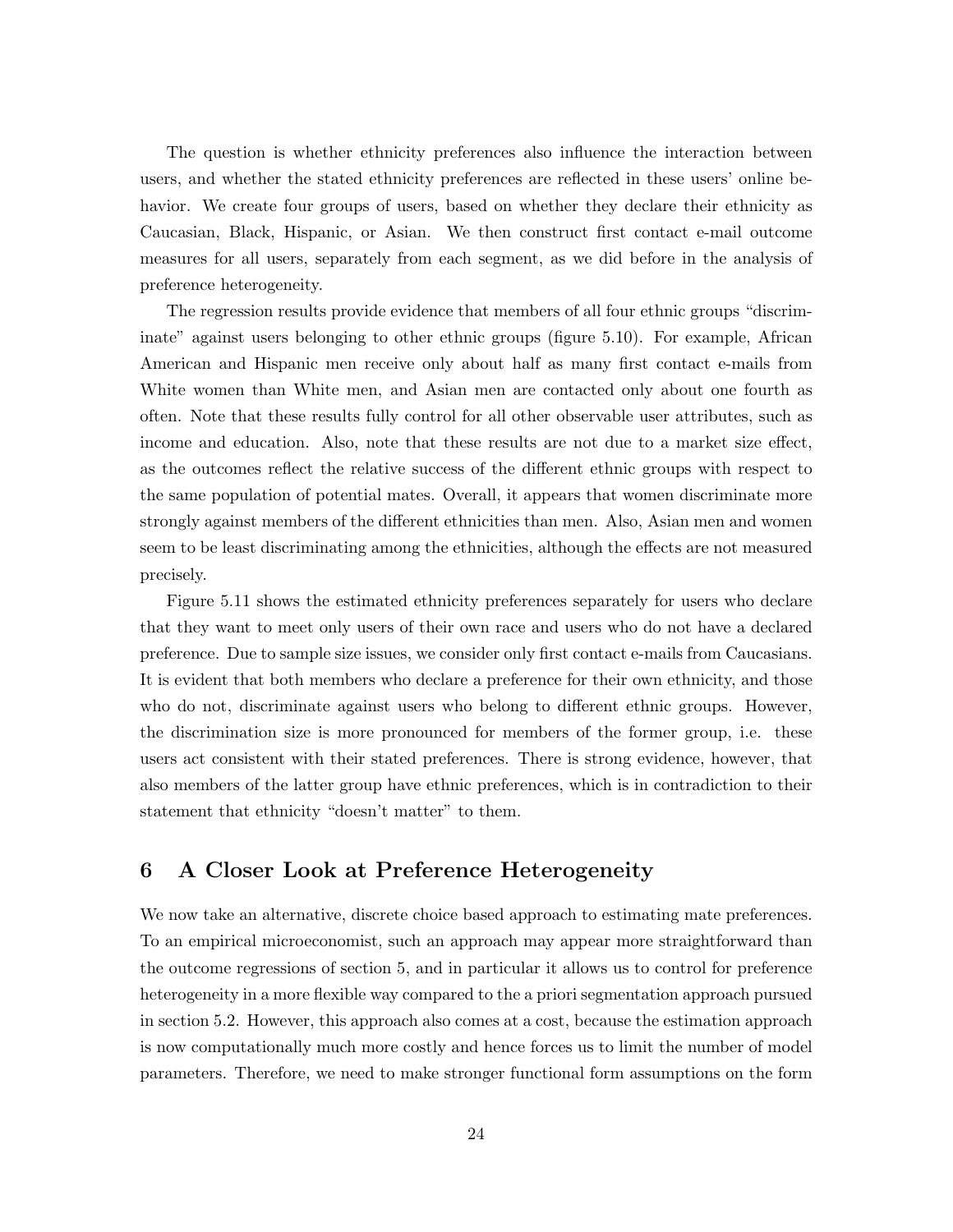of preferences compared to the essentially non-parametric way by which variables such as income entered the utility index in section (5).

The estimation approach is based on a sequence of binary decisions as described in section 3, which we model using a random effects probit model. For each user, we observe the potential mates that he or she browses. The users needs to view the mate's profile in order to contact him or her. We then model the choice of sending or not sending an e-mail to the potential mate as a binary choice. The latent utility of man m from e-mailing woman  $w$ , which is related to the eventual utility from forming some sort of match, is specified as

$$
U_{mw} = x_w' \alpha + |x_w - x_m|_+' \beta + |x_w - x_m|_-' \gamma
$$
  
+ 
$$
\sum_{k,l=1}^N \{d_{mk} = v_k \text{ and } d_{wl} = v_l\} \cdot \delta_{kl} + c_m + \epsilon_{mw}.
$$
 (2)

The first component of utility is a simple linear valuation of the woman's attributes. The second and third components relate the preferences over woman  $w$  to man  $m$ 's own characteristics.  $|x_w - x_m|_+$  is the difference between the woman's and man's attributes if this difference is positive, and  $|x_w - x_m|$  denotes the absolute value of this difference is the difference is negative.<sup>20</sup> For example, consider the difference in age between m and woman w. If the coefficient corresponding to the age difference in  $\beta$  and  $\gamma$  is negative, it means that users prefer someone of their own age. The fourth component in (2) consists of dummy variables that relate to categorical attributes of both  $m$  and  $w$ . For example,  $v_k$  could indicate that the ethnicity of m is "White," and  $v_l$  could indicate that the ethnicity of w is "Hispanic." Then  $\delta_{kl}$  measures the relative preference of Whites for Hispanic mates.  $c_m$  is an unobserved user-specific component of preferences that measures the reservation utility of m relative to which the decision to contact a woman is made. Finally,  $\epsilon_{mw} \sim N(0, 1)$ represents the utility due to all unobserved factors. We assume that the random effects  $c_m$ are independent of all observed covariates and distributed  $N(0, \sigma_c^2)$ .

The assumption that the  $c_m$ 's are independent of the covariates in (2) might be too strong; alternatively, following Chamberlain (1980), we could specify  $c_m$  to be conditionally normal with mean  $\mu + x'_m \eta$ . Note, however, that in this case our covariates are perfectly collinear, as  $|x_w - x_m| = -|x_w - x_m| + + x_w = x_w$ . In other words, the effect of own characteristics on the reservation utility is not separately identified from the effect of own characteristics on the valuation of mate attributes, and care has to be taken in the interpretation of the parameter estimates in the latent utility specification. To assess whether the random effects are related to the observable user attributes, we conducted a preliminary analysis

<sup>&</sup>lt;sup>20</sup>Formally,  $|a - b|_{+} = \max(a - b, 0)$  and  $|a - b|_{-} = \max(b - a, 0)$ .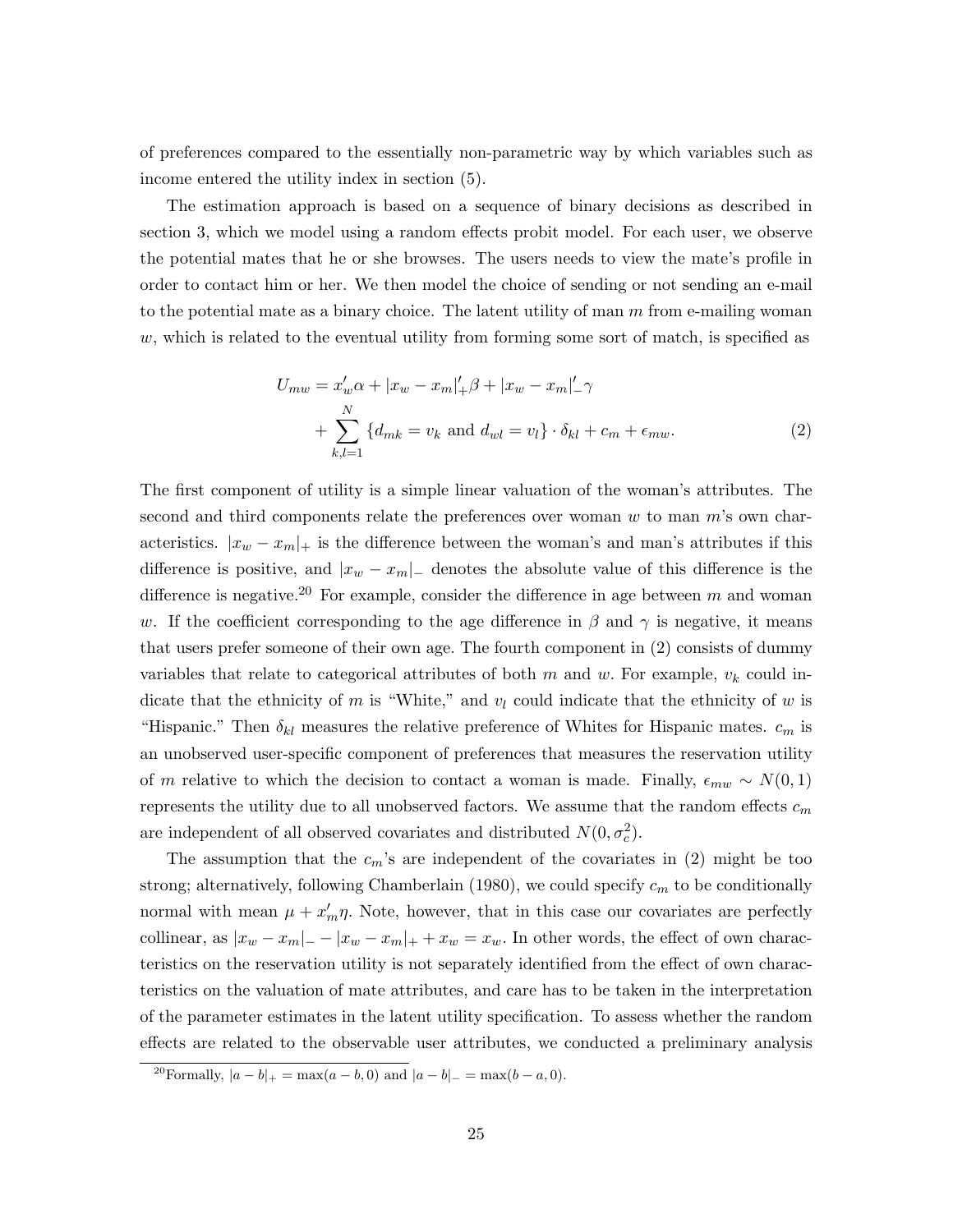of the relationship between user attributes and the rate at which users contact a potential mate. Specifically, for each user we calculated  $f_m$ , the fraction of browsed mates that m contacted, and regressed  $f_m$  on various user attributes in categorical form, as in section 5.<sup>21</sup> This regression had only low explanatory power with an  $R^2$  of 0.047, most variables were not statistically significant, and for most variables we found no evidence for a systematic relationship with  $f_m$ . The only exception is the looks rating variable; better looking site members contact fewer of the potential partners that they browse (this finding is consistent with the analysis of e-mailing and browsing behavior in section 4). We take the findings of the preliminary analysis as evidence that most observable user attributes are not related to the propensity to contact other users, and that the random effects  $c_m$  are in fact independent of these covariates. As regards the users' looks, we allow for  $c_m$  to depend on the looks rating of user m, but do not include the difference between mate and own looks in the utility specification. We regard this restriction, which says that the utility from a partner's looks does not depend on own looks, as a priori plausible.

Table 6 presents the maximum likelihood estimates of the binary probit model. Because our final interest is in preferences over potential marriage partners, we only used observations on users who state that they are looking for a long term relationship in the estimation.<sup>22</sup> To be precise, we included only choices of those users who look for a long term relationship, but considered their full range of choices among users who joined the site for any reason. Overall, the results confirm the importance of the variables highlighted in section 5, but qualify some of the main findings.

First, as expected we find that the users of the dating service prefer a partner whose age is similar to their own. Men, in particular, try to avoid women who are older than them. Women, on the other hand, have a particularly strong distaste for younger men.

Women who are single tend to avoid divorced men, while divorced women have a relative preference for divorced men. The corresponding utility weights of men are of the same sign, but much smaller in size. Both men and women who have children prefer a partner who also has children. Members with children, however, are much less desirable to both men and women who themselves do not have children. Also, women, but not men, particularly prefer a partner who also indicates that he is seeking for a long term relationship.

Similar to the results from the outcome regressions, we find that looks matter to both

<sup>21</sup>We used categorical variables on the users' age, looks rating, weight, height, income, education, and ethnicity as covariates. A regression with  $log(f_m)$  as dependent variable yielded similar results.

<sup>&</sup>lt;sup>22</sup>We also estimated the model with the choices of users who are "just looking/curious" included. The results were similar. For the full sample, where we also included the users who are seeking a short term relationship, many parameter estimates were smaller in absolute value. Hence, the choice behavior of these less "serious" users appears less focused than the behavior of the site members who try to find a long term partner.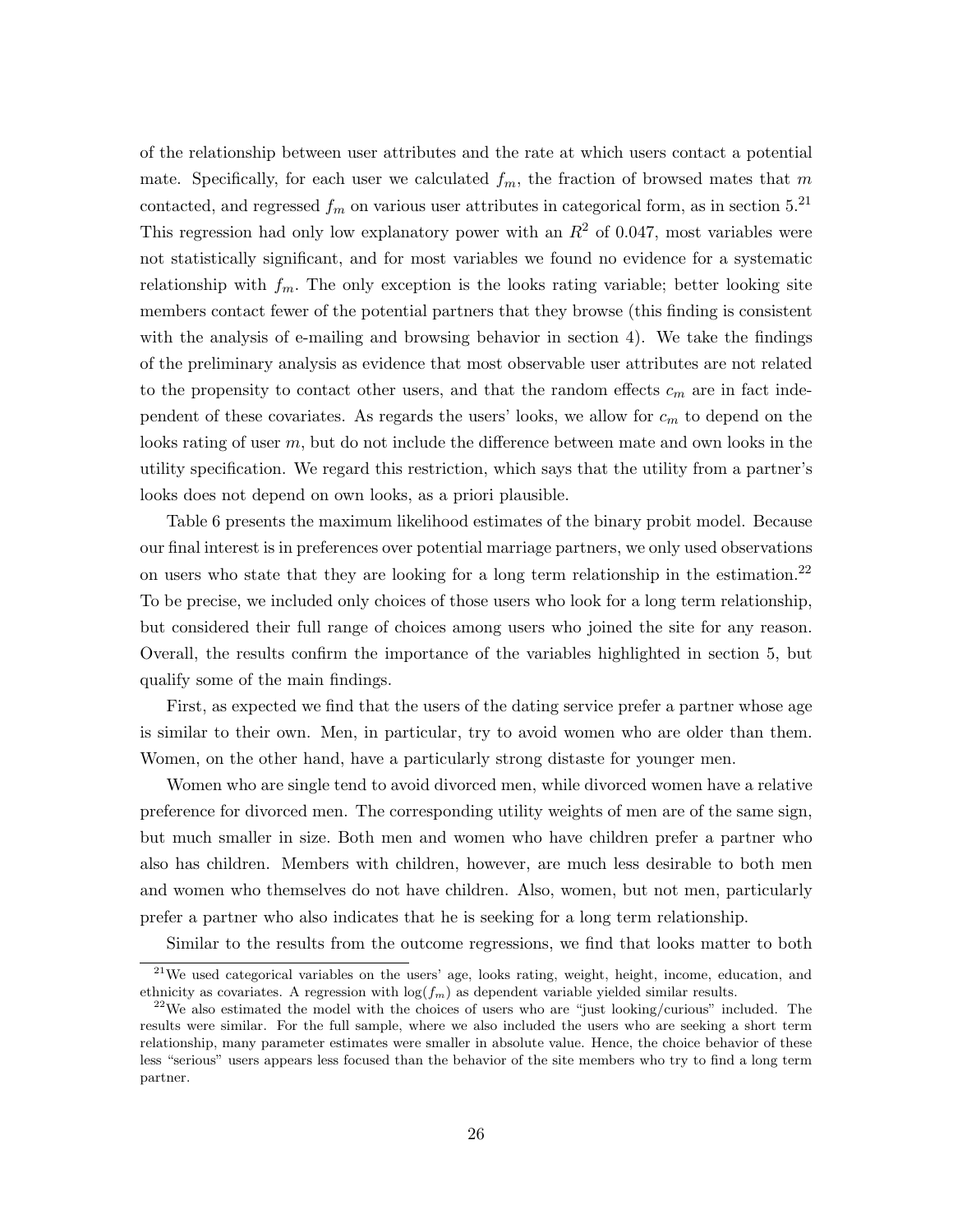men and women. The utility weight on the looks rating variable differs only little across men (0.277) and women (0.265). Also as in the case of the outcome regressions, men and women have a stronger preference for mates who describe their looks as "above average" than for average looking members, and they have an even stronger preference for members with self described "very good looks." Regarding height and weight, we find evidence of considerable preference heterogeneity. Men generally prefer shorter women, and they particularly try to avoid women who are taller than themselves. Women, on the other hand, prefer men who are taller than themselves, and they have a particularly strong aversion to shorter men. For example, our estimates imply that compared to a man who is five inches taller than a woman and earns \$ 50,000 per year, a man who is five inches shorter than a woman would need to earn slightly more than half a million dollars per year to make up for his shortcoming. As regards weight, we find as before that generally men have a strong distaste for women with a larger BMI, while women tend to prefer somewhat heavier men. Both men and women also appear to have a preference for a partner that is closer to their own BMI, although the quantitative significance of this heterogeneity component is small compared to the preference over the BMI level.

We confirm that the partner's income matters to both men and women. Woman, however, place almost twice as much weight on income than men. Contrary to what we expected, men have a statistically significant distaste for women who are poorer than them, while women have a statistically significant distaste for men who are richer than them. The absolute value of these coefficients is small, however, and hence own income appears to matter only little in the evaluation of a partner's earnings.

The utility weight on the level of education is very small and statistically insignificant for both men and women. Quantitatively more important, however, is the heterogeneity component. Men in particular, have a distaste for a partner who is more educated than them. Women, on the other hand, try to avoid men who are less educated than them.

Finally, we find that both men and women have a preference for a partner of the same religion.

## 7 Who Matches With Whom? – Online Matching And Actual Marriages

Online dating lowers the search costs of finding a partner in a market characterized by large search frictions. In this section, we provide some evidence on the effect of this new technology on the resulting structure of matches. Traditionally, people find their marriage partners in the social and geographic environment they live in, such as the school, college, or church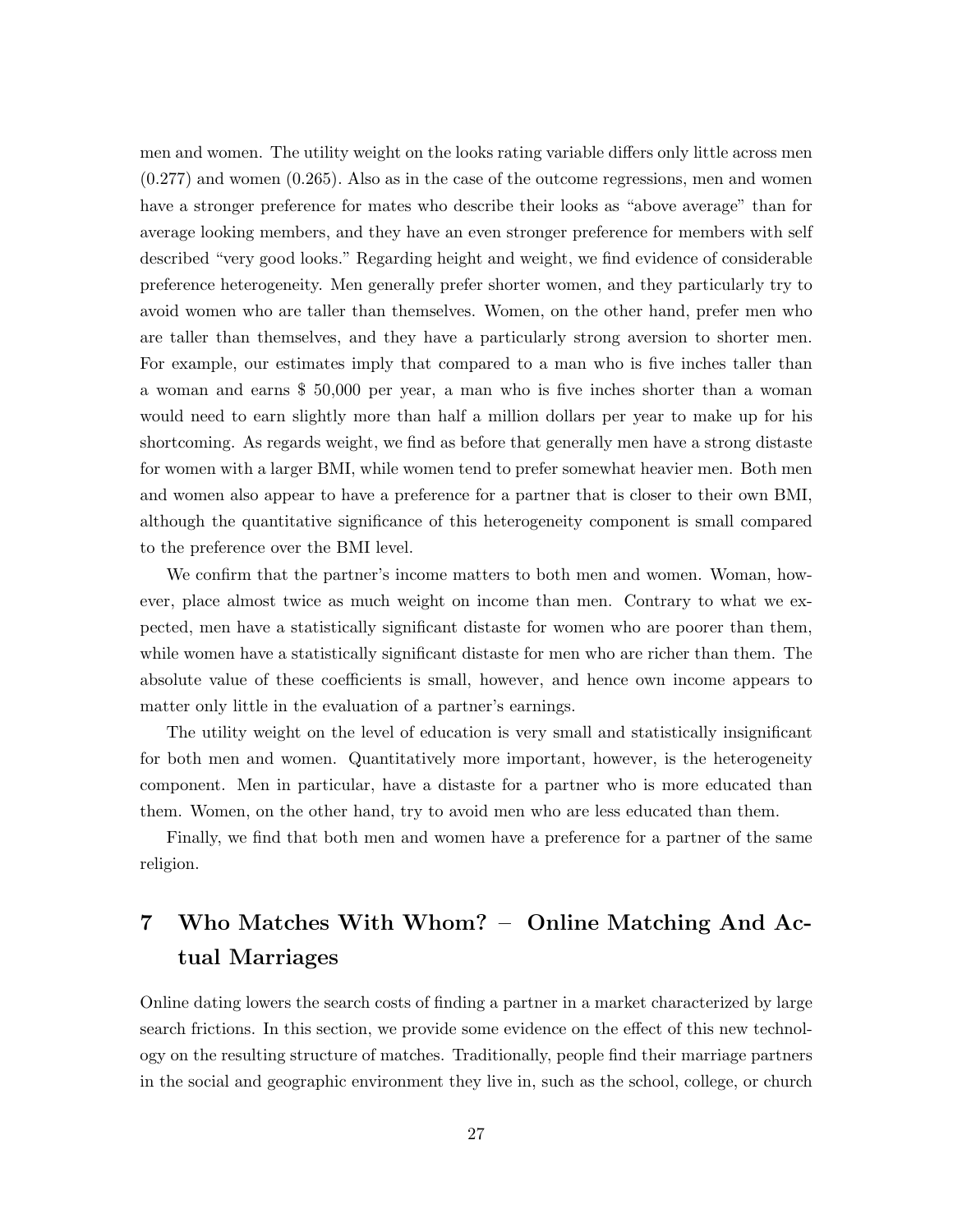they attend, at work, through friends or relatives, or in public places such as bars. Most people are therefore more frequently exposed to potential partners who are more similar to them in terms of their education, income, faith, or ethnicity than a randomly drawn partner from the general U.S. population. Therefore, the empirically observed correlations in marriages along certain attributes, such as income and education, may be purely due to the social institutions that bring partners together and only partially due to the preferences men and women have over their mates.<sup>23</sup> Compared to traditional marriage markets, online dating is characterized by only small search frictions, and the resulting matches are therefore largely driven by preferences and the equilibrium mechanism that brings partners together. In this section, we provide a comparison of observed and predicted online matches, and compare the associated correlation in traits, such as age, income, and education, with the correlation of traits observed in actual marriages. Such a comparison sheds some light on the role of institutional factors in the observed sorting of men and women.

We first provide some evidence on the observed "matches" from our dating service. A clarification of what we mean by a "match" is in order. A main limitation of our data is that we can only track the users' online behavior. We therefore do not know whether two partners who met online ever went on a date or eventually got married. However, our data provides some information on the contents of the exchanged e-mails. We observe whether users exchange a phone number or e-mail address, or whether an e-mail contains certain keywords or phrases such as "get together" or "let's meet." We therefore have some indirect information on whether the online meeting resulted in an initial match, i.e. a date between the users. We define such a match as a situation where both mates exchange such contact information (i.e., for a match it is not enough for a man to offer his phone number, we also require that the woman responds by sending her contact information).

Table 7 (II) shows the correlation of several user attributes in the observed online matches. Not surprisingly, age is strongly correlated across men and women ( $\rho = 0.720$ ). Also looks are strongly correlated ( $\rho = 0.329$ ), and is a somewhat smaller but still sizable positive correlation in height, BMI, income, and years of education.

We next examine whether these observed matches are as predicted from the preference estimates in section 6 and a specific assumption on the equilibrium mechanism by which matches are formed. We obtain an equilibrium of our dating market from the Gale-Shapley (1962) algorithm, which, as noted by Adachi (2003) and in Section 3, can be intepreted as the limiting outcome of a decentralized search and matching environment as the one considered here. This algorithm produces a stable matching, in the sense that no pair of

<sup>&</sup>lt;sup>23</sup>Some of these institutions, such as "upscale" bars, may well have arisen endogenously to facilitate sorting along certain traits. Nonetheless, it is instructive to compare matching in environments with different degrees of search frictions.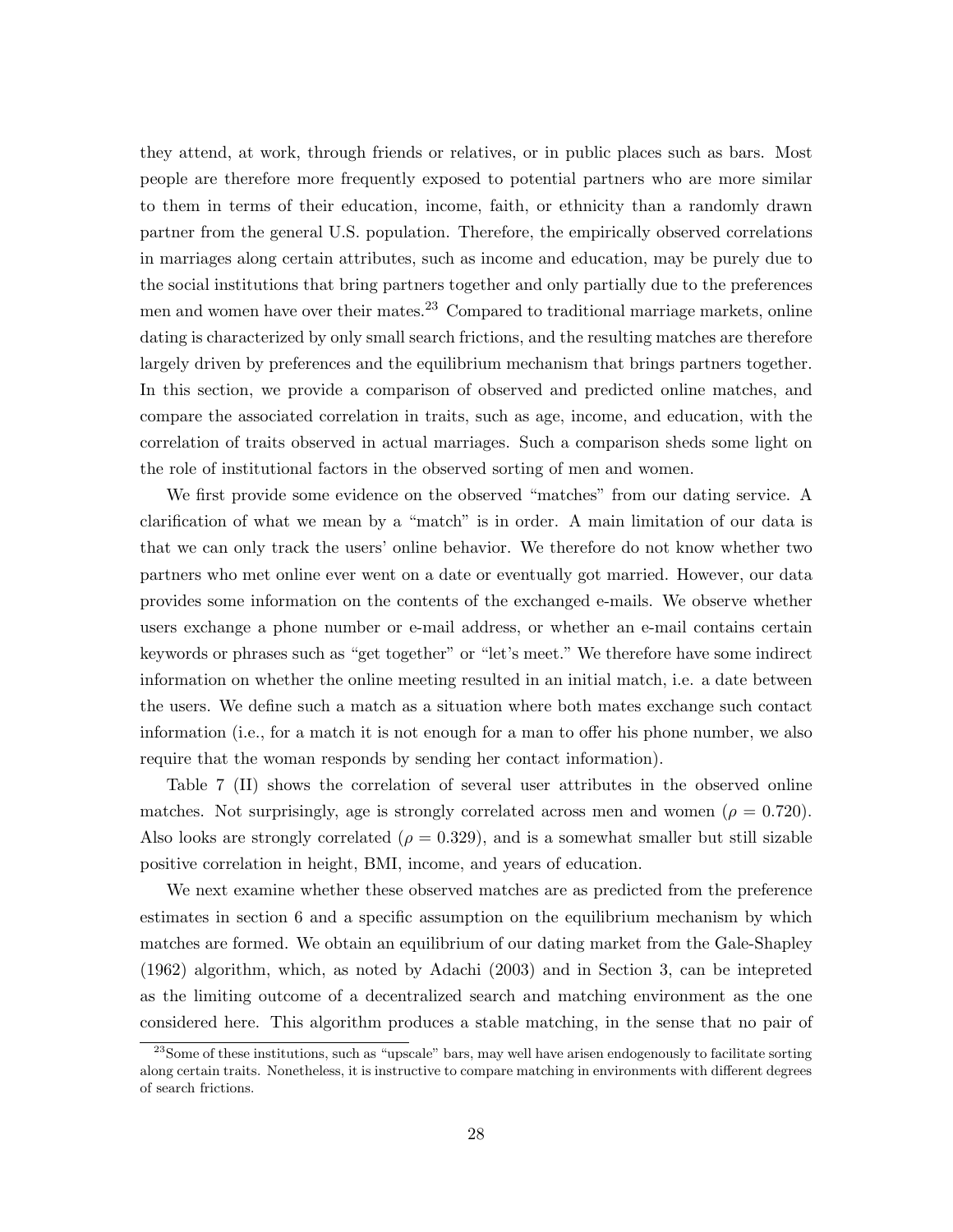men and women could leave their current partner and improve on the current outcome by forming a new match. The Gale-Shapley algorithm works as follows. Men make offers (proposals) to the women, and the women accept or decline these offers. The algorithm proceeds over several rounds. In the first round, each man makes an offer to his most preferred woman. The women then collect offers from the men, rank the men who made proposals to them, and keep the highest ranked men engaged. The offers from the other men are rejected. In the second round, those men who are not currently engaged make offers to the women who are next highest on their list. Again, women consider all men who made them proposals, including the currently engaged man, and keep the highest ranked man among these. In each subsequent round, those men who are not engaged make an offer to the highest ranked woman who they have not previously made an offer to, and women engage the highest ranked man among all currently available partners. The algorithm ends after a finite number of rounds. At this stage, men and women either have a partner or remain single. Clearly, the algorithm also produces a stable matching if the women make offers; generally, however, the equilibrium outcome of the algorithm will depend on which side makes offers.

Of course, the actual behavior in the online dating market that we study is not exactly as described by the Gale-Shapley algorithm. However, the algorithm captures some basic mechanisms that we consider to be central to the functioning and outcomes of any marriage market: First, the mates on each side of the market strive to attain a partner who, according to their own tastes, is as desirable as possible. Hence, people will not form a match if they can obtain a more preferred partner. Second, the sorting that arises in equilibrium incorporates the limitations imposed on the mates due to their own desirability, i.e. people cannot expect to be matched with a partner who can attain a more desirable mate.

Table 7 (III a) and (III b) shows the correlation in user attributes of the predicted matches, separately for the situation where either men or women make offers to their potential partners. The predicted correlations in user attributes are virtually identical for these two cases. The age correlation in observed and predicted matches is roughly similar. The predicted correlation in physical attributes, looks, height, and BMI, is somewhat smaller than the correlation in observed matches. Finally, while the predicted correlation in incomes is smaller than observed correlation, the Gale-Shapley algorithm predicts a higher correlation ( $\rho = 0.196$ ) in years of education than observed ( $\rho = 0.131$ ). Overall, it appears that the structure of online matches can be reasonably well explained from our preferences estimates and a simple yet straightforward mechanism that predicts how matches are formed.

Table 7 (I) displays the correlation of traits in actual marriages in Boston and San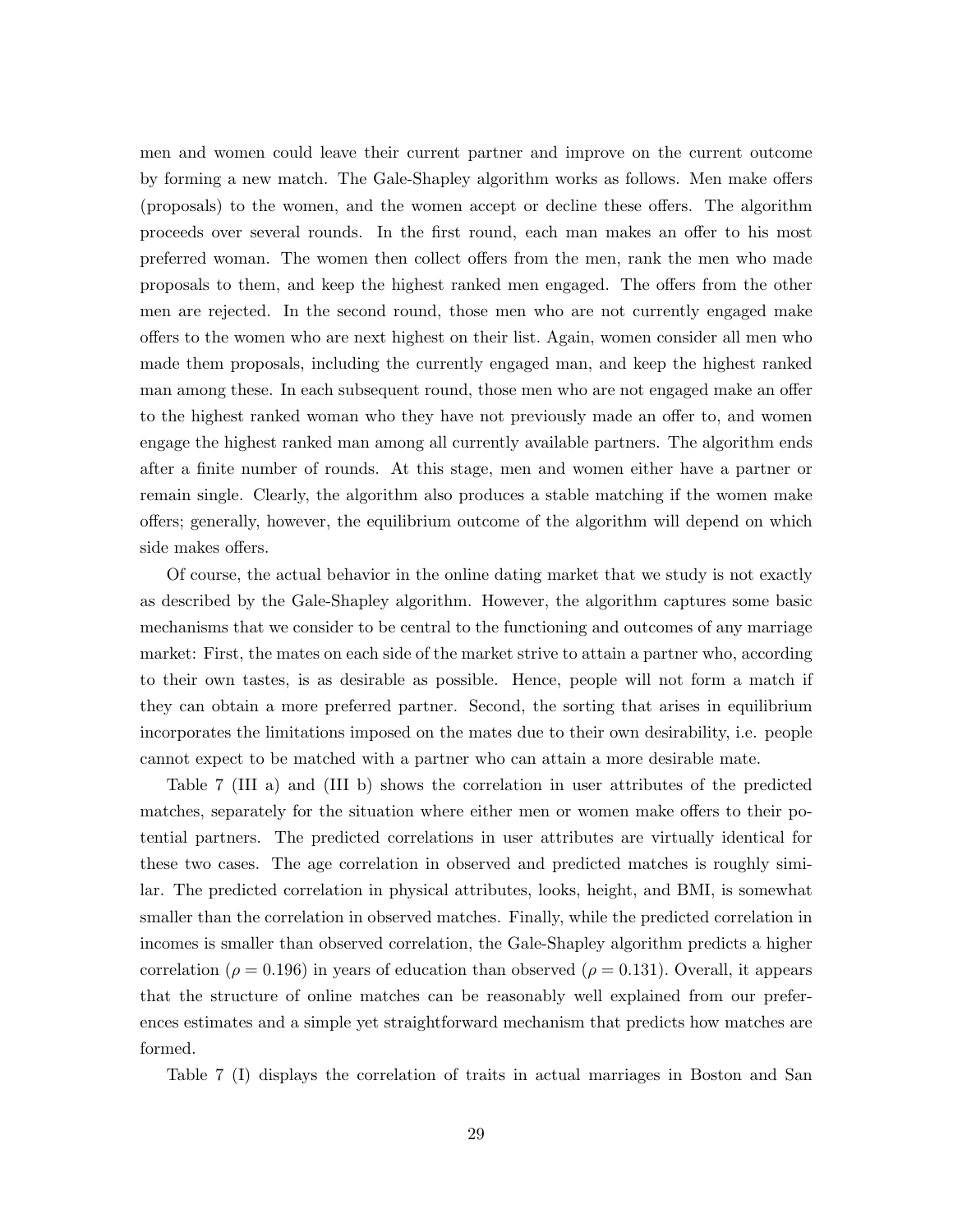Diego. The underlying data are from the 2000 IPUMS 5% sample; data from 1990 yield very similar results. We find that the correlation of age in marriages (0.944) is even stronger than the correlation in actual (0.720) and predicted (0.707) online matches. The correlation of income (0.127), on the other hand, is somewhat smaller than the correlation of observed matches (0.153) and somewhat larger than the correlation of predicted matches (0.136). We observe a particularly strong discrepancy between online and offline matches with respect to years of education. The correlation of education in actual marriages is 0.642, which is much larger than the correlation of actual (0.131) and predicted (0.196) online matches.

These findings suggest that the sorting in characteristics such as age and education in actual marriages is not only driven by preferences, but also by the search frictions that are inherent in the process of finding a partner. However, some caution needs to be exercised in the interpretation of the results. Due to the limitations of our data, we cannot be sure that the estimated preferences are over marriage partners. We observe only an early stage in the development of a relationship, and it is possible that preferences at a later stage of the relationship look differently, and possibly put more weight on age and education. Of course, the same argument would also apply to income, although we find that the correlation in actual marriages is quite consistent with the correlation in online matches. Even if we accept the argument that the revealed preferences differ from preferences over marriage partners, it is striking that the discrepancy between actual and online correlations differs so strongly across attributes. The ratio of the correlation in age between marriages and predicted online matches is 1.36, while the ratio for years of education is 3.28. We take the sheer size of the extent to which we underpredict the correlation in education as strong, although not ultimately conclusive evidence that the sorting in education in the actual marriages is partly due to social institutions such as schools and universities.

We previously presented evidence that income, looks, and weight are positively correlated in our sample of dating service members. Therefore, to some extent the match correlation in income and education could be driven by preferences over physical attributes, and not by preferences over income and education per se. To isolate the role of income and education preferences, we matched the users again under the assumption that each user had the same looks, height, and weight. The results from this matching are presented in table 7 (IV). The predicted age correlation is now somewhat larger than under the original matching, but–as conjectured–the correlation in income ( $\rho = 0.097$ ) and education ( $\rho = 0.167$ ) is somewhat lower, yet still sizable.

Many readers will find some of our results sobering. Our fate in love and marriage seems to be driven by factors such as looks, height, weight, and income, that are hard or impossible to change. We would like to stress, however, that these observable user attributes account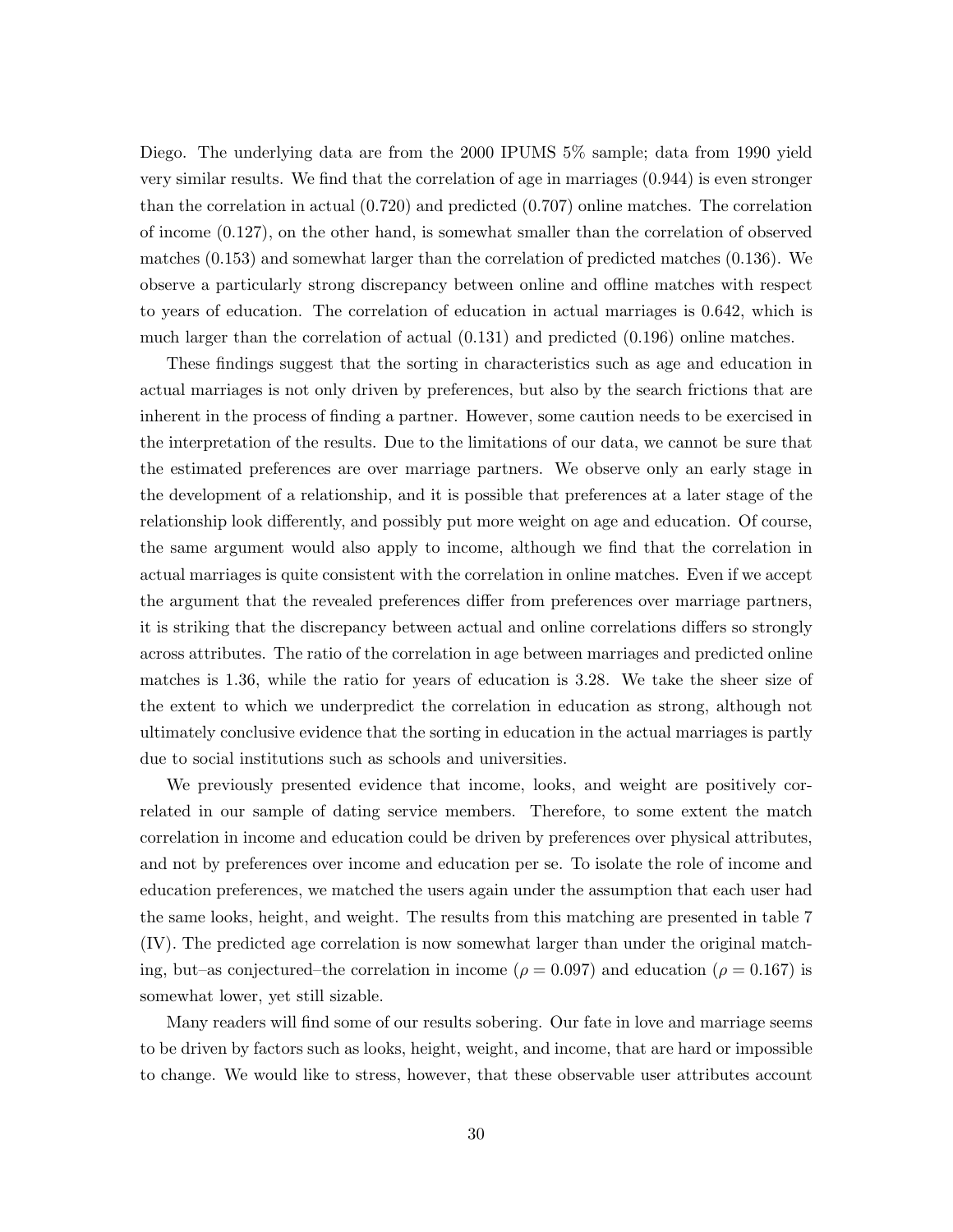only for part of the preferences for a potential partner. Other attributes, such as personality traits, are unobserved or match-specific. In order to examine the role of these unobserved factors, we match the users again under the assumption that their preferences are only over observable attributes (i.e., we took the  $\epsilon$  out of the latent utility specification (2)). Table 7 (V) shows the match correlations under this assumption. We observe that now the correlations in age, and in particular in income, education, and in all the physical attributes is much higher than under the original matching, where some attributes are unobserved or match-specific. For example, the correlation income is now 0.460 (previously 0.136), and the correlation in looks is 0.517 (previously 0.213). Hence, factors such as personality traits apparently allow us to partly make up for deficiencies in good looks or wealth.

### 8 Conclusions

This paper investigates mate preferences and matching in a dating or marriage market. Our analysis is based on unusually detailed data on the attributes and interactions of men and women, which are available to us due to the well-defined institutional rules of an online dating market. Our analysis of *revealed preferences*, and the relationship of these preferences to user attributes, confirms many findings obtained in psychology, anthropology, and sociology studies, which are based on *stated preference* data. For example, we find a stronger emphasis on a partner's income among women than among men. Our revealed preference data, however, are more ideally suited to consider preference heterogeneity. Also, revealed preference data allow us to investigate mate preferences that people might not truthfully reveal, in particular their behavior towards potential mates of different ethnicities.

We use the Gale-Shapley algorithm to predict the equilibrium sorting along attributes such as age, income, and education, based on our preference estimates. These predictions are made under the assumption of no search frictions, which we believe characterizes online dating well compared to the traditional "real world" way of finding a partner. We find that we can predict the correlation in income among men and women, but vastly underpredict the correlation in education levels in actual marriages. This suggests that the strong sorting along education observed in marriages is at least partly driven by search frictions, and not fully due to preferences over the partner's education level.

A drawback of our analysis is that we cannot observe whether an online meeting finally results in a marriage, which is the outcome that we are interested in. Therefore, we cannot fully exclude the possibility that some of our preference estimates are driven by preferences over a dating partner as opposed to a marriage partner. For future research, we hope to conduct exit/follow up surveys on a dating site in order to assess this issue.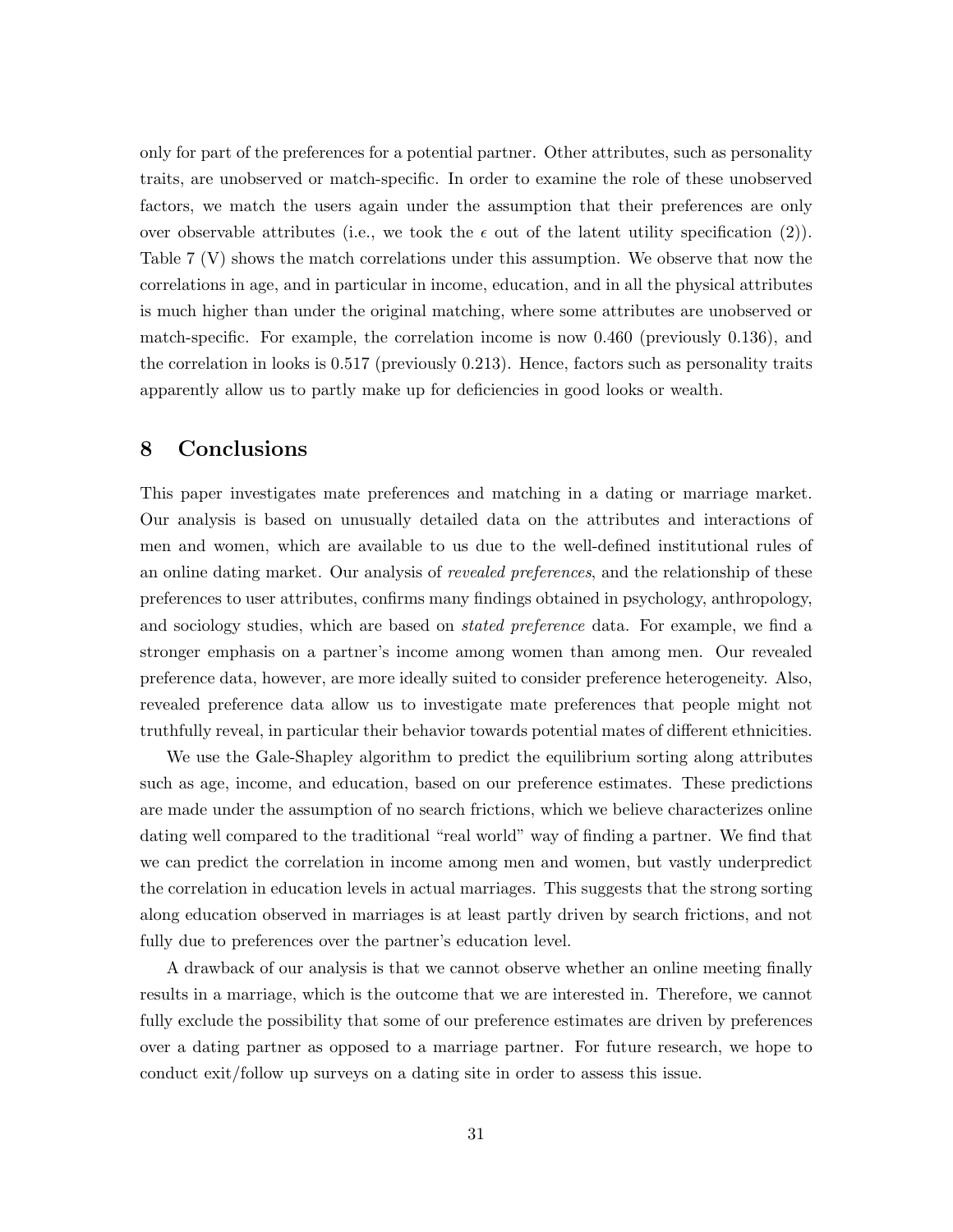### References

- [1] Adachi, H. (2003): "A search model of two-sided matching under non-transferable utility," Journal of Economic Theory, vol. 113, 182-198.
- [2] Becker, G. S. (1973): "A Theory of Marriage: Part I," Journal of Political Economy, vol. 81 (4), 813-846.
- [3] Becker, G. S. (1974): "A Theory of Marriage: Part II," Journal of Political Economy, vol. 82 (2), Part 2: Marriage, Family Human Capital, and Fertility, S11-S26.
- [4] Biddle J. and D. Hamermesh (1998): "Beauty, Productivity, and Discrimination: Lawyers' Looks and Luchre," Journal of Labor Economics, vol. 16(1), 172-201.
- [5] Buss, D. (2003): The Evolution of Desire: Strategies of Human Mating, Basic Books.
- [6] Chamberlain, G. (1980): "Analysis of Covariance with Qualitative Data," Review of Economic Studies, 47, 225-238.
- [7] Choo, E. and A. Siow (2003): "Who Marries Whom and Why," manuscript, University of Toronto.
- [8] Etcoff, N (1999): Survival Of The Prettiest, Doubleday.
- [9] Fisman, R., S. Iyengar, and I. Simonson (2004): "Revealed Preference Determinants of Mate Selection: Evidence from an Experimental Dating Market," manuscript, Columbia University.
- [10] Hamermesh, D., J. Biddle (1994): "Beauty and the Labor Market," American Economic Review, vol 84(5), 1174-1194.
- [11] Gale, D. and L. S. Shapley (1962): "College Admissions and the Stability of Marriage," American Mathematical Monthly, 69, 9-14.
- [12] Shimer, R. and L. Smith (2000): "Assortative Matching and Search," Econometrica, 68 (2), 343-370.
- [13] Smith, L. (2002): "The Marriage Model with Search Frictions," manuscript, University of Michigan.
- [14] Wong, L. Y. (2003): "An Empirical Study of Darwin's Theory of Mate Choice," manuscript.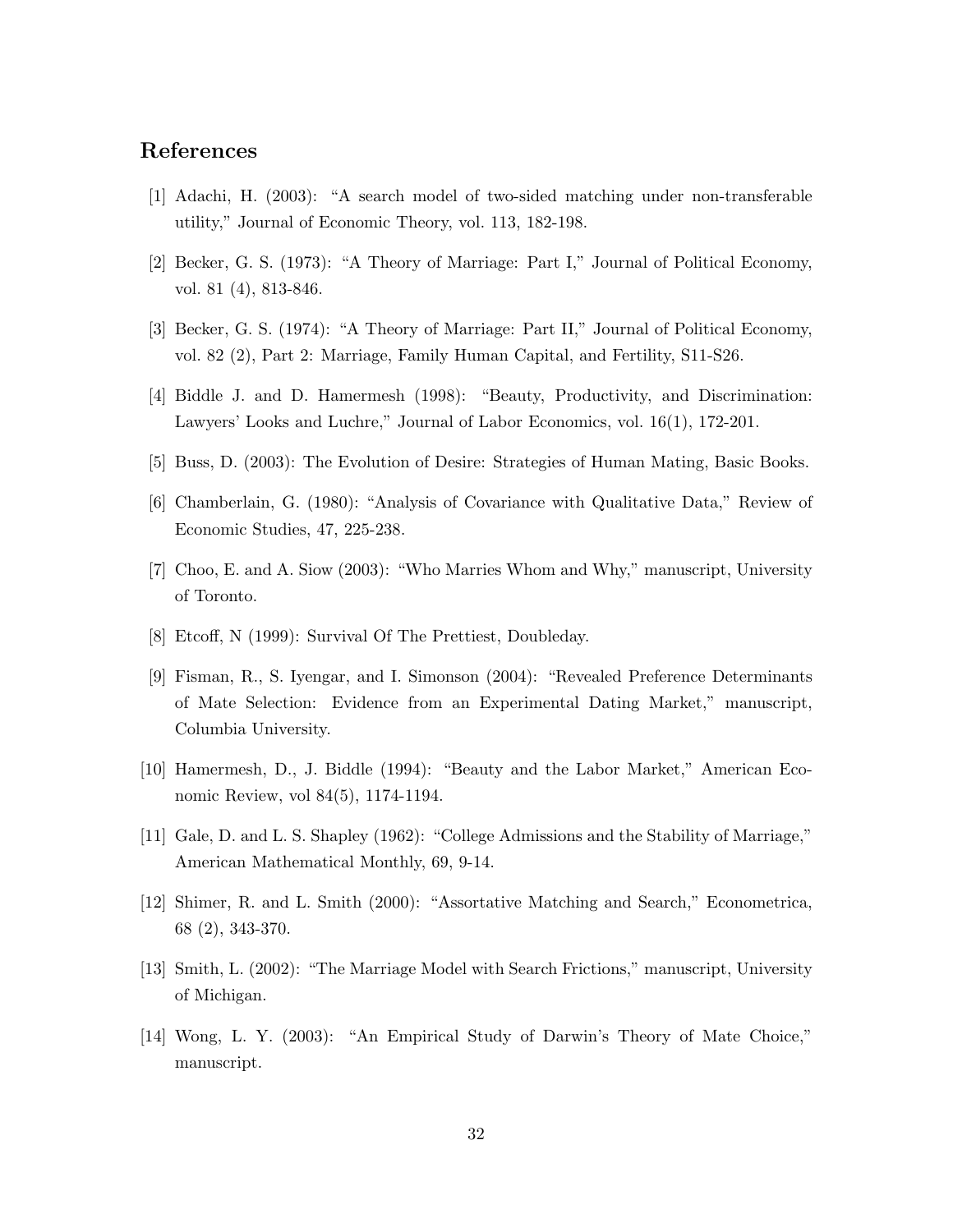|                                    |         | San Diego  |               | <b>Boston</b> |                  |               |
|------------------------------------|---------|------------|---------------|---------------|------------------|---------------|
|                                    | Dating  | General    |               | Dating        | General          |               |
| Variable                           | Service | Population | Internet User | Service       | Population       | Internet User |
| <b>General Information</b>         |         |            |               |               |                  |               |
| <b>Total Member and Population</b> | 11,691  | 2,026,020  | 1,180,020     | 11,390        | 2,555,874        | 1,581,711     |
|                                    |         |            |               |               |                  |               |
| Percentage of Males                | 55.5    | 49.9       | 49.4          | 54.2          | 49.0             | 50.6          |
| Age Composition                    |         |            |               |               |                  |               |
| 18 to 20 years                     | 19.6    | 6.0        | 6.4           | 18.4          | 5.8              | 7.2           |
| 21 to 25 years                     | 30.4    | 9.5        | 11.5          | 32.9          | 9.3              | 12.0          |
| 26 to 35 years                     | 27.9    | 21.3       | 18.8          | 28.0          | 17.2             | 19.7          |
| 36 to 45 years                     | 10.0    | 23.0       | 28.6          | 10.3          | 23.1             | 26.8          |
| 46 to 55 years                     | 6.8     | 18.5       | 19.0          | 6.2           | 17.6             | 20.1          |
| 56 to 60 years                     | 4.3     | 6.3        | 6.5           | 3.5           | 7.3              | 6.9           |
| 61 to 65 years                     | 0.8     | 2.9        | 3.6           | 0.5           | 4.3              | 3.7           |
| 66 to 75 years                     | 0.1     | 6.9        | 4.8           | 0.1           | 8.8              | 2.9           |
| Over <sub>76</sub>                 | 0.2     | 5.7        | $0.8\,$       | 0.2           | 6.8              | 0.7           |
| Race Composition (1)               |         |            |               |               |                  |               |
| Whites                             | 65.4    | 61.9       | 71.3          | 73.7          | 84.2             | 89.1          |
| <b>Blacks</b>                      | 4.2     | 4.8        | 4.2           | 4.6           | 7.4              | 4.2           |
| Hispanics                          | 10.7    | 19.5       | 9.8           | 4.0           | 4.4              | 2.3           |
| Asian                              | 5.1     | 13.0       | 13.6          | 3.9           | 3.8              | 4.2           |
| Other                              | 14.7    | 0.9        | 1.1           | 13.8          | 0.3              | 0.2           |
| <b>Marital Status</b>              |         |            |               |               |                  |               |
| Males                              |         |            |               |               |                  |               |
| Never married                      | 65.1    | 31.8       | 28.5          | 66.7          | 35.3             | 36.8          |
| Married & not separated            | 6.1     | 57         | 62.0          | 6.9           | 54.1             | 56.7          |
| Separated                          | 4.0     | 1.2        | 0.7           | 4.8           | 1.1              | 0.3           |
| Widowed                            | 1.8     | 2.3        | 1.5           | 1.4           | 3.6              | 1.0           |
| Divorced                           | 23.1    | 8.1        | 7.4           | 20.3          | 6.0              | 5.2           |
| Females                            |         |            |               |               |                  |               |
| Never married                      | 61.3    | 20.2       | 23.9          | 65.6          | 28.0             | 32.7          |
| Married & not separated            | 2.6     | 57         | 62.5          | 1.9           | 49.0             | 55.9          |
| Separated                          | 3.7     | 3.9        | 1.9           | 4.2           | $2.4\phantom{0}$ | 0.9           |
| Widowed                            | 3.3     | 6.3        | 2.0           | 3.0           | 13.4             | 3.5           |
| Divorced                           | 29.1    | 12.3       | 9.7           | 25.2          | 7.2              | 7.0           |
| Educational Attainment (2)         |         |            |               |               |                  |               |
| Have not finished high school      | 1.3     | 12.1       | 3.0           | 1.5           | 9.2              | 3.2           |
| High school graduate               | 9.1     | 23.0       | 17.8          | 10.1          | 30.1             | 20.4          |
| Technical training (2-year         | 31.8    |            |               |               |                  |               |
| degree)                            |         | 5.2        | 5.4           | 23.3          | 7.3              | 7.6           |
| Some college                       | 6.7     | 27.9       | 28.5          | 4.6           | 14.1             | 15.0          |

|  | Table 2.1 - Dating Service Members and County Profile of General Demographic Characteristics |  |
|--|----------------------------------------------------------------------------------------------|--|
|  |                                                                                              |  |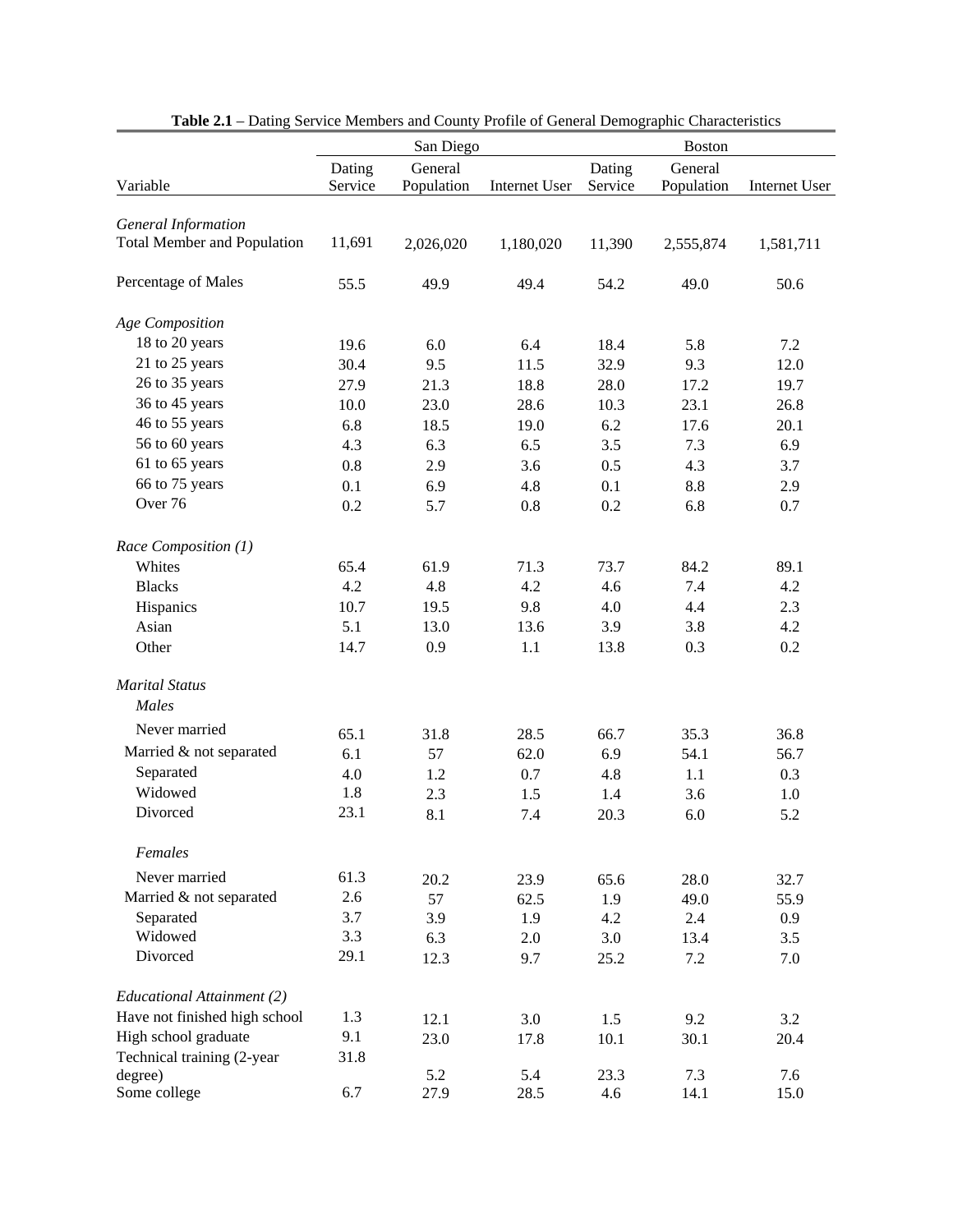| Bachelor's degree<br>Master's degree<br>Doctoral degree | 29.0<br>11.5<br>3.4 | 22.7<br>6.0<br>1.5 | 31.5<br>9.0<br>2.6 | 34.4<br>16.5<br>3.8 | 22.2<br>11.7<br>3.3 | 29.7<br>16.3<br>5.2 |
|---------------------------------------------------------|---------------------|--------------------|--------------------|---------------------|---------------------|---------------------|
| Professional degree                                     | 7.3                 | 1.7                | 2.3                | 5.9                 | 2.0                 | 2.6                 |
| Income $(3)$                                            |                     |                    |                    |                     |                     |                     |
| Total Individuals with                                  | 6,831               | 283,442            | 224,339            | 6,650               | 396,065             | 281,619             |
| Income information                                      |                     |                    |                    |                     |                     |                     |
| Less than $$12,000$                                     | 7.7                 | 12.5               | 12.4               | 8.4                 | 7.6                 | 4.6                 |
| \$12,000 to \$15,000                                    | 4.9                 | 3.0                | 1.9                | 3.8                 | 5.0                 | 6.0                 |
| \$15,001 to \$25,000                                    | 8.6                 | 13.8               | 10.1               | 6.0                 | 21.4                | 16.2                |
| \$25,001 to \$35,000                                    | 13.9                | 23.3               | 22.3               | 12.2                | 19.9                | 21.4                |
| \$35,001 to \$50,000                                    | 20.6                | 12.4               | 10.6               | 22.1                | 16.5                | 18.5                |
| \$50,001 to \$75,000                                    | 20.3                | 17.3               | 20.2               | 23.2                | 21.7                | 24.6                |
| \$75,001 to \$100,000                                   | 10.5                | 7.2                | 9.1                | 12.4                | 4.8                 | 4.5                 |
| \$100,001 to \$150,000                                  | 6.8                 | 7.5                | 9.5                | 7.1                 | 1.9                 | 2.7                 |
| \$150,001 to \$200,000                                  | 2.7                 | 3.2                | 4.0                | 2.1                 | 1.1                 | 1.6                 |
| \$200,001 or more                                       | 3.9                 | 0.0                | 0.0                | 2.9                 | 0.0                 | 0.0                 |

Source. Estimates from CPS Internet and Computer use Supplement, September 2001. All the CPS estimates are weighted. All the individuals for the CPS and members are constrained to be 18 years of age or older. The percentages for the column "Internet user" is calculated conditioning the CPS sample to those individuals who declared to use the Internet.

Notes. Geographical information is based on Metropolitan Statistical Area. Boston PMSA includes a New Hampshire portion. San Diego geographic information corresponds to San Diego MSA. Member information as 2003.

(1) The figures for Whites, Blacks and Asian and Other race for the CPS data correspond to those with non-Hispanic ethnicity.

(2) Education excludes certain categories on member data that can not be translated into years of educational attainment.

(3) The income figures from the CPS data were adjusted to 2003 dollars.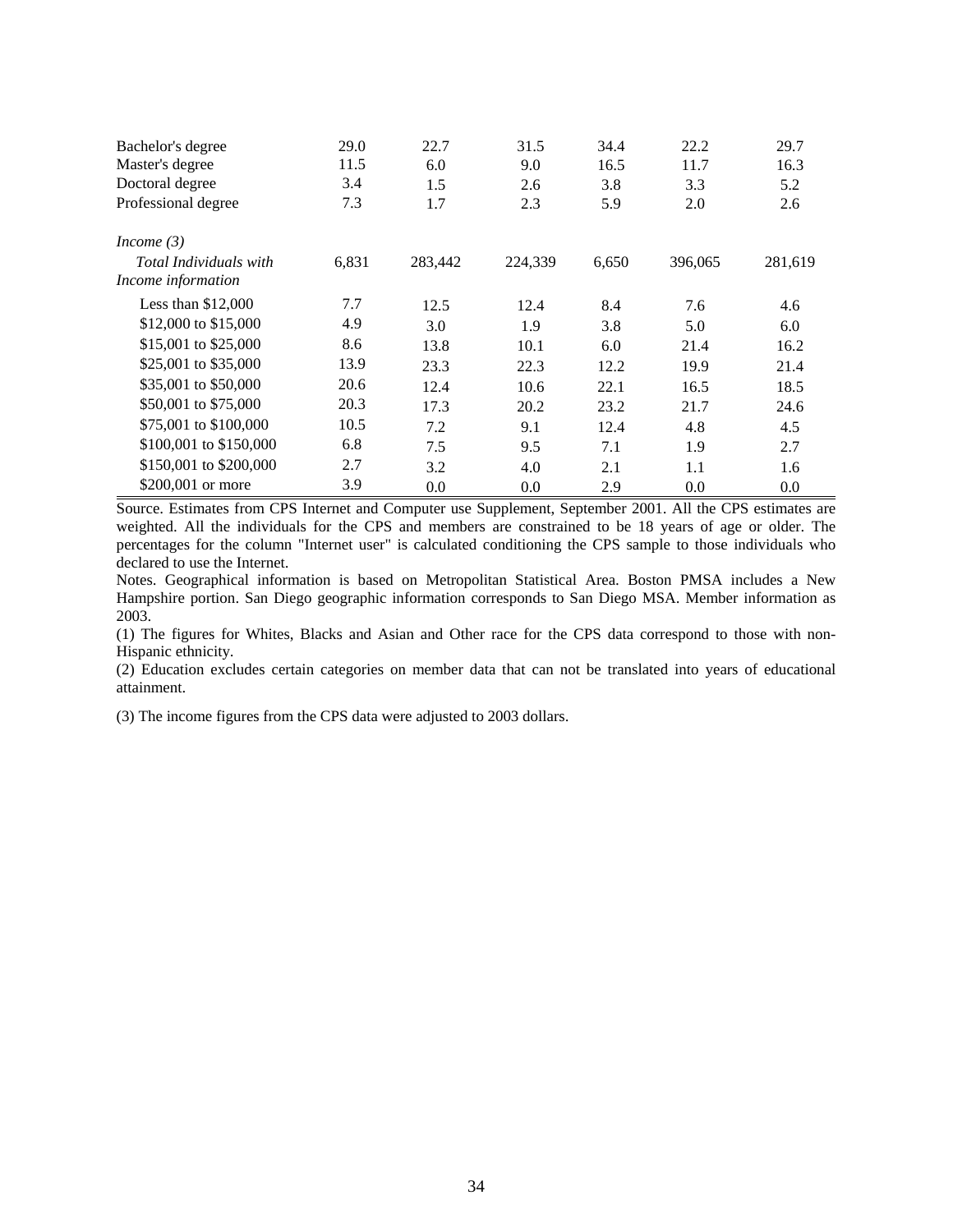|                 |         | Men        |         | Women      |  |  |
|-----------------|---------|------------|---------|------------|--|--|
|                 | Dating  | General    | Dating  | General    |  |  |
| Variable        | Service | Population | Service | Population |  |  |
|                 |         |            |         |            |  |  |
| Weight (lbs)    |         |            |         |            |  |  |
| $20-29$ years   | 175.5   | 172.1      | 136.2   | 141.7      |  |  |
| 30-39 years     | 184.5   | 182.5      | 136.7   | 154.2      |  |  |
| 40-49 years     | 187.6   | 187.3      | 137.9   | 157.4      |  |  |
| $50-59$ years   | 187.2   | 189.2      | 140.2   | 163.7      |  |  |
| $60-69$ years   | 188.6   | 182.8      | 146.1   | 155.9      |  |  |
| 70-79 years     | 185.6   | 173.6      | 147.1   | 148.2      |  |  |
|                 |         |            |         |            |  |  |
| Height (inches) |         |            |         |            |  |  |
| $20-29$ years   | 70.6    | 69.3       | 65.1    | 64.1       |  |  |
| 30-39 years     | 70.7    | 69.5       | 65.1    | 64.3       |  |  |
| 40-49 years     | 70.8    | 69.4       | 65.1    | 64.1       |  |  |
| $50-59$ years   | 70.6    | 69.2       | 64.7    | 63.7       |  |  |
| $60-69$ years   | 70.3    | 68.5       | 64.5    | 63.1       |  |  |
| 70-79 years     | 68.8    | 67.7       | 63.6    | 62.2       |  |  |
|                 |         |            |         |            |  |  |
| $BMI**$         |         |            |         |            |  |  |
| $20-29$ years   | 24.7    | 25.2       | 22.6    | 24.3       |  |  |
| 30-39 years     | 25.9    | 26.5       | 22.6    | 26.3       |  |  |
| 40-49 years     | 26.3    | 27.3       | 22.9    | 27.0       |  |  |
| $50-59$ years   | 26.4    | 27.8       | 23.6    | 28.4       |  |  |
| $60-69$ years   | 26.8    | 27.3       | 24.6    | 27.6       |  |  |
| 70-79 years     | 27.8    | 26.7       | 25.7    | 26.9       |  |  |
|                 |         |            |         |            |  |  |

**Table 2.2** – Physical Characteristics of Dating Service Members vs. General Population

\*General population statistics obtained from the National Health and Nutrition Examination Survey, 1988-1994 Anthropometric Reference Data Tables.

\*\* BMI (body mass index) is calculated as weight (in kilograms) divided by height (in meters) squared.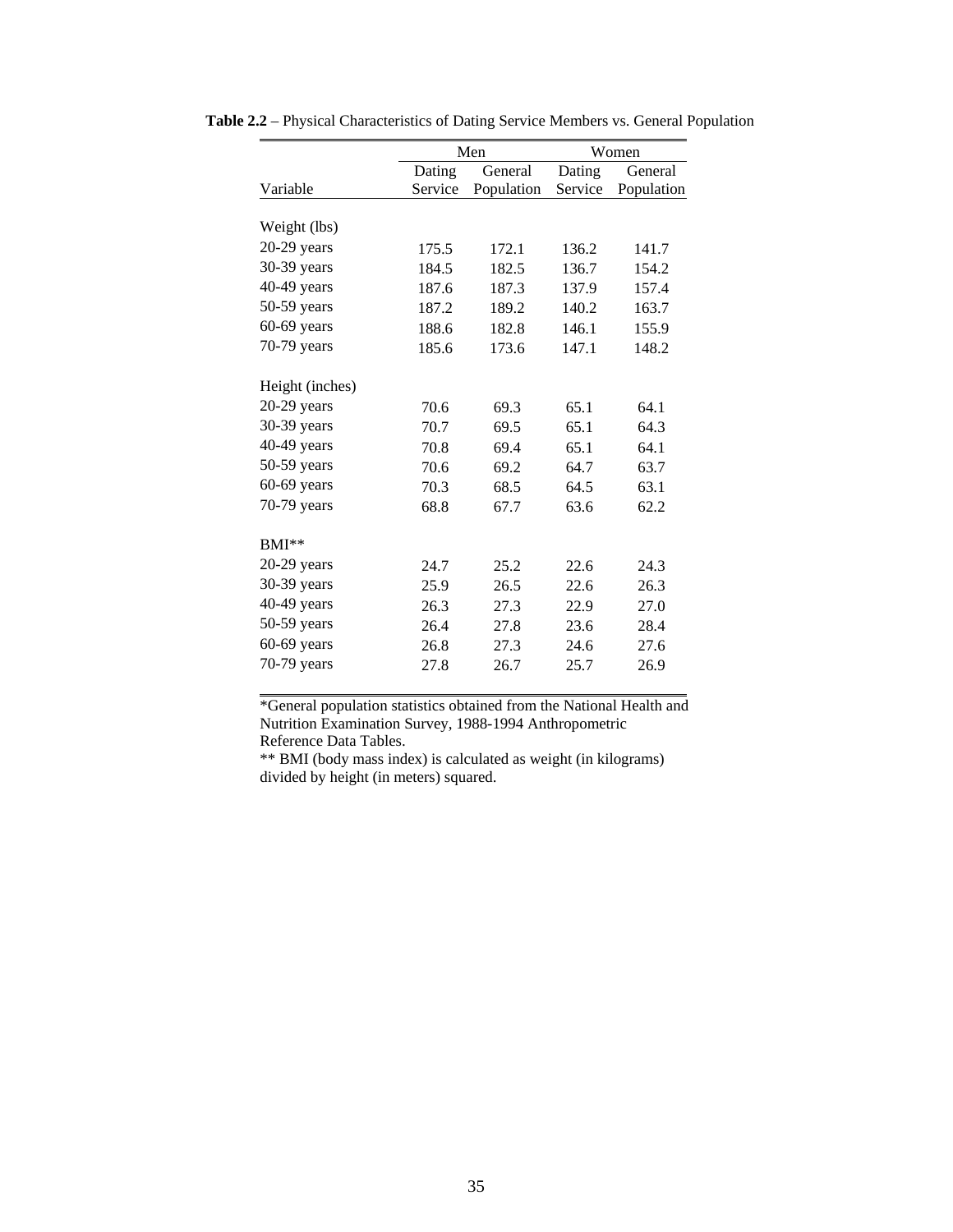|                           | Men            | Men            | Women          | Women          |
|---------------------------|----------------|----------------|----------------|----------------|
|                           | (1)            | (2)            | (1)            | (2)            |
| Standardized photo rating | 0.0612         | 0.0573         | 0.0922         | 0.0882         |
|                           | $(0.0129)$ *** | $(0.0132)$ *** | $(0.0152)$ *** | $(0.0163)$ *** |
| Years of education        | 0.0832         | 0.0825         | 0.0776         | 0.0771         |
|                           | $(0.0053)$ *** | $(0.0053)$ *** | $(0.0062)$ *** | $(0.0062)$ *** |
| Weight in lbs             |                | $-0.0008$      |                | $-0.0004$      |
|                           |                | (0.0006)       |                | (0.0006)       |
| Height in inches          |                | 0.0226         |                | 0.0105         |
|                           |                | $(0.0050)$ *** |                | $(0.0057)*$    |
| <b>Observations</b>       | 1,781          | 1,781          | 1,240          | 1,240          |
| R-squared                 | 0.50           | 0.51           | 0.45           | 0.45           |

**Table 2.3** – Log Earnings and Photo Ratings

Note: The dependent variable in each regression is the log of reported annual income. Each regression also includes indicator variables controling for occupation, city (Boston or San Diego), ethnicity, and marital status. We also constructed we called "years on the workforce" which is the age of the respondent minus the total years of education minus five. We also included the square of this variable. Standard errors are reported in parentheses.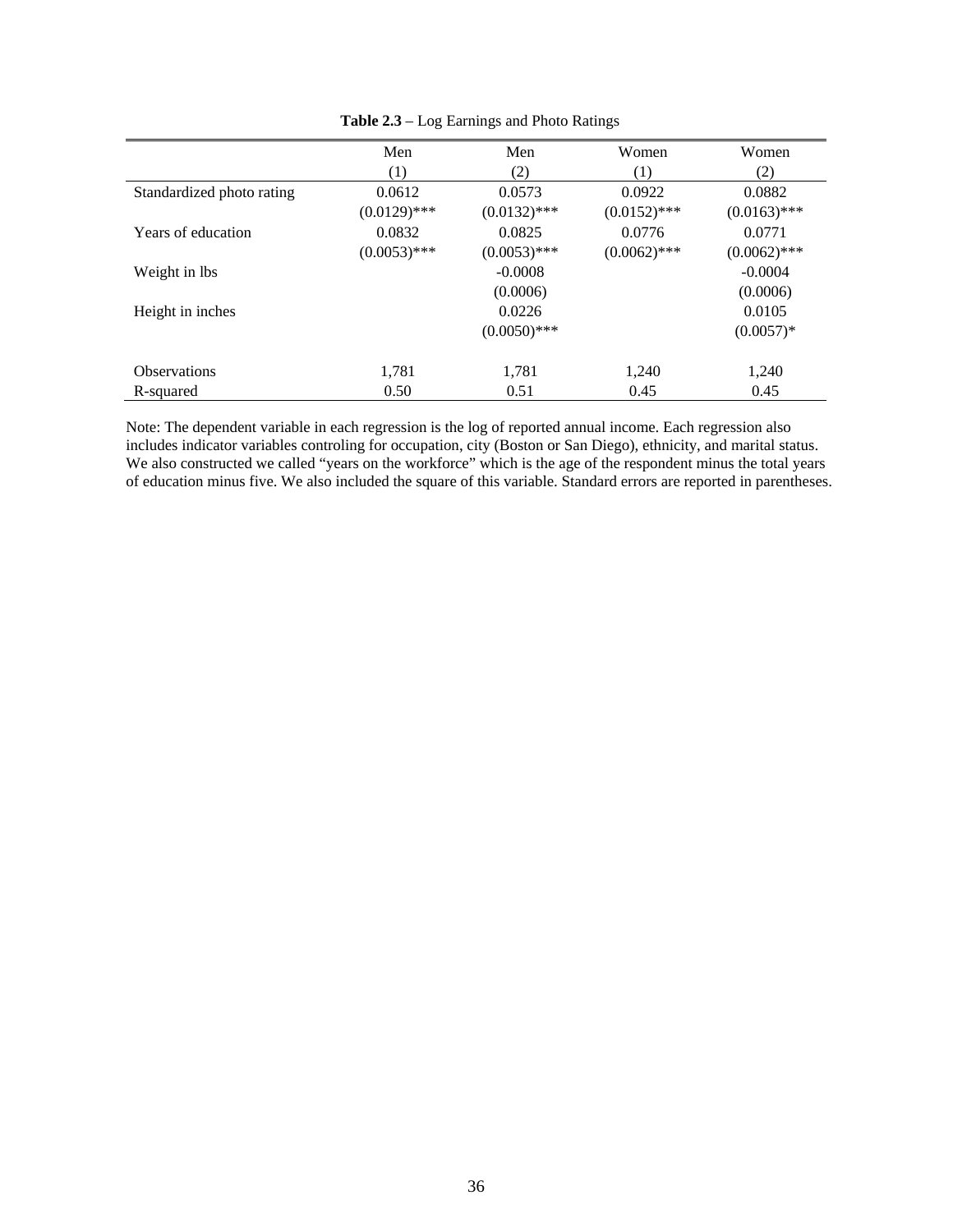|                         | <b>Browses</b> <sup>a</sup> | First Contacts <sup>b</sup> | Keywords <sup>c</sup> |
|-------------------------|-----------------------------|-----------------------------|-----------------------|
| Men                     |                             |                             |                       |
| <b>All Observations</b> |                             |                             |                       |
| No. Observations        | 12,654                      | 12,654                      | 12,654                |
| Median                  | 11                          | $\boldsymbol{0}$            | $\boldsymbol{0}$      |
| Mean                    | 45.9                        | 2.6                         | 1.5                   |
| <b>SD</b>               | 84.6                        | 6.2                         | 5.9                   |
| Min                     | $\mathbf{1}$                | $\overline{0}$              | $\overline{0}$        |
| Max                     | 1,059                       | 88                          | 263                   |
| % Obs. Equal 0          | 0.0                         | 54.5                        | 67.1                  |
| Observations $> 0$      |                             |                             |                       |
| No. Observations        | 12,654                      | 5,763                       | 4,158                 |
| Median                  | 11                          | 3                           | $\mathfrak{2}$        |
| Mean                    | 45.9                        | 5.8                         | 4.4                   |
| <b>SD</b>               | 84.6                        | 8.2                         | 9.6                   |
| <b>Women</b>            |                             |                             |                       |
| <b>All Observations</b> |                             |                             |                       |
| No. Observations        | 10,427                      | 10,427                      | 10,427                |
| Median                  | 38                          | $\overline{4}$              | $\mathbf{1}$          |
| Mean                    | 129.7                       | 12.6                        | 3.5                   |
| <b>SD</b>               | 195.7                       | 21.8                        | 7.2                   |
| Min                     | $\mathbf{1}$                | $\boldsymbol{0}$            | $\overline{0}$        |
| Max                     | 1,649                       | 202                         | 372                   |
| % Obs. Equal 0          | 0.0                         | 19.9                        | 42.8                  |
| Observations $> 0$      |                             |                             |                       |
| No. Observations        | 10,427                      | 8,349                       | 5,965                 |
| Median                  | 38                          | 7                           | 3                     |
| Mean                    | 129.7                       | 15.8                        | 6.1                   |
| <b>SD</b>               | 195.7                       | 23.3                        | 8.7                   |

**Table 5.1** – Description of Outcome Measures

<sup>a</sup> Number of times user was browsed by unique users

b Number of first contact e-mails received

c Number of e-mails containing a phone number or e-mail address recieved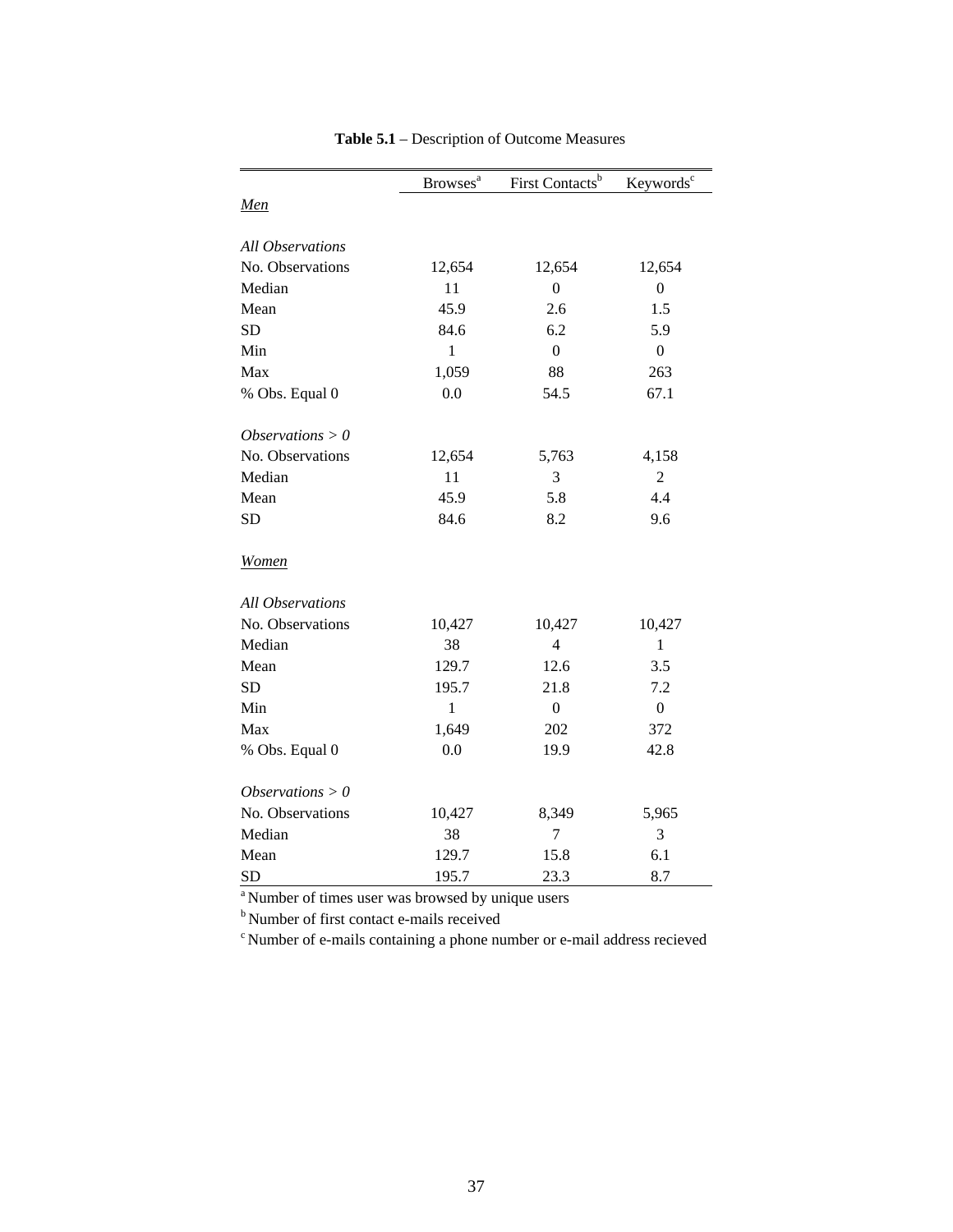| <b>Attributes</b>        | <b>Browse</b> | Men<br><b>First Contacts</b> | Keywords | <b>Browse</b> | Women<br><b>First Contacts</b> | Keywords |
|--------------------------|---------------|------------------------------|----------|---------------|--------------------------------|----------|
| Looks                    | 0.38          | 0.19                         | 0.04     | 0.49          | 0.31                           | 0.13     |
| Income                   | 0.13          | 0.07                         | 0.02     | 0.07          | 0.04                           | 0.03     |
| Education                | 0.10          | 0.06                         | 0.02     | 0.03          | 0.02                           | 0.02     |
| Looks, Income            | 0.41          | 0.22                         | 0.05     | 0.51          | 0.32                           | 0.14     |
| Looks, Income, Education | 0.42          | 0.22                         | 0.05     | 0.51          | 0.33                           | 0.15     |
| All                      | 0.49          | 0.29                         | 0.10     | 0.59          | 0.44                           | 0.23     |

**Table 5.2** – Explanatory Power of Several User Attributes

Note: The table reports R-squared measures from different OLS regressions, using log(1+Y) as dependent variable. Y is defined as the number of first contact e-mails received per day active. The regression in the last row of the table ("All") includes all user attributes that were used in the Poisson regression of section 5.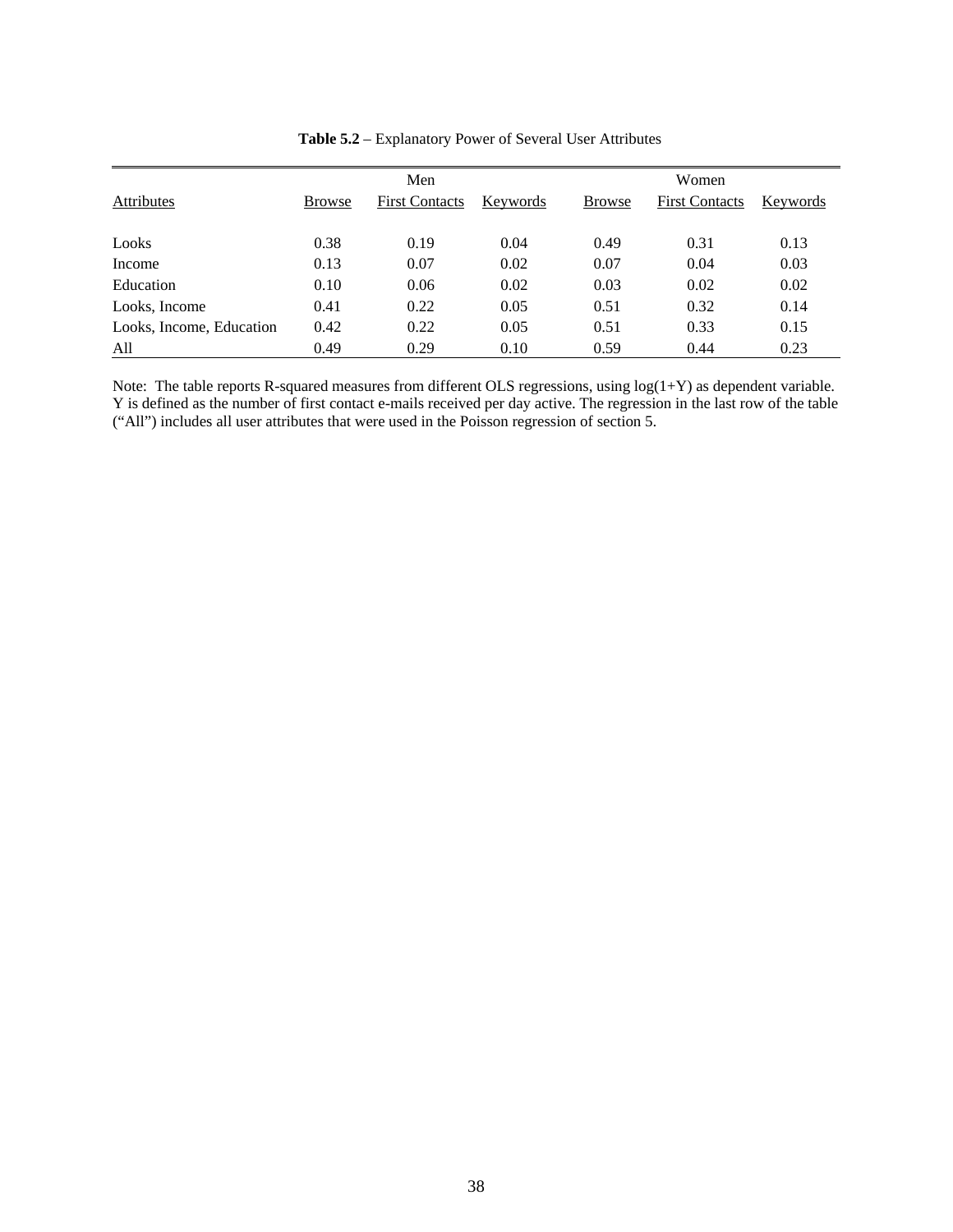|                                     | Men       |           | Women     |        |
|-------------------------------------|-----------|-----------|-----------|--------|
|                                     | Estimate  | <b>SE</b> | Estimate  | SЕ     |
|                                     | $-0.0029$ | 0.0013    |           |        |
| Age                                 |           |           | $-0.0040$ | 0.0013 |
| Age Difference $(+)$                | $-0.0415$ | 0.0020    | $-0.0142$ | 0.0017 |
| Age Difference (-)                  | $-0.0228$ | 0.0013    | $-0.0458$ | 0.0021 |
| Single, Mate: Divorced <sup>a</sup> | $-0.0200$ | 0.0169    | $-0.0464$ | 0.0186 |
| Divorced, Mate: Divorced            | 0.0206    | 0.0184    | 0.1076    | 0.0175 |
| "Long Term", Mate: "Long Term"      | 0.0003    | 0.0110    | 0.1160    | 0.0131 |
| Has Children, Mate: Has Children    | 0.1080    | 0.0181    | 0.0989    | 0.0175 |
| No Children, Mate: No Children      | $-0.1723$ | 0.0166    | $-0.1773$ | 0.0193 |
| Has Photo                           | $-0.0168$ | 0.0267    | 0.0955    | 0.0272 |
| <b>Looks Rating</b>                 | 0.2773    | 0.0108    | 0.2652    | 0.0136 |
| <b>Own Looks Rating</b>             | $-0.0754$ | 0.0194    | $-0.1365$ | 0.0170 |
| "Very Good" Looks                   | 0.3325    | 0.0312    | 0.2802    | 0.0343 |
| "Above Average" Looks               | 0.1952    | 0.0283    | 0.0982    | 0.0298 |
| "Other Looks"                       | 0.0337    | 0.1759    | 0.0939    | 0.1216 |
| Height                              | $-0.0274$ | 0.0041    | $-0.0044$ | 0.0039 |
| Height Difference (+)               | $-0.1140$ | 0.0124    | 0.0308    | 0.0034 |
| Height Difference (-)               | $-0.0150$ | 0.0039    | $-0.2154$ | 0.0190 |
| BMI                                 | $-0.2454$ | 0.0155    | 0.1169    | 0.0263 |
| BMI <sup>2</sup>                    | 0.0031    | 0.0003    | $-0.0021$ | 0.0005 |
| BMI Difference (+)                  | 0.0050    | 0.0082    | $-0.0034$ | 0.0033 |
| BMI Difference (-)                  | $-0.0431$ | 0.0035    | $-0.0234$ | 0.0061 |
| Education (Years)                   | 0.0072    | 0.0042    | $-0.0003$ | 0.0043 |
| Education Difference (+)            | $-0.0284$ | 0.0040    | $-0.0099$ | 0.0040 |
| Education Difference (-)            | $-0.0043$ | 0.0047    | $-0.0390$ | 0.0051 |
| Income $(\$ 1,000)$                 | 0.0033    | 0.0009    | 0.0072    | 0.0019 |
| Income $(>50)$ <sup>b</sup>         | $-0.0015$ | 0.0014    | $-0.0016$ | 0.0022 |
| Income $(>100)$ <sup>b</sup>        | $-0.0027$ | 0.0016    | $-0.0054$ | 0.0010 |
| Income $(>200)$ <sup>b</sup>        | $-0.0013$ | 0.0025    | 0.0027    | 0.0011 |
| Income Difference $(+)$             | 0.0004    | 0.0003    | $-0.0007$ | 0.0003 |
| Income Difference (-)               | $-0.0006$ | 0.0002    | 0.0000    | 0.0003 |
| Income "Only Accountant Knows"      | 0.2225    | 0.0356    | 0.5243    | 0.0834 |
| Income "What, Me Work?"             | 0.1489    | 0.0423    | 0.3384    | 0.0929 |
| White, Mate: Black                  | $-0.4326$ | 0.0637    | $-0.3619$ | 0.0747 |
| White, Mate: Hispanic               | $-0.1697$ | 0.0297    | $-0.2828$ | 0.0572 |
| White, Mate: Asian                  | $-0.2433$ | 0.0335    | $-1.0118$ | 0.1753 |
| White, Mate: Other                  | $-0.0588$ | 0.0179    | $-0.0452$ | 0.0199 |

**Table 6** – Binary Probit Estimates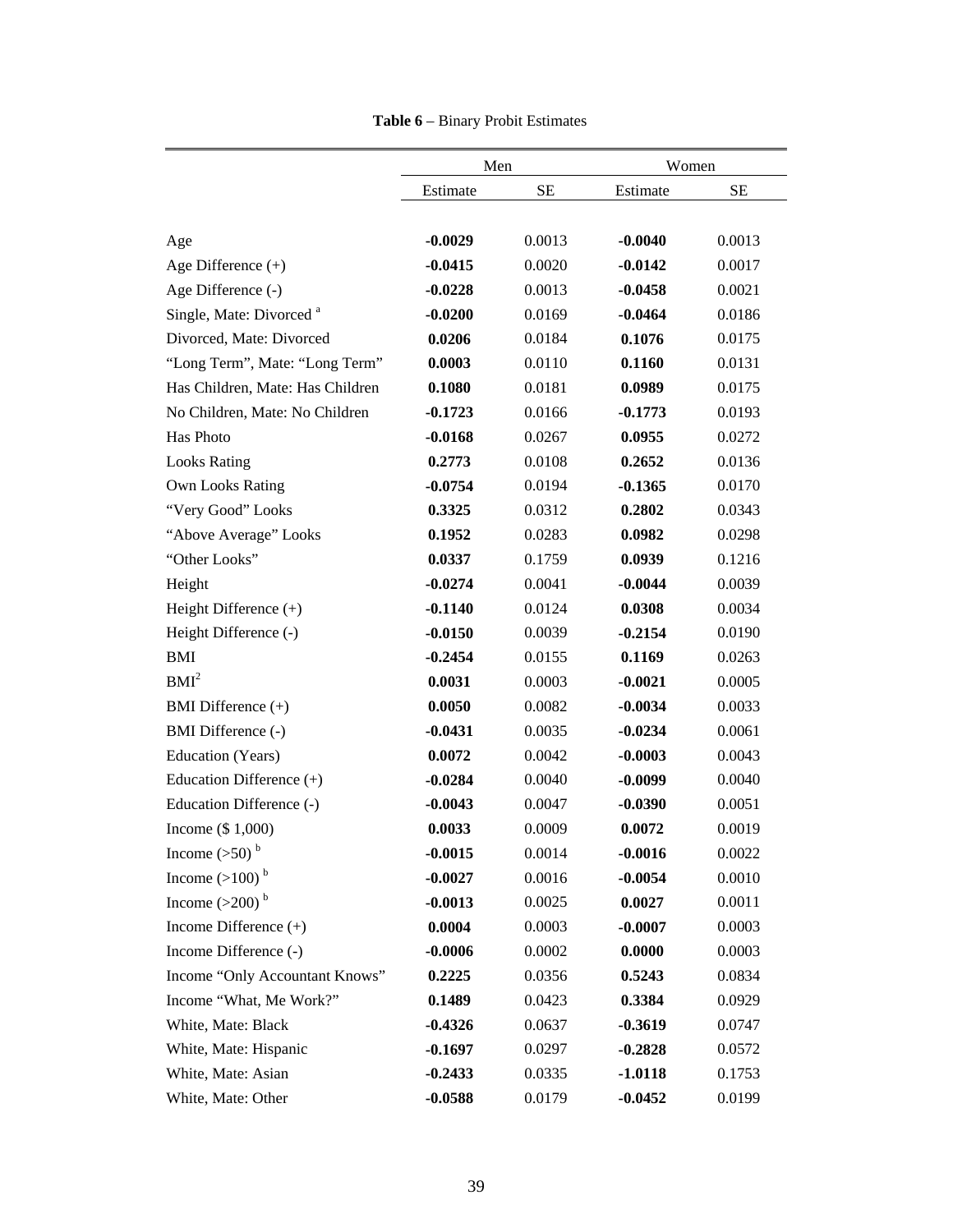| Black, Mate: White            | 0.4897       | 0.0530 | 0.1913       | 0.1390 |
|-------------------------------|--------------|--------|--------------|--------|
| Black, Mate: Hispanic         | 0.2342       | 0.1905 | 0.4966       | 0.5013 |
| Black, Mate: Asian            | $-0.3916$    | 0.3521 | 0.2351       | 0.8187 |
| Black, Mate: Other            | 0.6179       | 0.1197 | 0.1299       | 0.2287 |
| Hispanic, Mate: White         |              |        | 0.0063       | 0.0482 |
| Hispanic, Mate: Black         | 0.4786       | 0.3022 | 0.2059       | 0.2736 |
| Hispanic, Mate: Asian         | 0.0196       | 0.1852 |              |        |
| Hispanic, Mate: Other         | 0.1386       | 0.1180 | 0.0249       | 0.1089 |
| Asian, Mate: White            | $-0.3546$    | 0.1085 | 0.1974       | 0.0599 |
| Asian, Mate: Black            |              |        | $-0.1784$    | 0.4215 |
| Asian, Mate: Hispanic         | 0.0733       | 0.2256 | $-0.1621$    | 0.2639 |
| Asian, Mate: Other            | $-0.0809$    | 0.1553 | $-0.0142$    | 0.1238 |
| Same Religion                 | 0.0934       | 0.0157 | 0.1673       | 0.0157 |
| Constant                      | 4.1590       | 0.3609 | $-3.4133$    | 0.4402 |
| SD of Random Effect Component | 0.6296       | 0.0079 | 0.6002       | 0.0091 |
| Log-likelihood                | $-40,019.85$ |        | $-35,189.30$ |        |
| No. of Observations           | 143,533      |        | 143,184      |        |
| No. of Individuals            | 3,148        |        | 2,729        |        |

<sup>a</sup> I.e., the user who makes the choice is single, and the potential mate is divorced.

<sup>b</sup> Income ( $> x$ ) is the amount of income (in \$ 1,000) above the income level *x*.

Note: The dependent variable is a 0/1 choice to contact a previously "browsed" user. The model includes random effects for each user. We used the full sample of 143,184 choices of women who state that they are "looking for a long-term relationship." There are many more choices observed by men who declare the same preference. In order to reduce the computation time, we took a random sample of these men's choices (i.e., we kept all such men, but randomly discarded some of their observed choices).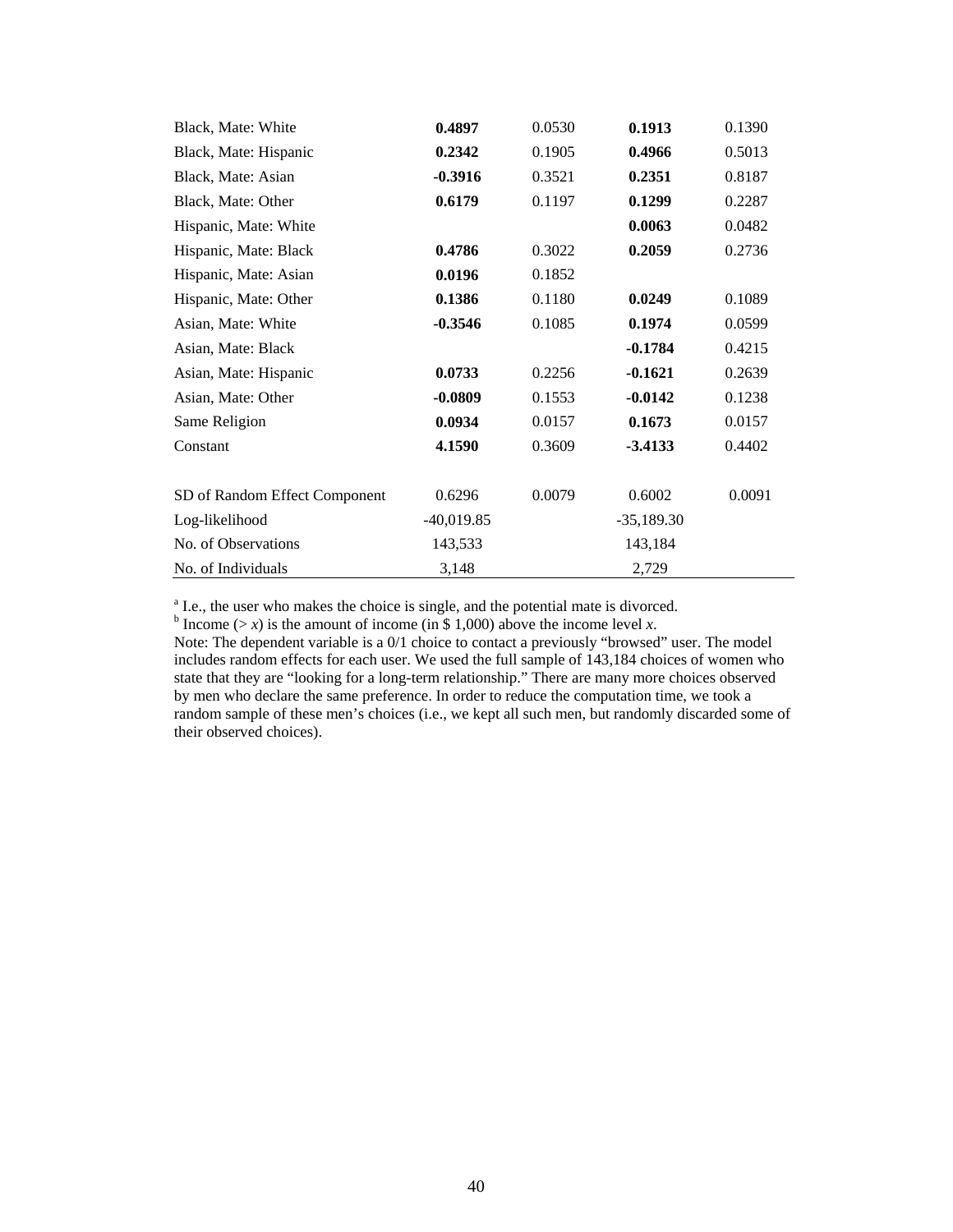|                           | Marriages       | Keywords | Gale-Shapley:<br>Men Make<br>Offers | Gale-Shapley:<br><b>Women Make</b><br>Offers | Gale-Shapley:<br>No Physical<br>Attributes | Gale-Shapley:<br>No Unobserved<br>Component |
|---------------------------|-----------------|----------|-------------------------------------|----------------------------------------------|--------------------------------------------|---------------------------------------------|
|                           | (1)             | (II)     | (III a)                             | (III <sub>b</sub> )                          | (IV)                                       | (V)                                         |
|                           |                 |          |                                     |                                              |                                            |                                             |
| Age                       | $0.944*$        | 0.720    | 0.707                               | 0.708                                        | 0.727                                      | 0.946                                       |
|                           | (0.000)         | (0.000)  | (0.000)                             | (0.000)                                      | (0.000)                                    | (0.000)                                     |
|                           |                 | 3,631    | 7,857                               | 7,857                                        | 7,857                                      | 7,857                                       |
| Height                    | $0.31 - 0.63**$ | 0.156    | 0.131                               | 0.128                                        |                                            | 0.517                                       |
|                           |                 | (0.000)  | (0.000)                             | (0.000)                                      |                                            | (0.000)                                     |
|                           |                 | 3,631    | 7,857                               | 7,857                                        |                                            | 7,857                                       |
| Weight                    | $0.08 - 0.32**$ | 0.130    | 0.103                               | 0.104                                        |                                            | 0.274                                       |
|                           |                 | (0.000)  | (0.000)                             | (0.000)                                      |                                            | (0.000)                                     |
|                           |                 | 3,631    | 7,857                               | 7,857                                        |                                            | 7,857                                       |
| <b>Looks Rating</b>       | $0.54***$       | 0.329    | 0.213                               | 0.201                                        |                                            | 0.517                                       |
|                           |                 | (0.000)  | (0.000)                             | (0.000)                                      |                                            | (0.000)                                     |
|                           |                 | 1,973    | 1,025                               | 1,028                                        |                                            | 1,143                                       |
| Income                    | $0.127*$        | 0.153    | 0.136                               | 0.142                                        | 0.097                                      | 0.460                                       |
|                           | (0.000)         | (0.000)  | (0.000)                             | (0.000)                                      | (0.000)                                    | (0.000)                                     |
|                           |                 | 832      | 2,443                               | 2,443                                        | 2,428                                      | 2,428                                       |
| <b>Years of Education</b> | $0.642*$        | 0.131    | 0.196                               | 0.192                                        | 0.167                                      | 0.768                                       |
|                           | (0.000)         | (0.000)  | (0.000)                             | (0.000)                                      | (0.000)                                    | (0.000)                                     |
|                           |                 | 3,631    | 7,857                               | 7,857                                        | 7,857                                      | 7,857                                       |

**Table 7** – Attribute Correlations in Online Matches and Actual Marriages

Note: The table displays (Pearson) correlation coefficients between mate attributes. p-values are in parentheses, and the number of observations are displayed below. Entries marked with (\*) in column (I) come from data on actual marriages (in Boston and San Diego), obtained from the 2000 IPUMS 5% sample. Entries marked as (\*\*) report the range of results obtained by anthropometric studies (N=46 to 984) surveyed by Spuhler (1968). The entry for looks correlation in this column, marked as (\*\*\*), comes from Hinsz (1989) who constructs the attractiveness (rated on scale of 1-9) correlation of photographs of 30 engaged and 30 married couples whose engagement and  $25<sup>th</sup>$  anniversary announcements were published in an Upper-Midwestern newspaper. In column (II), we classify two users as "matched" if they exchanged emails containing contact information (a phone number or e-mail address) or if the e-mails contain certain phrases such as "let's meet." A description of the Gale-Shapley algorithm, utilized to construct the "matches" analyzed in columns (III)- (V), is given in section 7. In (IV), we assume that all users have the same looks rating, height, and weight, and in (V) we assume that there is no unobserved component in users' preferences.

Hinsz, Verlin B. (1989), "Facial Resemblance in Engaged and Married Couples," *Journal of Social and Personal Relationships*, 6, 223-229.

Spuhler, J.N. (1968), "Assortative Mating with Respect to Physical Characteristics," *Social Biology*, 15(2), 128-140.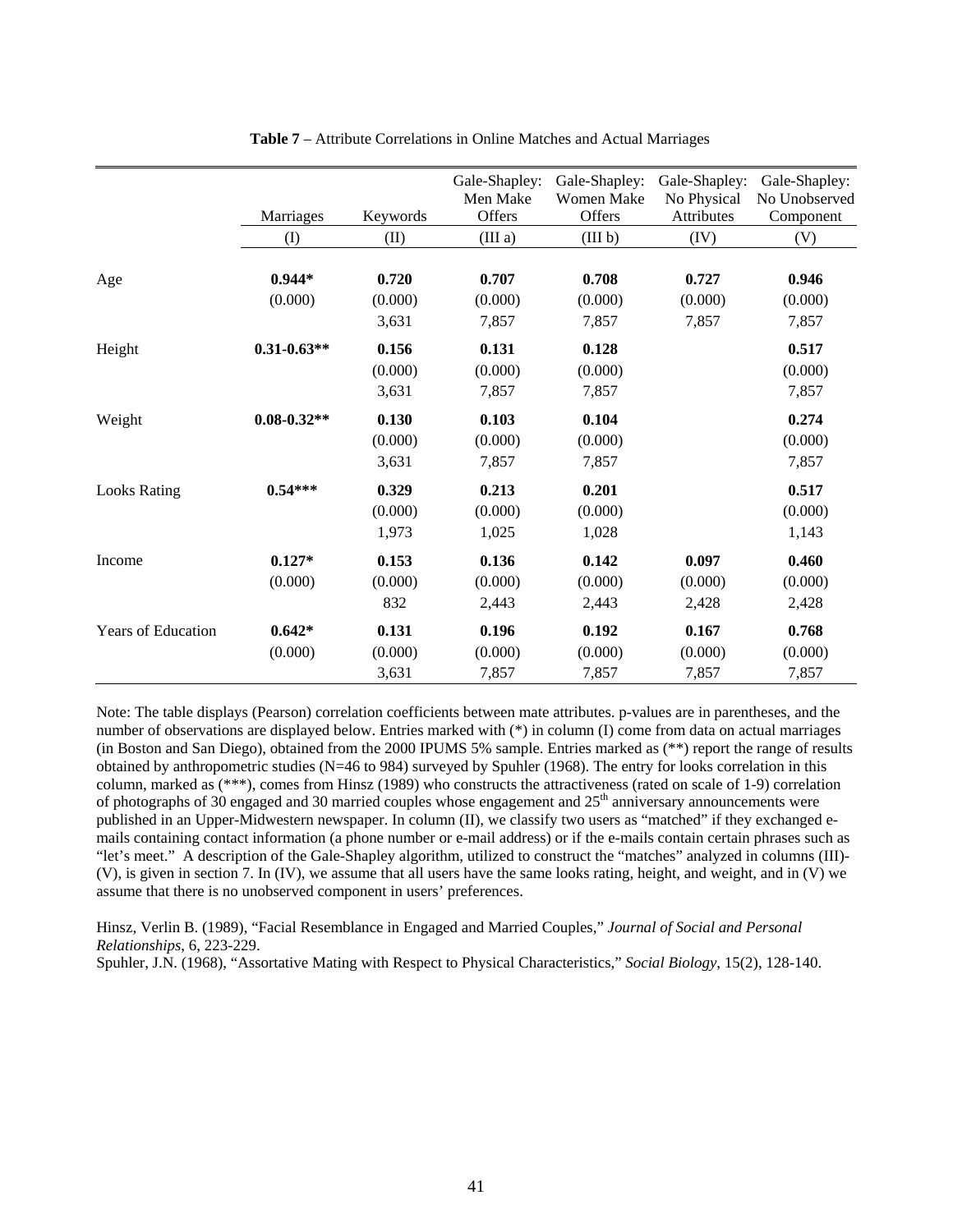

**Figure 4.1** – Note: The figures report the result of an OLS regression where the dependent variable is an indicator variable for whether a user sends a first contact e-mail after browsing the profile of a potential mate. The independent variables are indicators for the photo rating of the user being browsed. The regressions also control for browser fixed effects. The vertical axis plots the estimated mean probability of sending a first-contact e-mail to a browsed profile. The horizontal axis indicates the photo rating of the browsed profile. The regressions were estimated separately for different groups of repliers. The first group comprises users who fall within the 40<sup>th</sup> percentile of the photo ratings distribution within their gender, etc.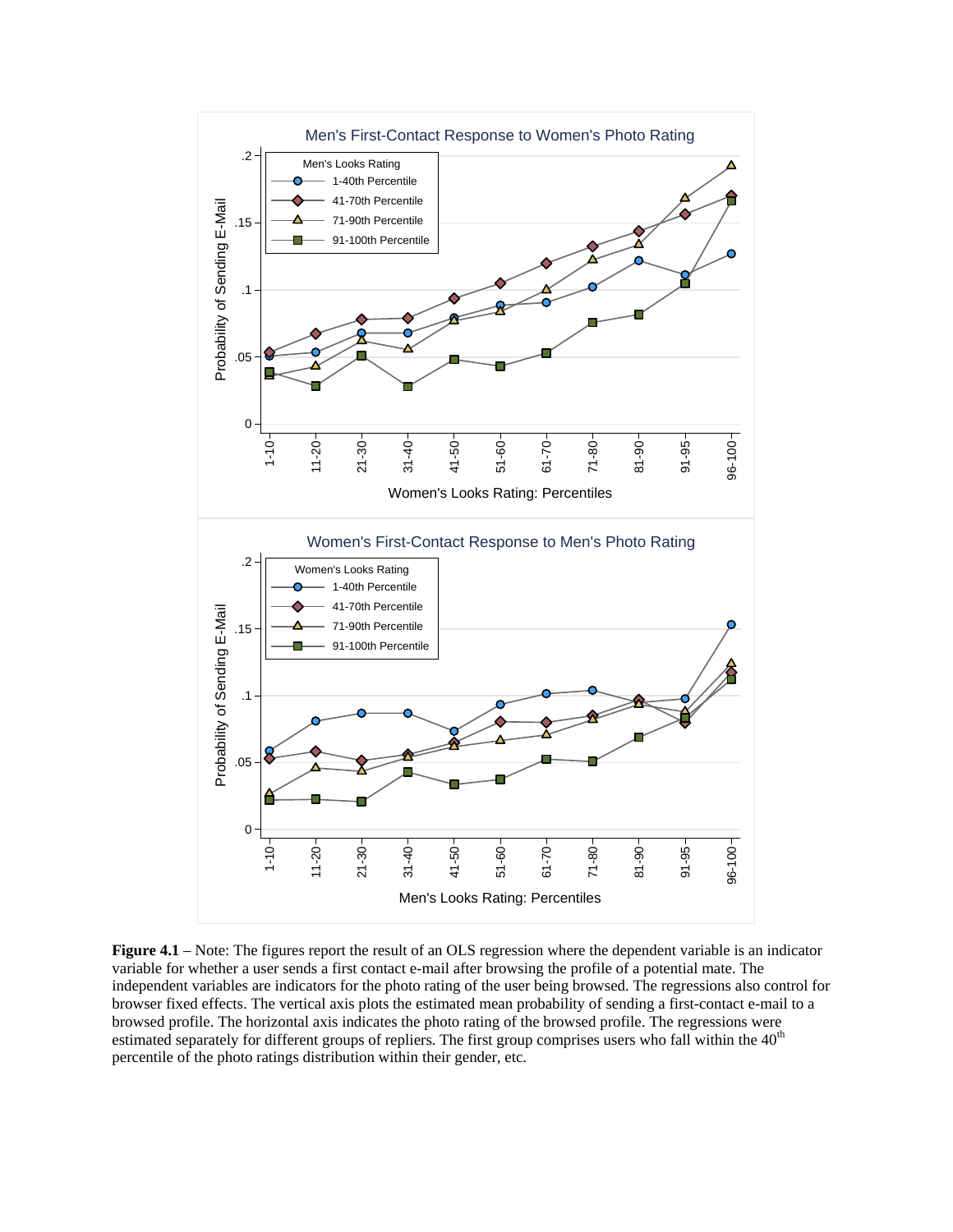

**Figure 4.2** – Note: The figures report the result of an OLS regression where the dependent variable is an indicator variable for whether a user replied to a first-contact e-mail. The independent variables are indicators for the photo rating of the person sending the first-contact e-mail. The regressions also control for replier fixed effects. The vertical axis plots the estimated mean probability of sending a reply to a first-contact. The horizontal axis is the photo rating of the person sending the first-contact. The regressions were estimated separately for different groups of repliers. The first group comprises users who fall within the 40<sup>th</sup> percentile of the photo ratings distribution within their gender, etc.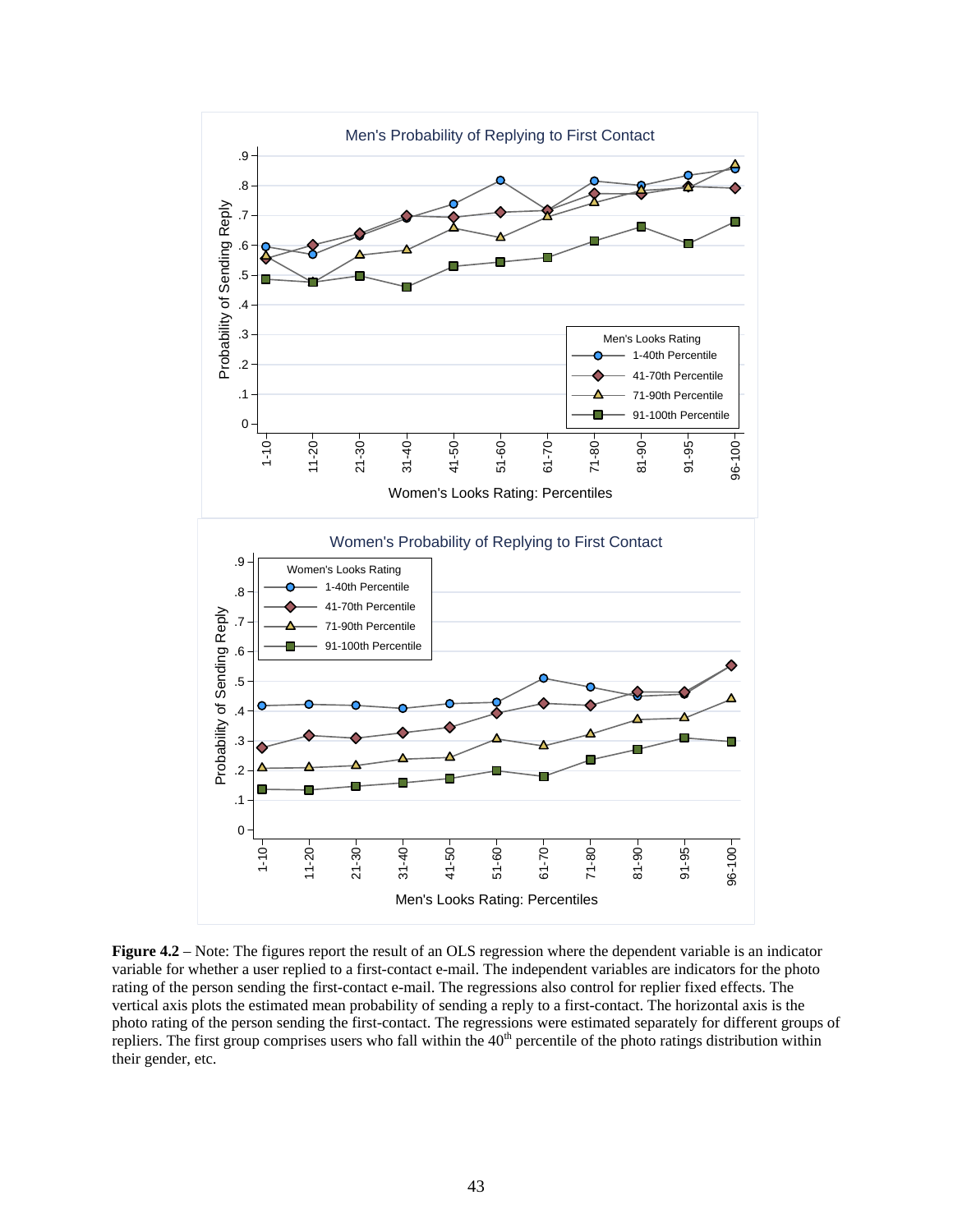

First Contacts - Reason for Joining Site

**Figure 5.1** 



**Figure 5.2**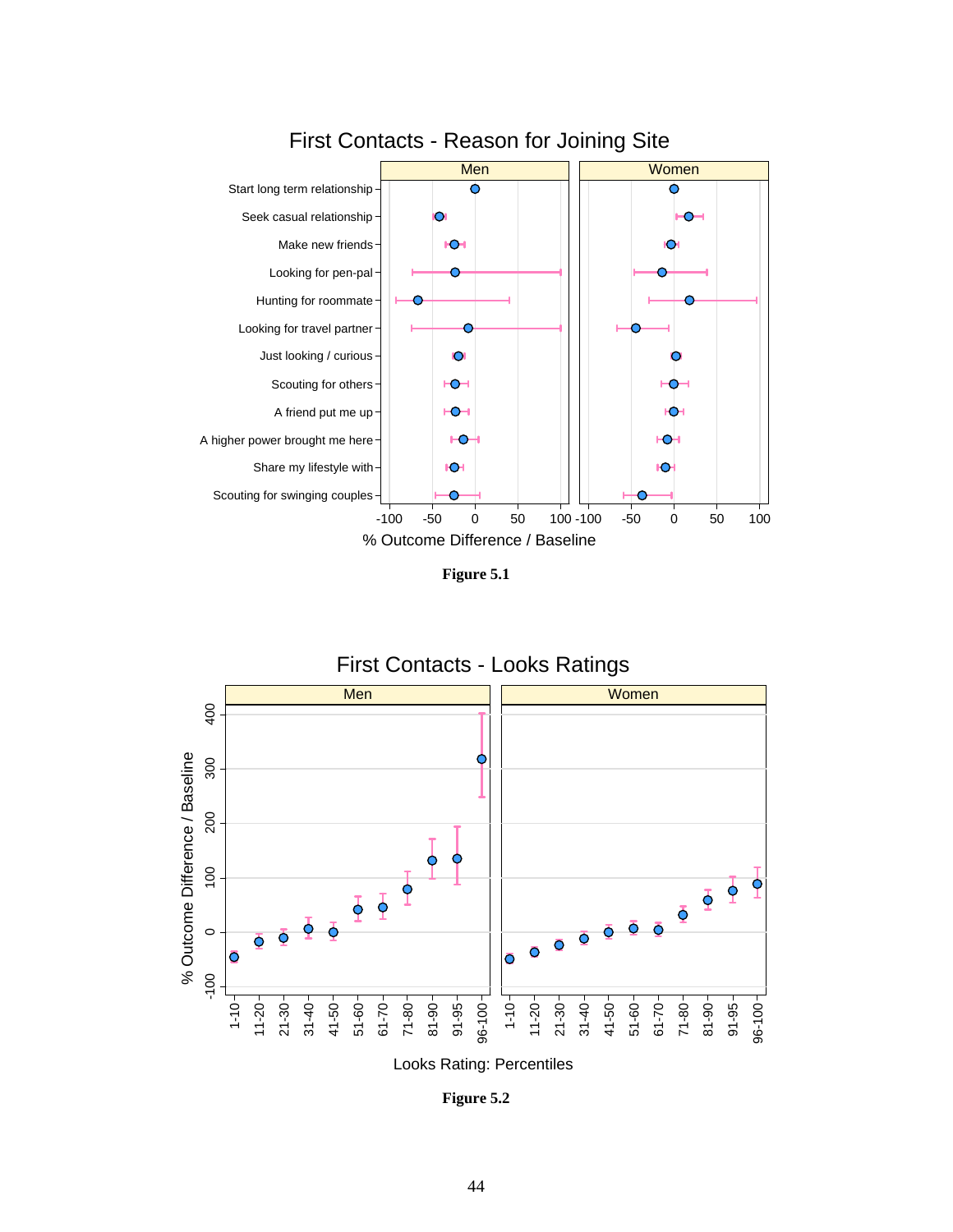

**Figure 5.3** 



**Figure 5.4**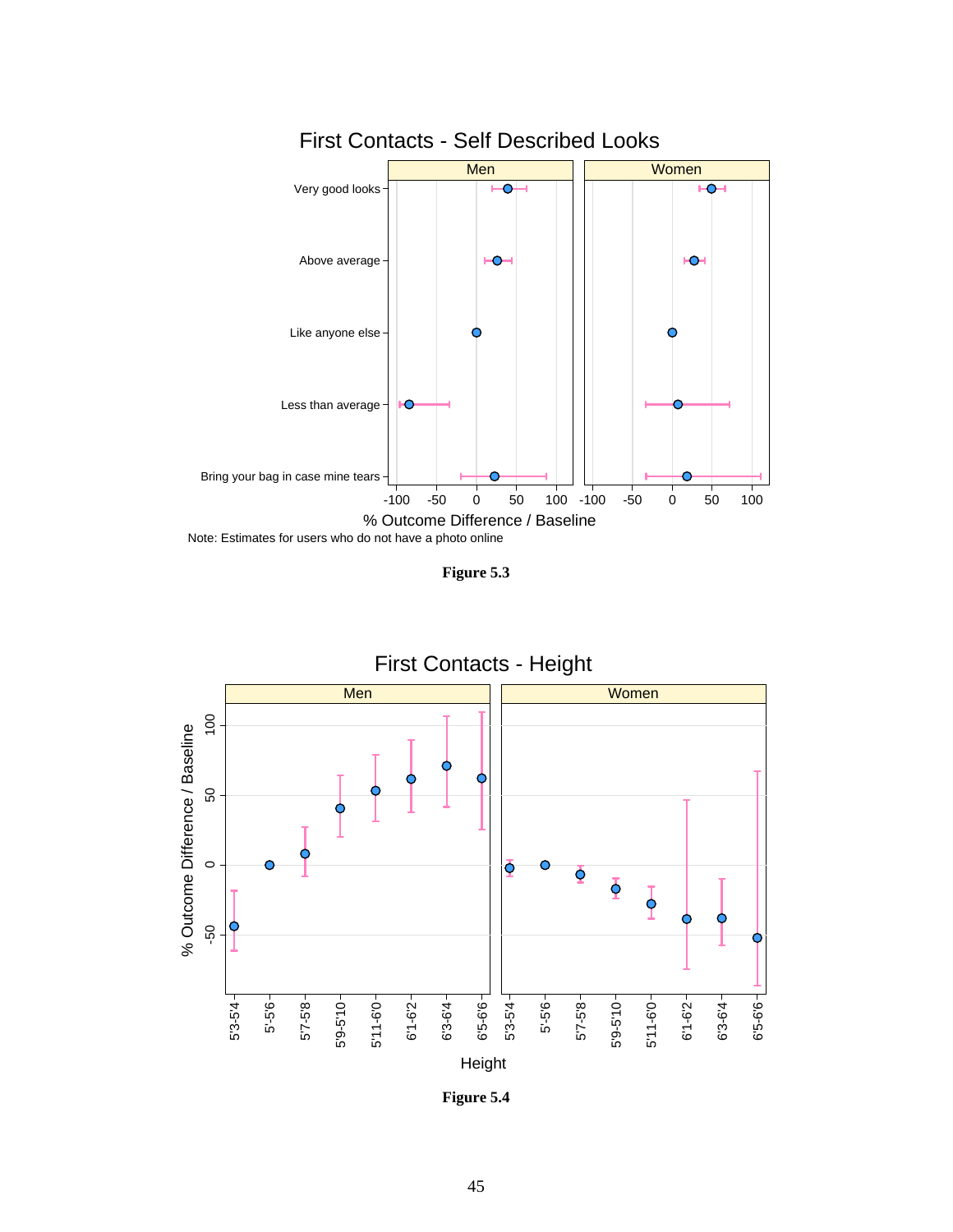

**Figure 5.5** 



**Figure 5.6**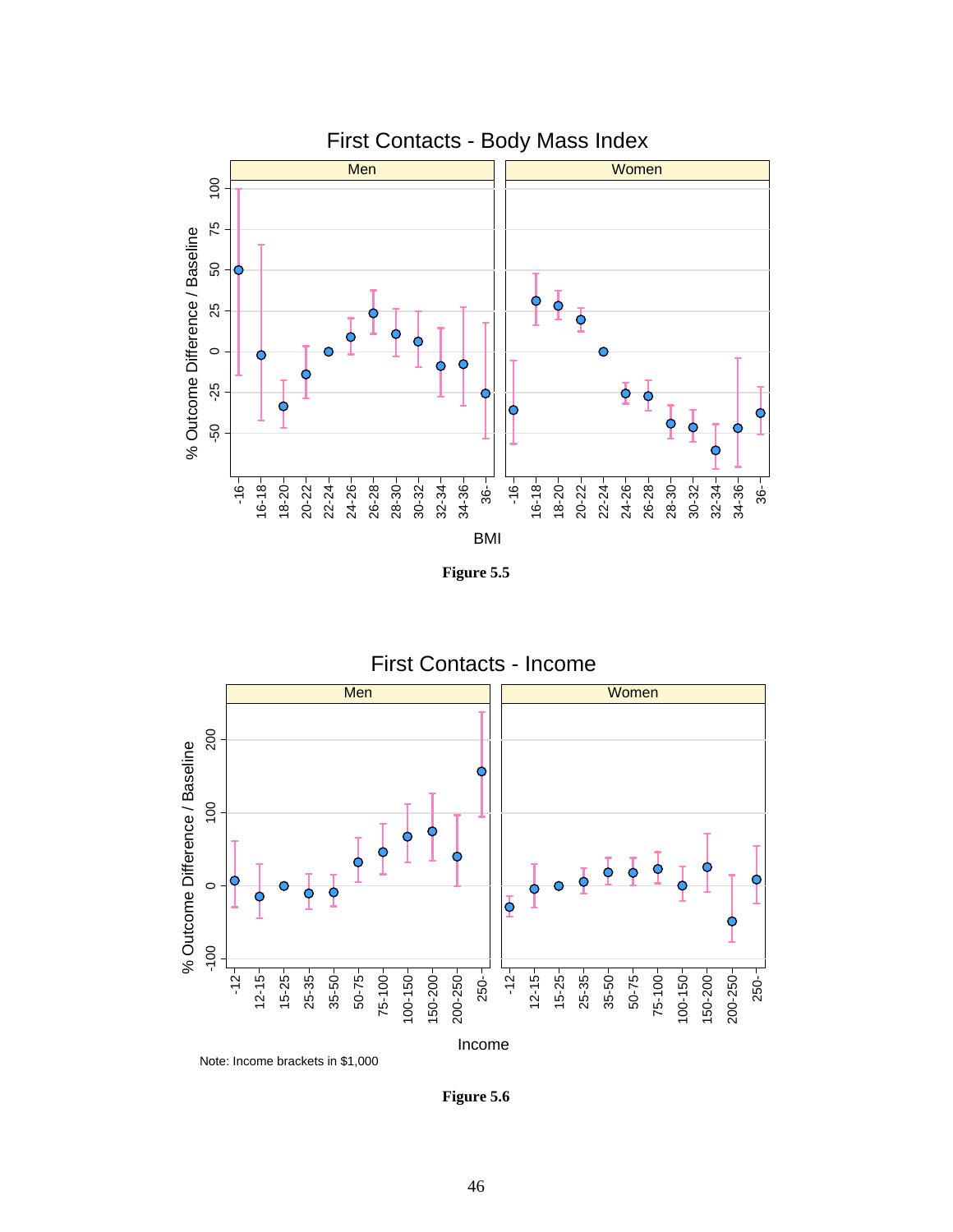

## First Contacts - Educational Achievement

**Figure 5.7**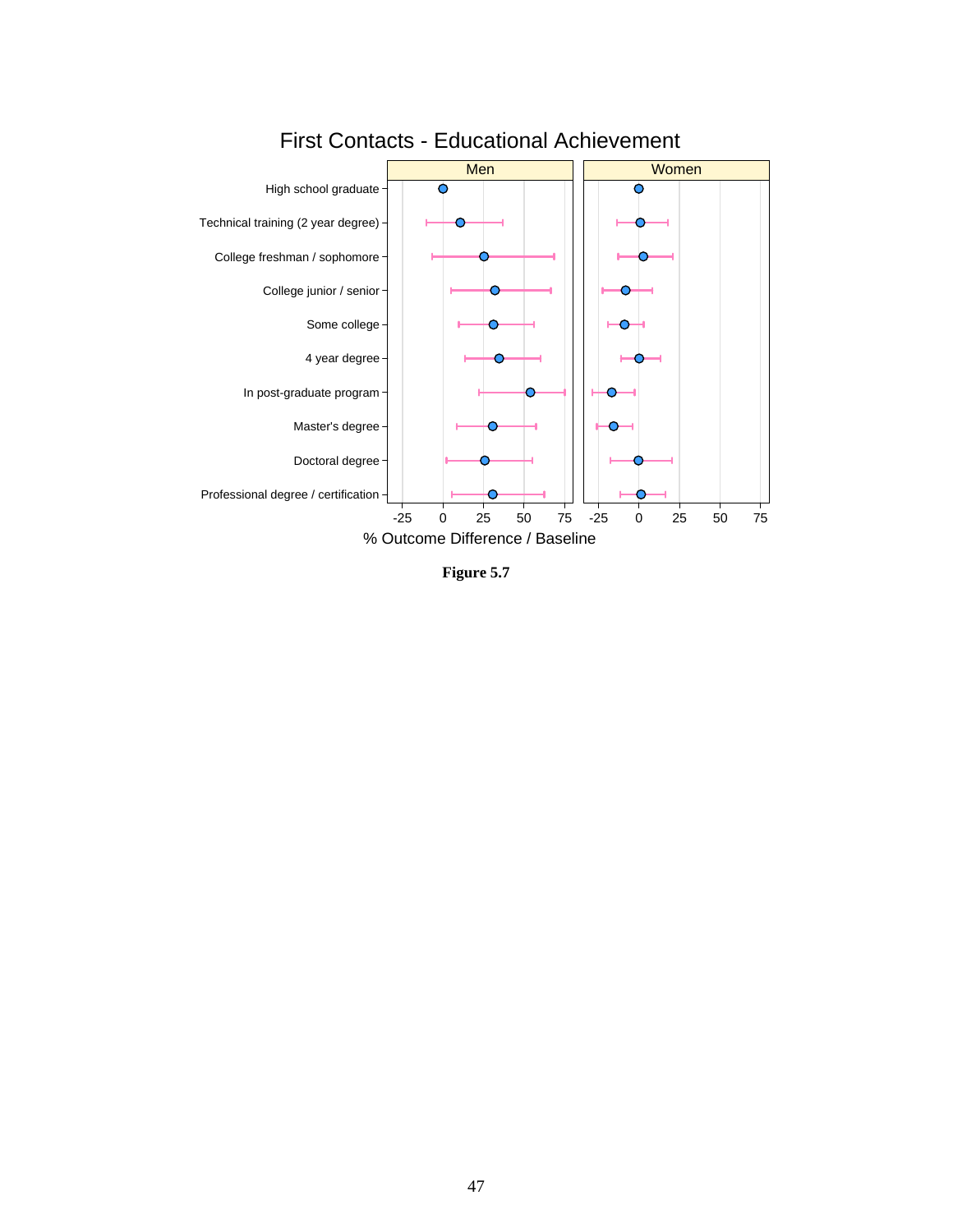## First Contacts - Educational Achievement

Segmentation: Education



**Figure 5.8**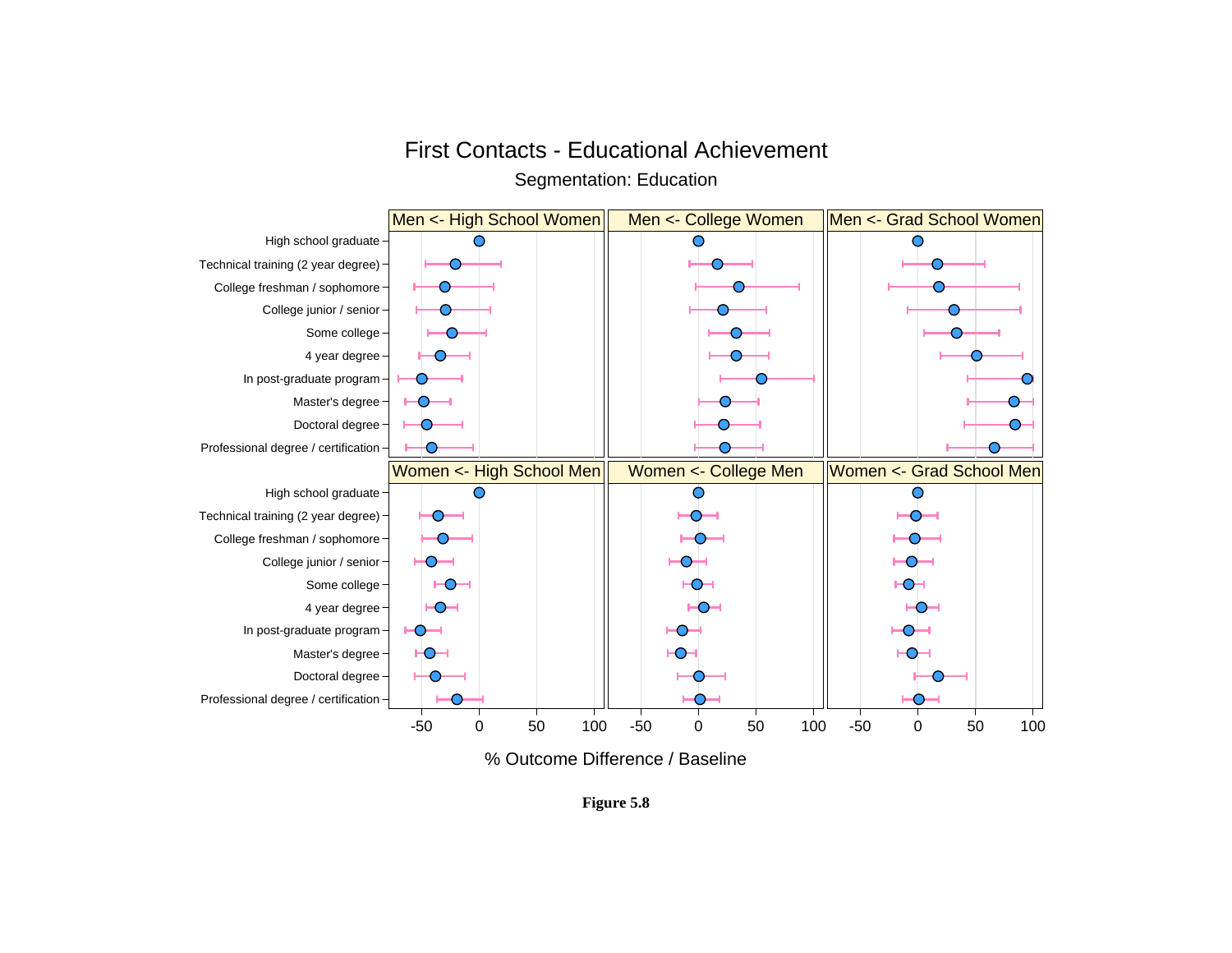

**Figure 5.9**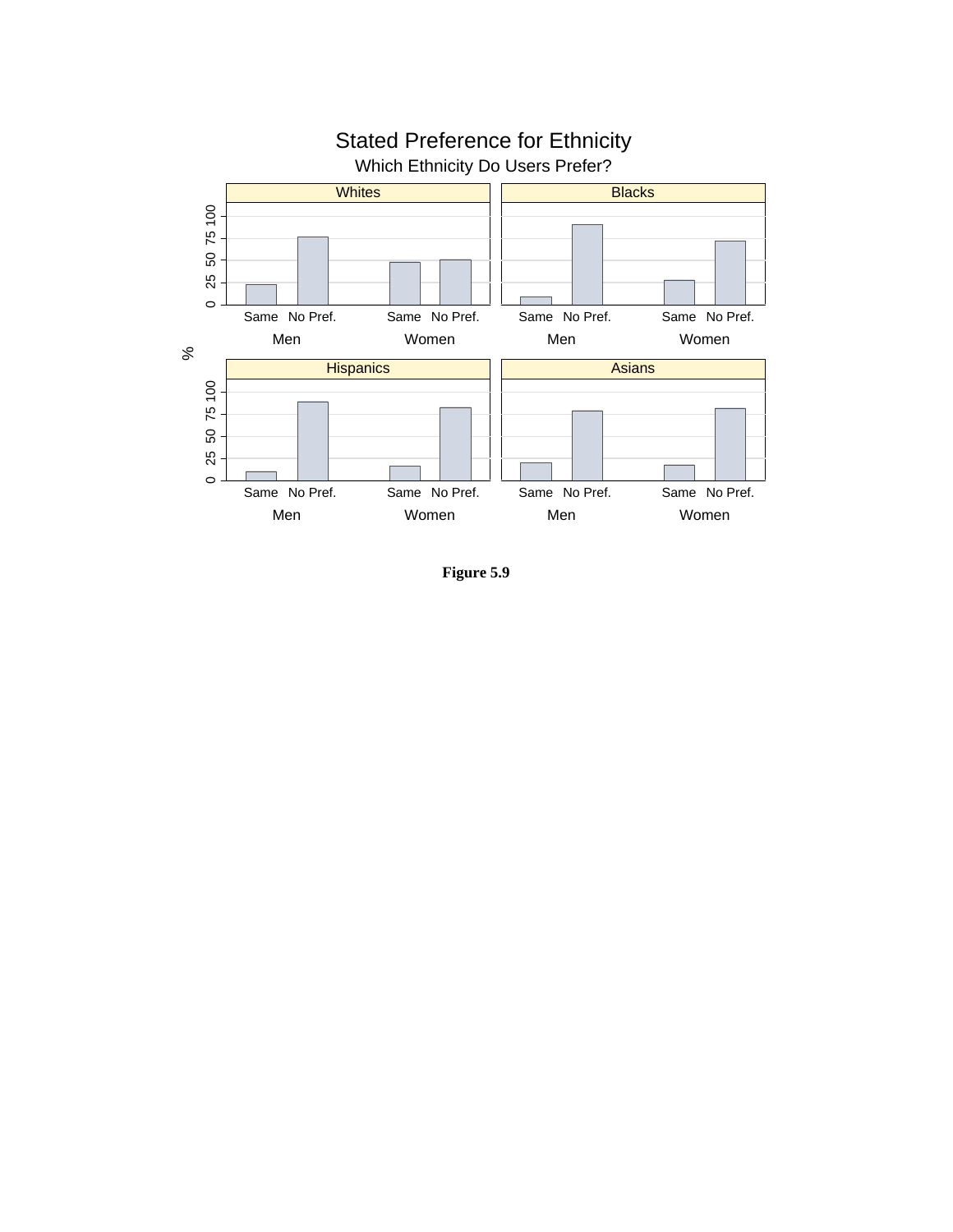

## Outcomes w.r.t. Ethnic Groups First Contacts - Ethnicity

**Figure 5.10**